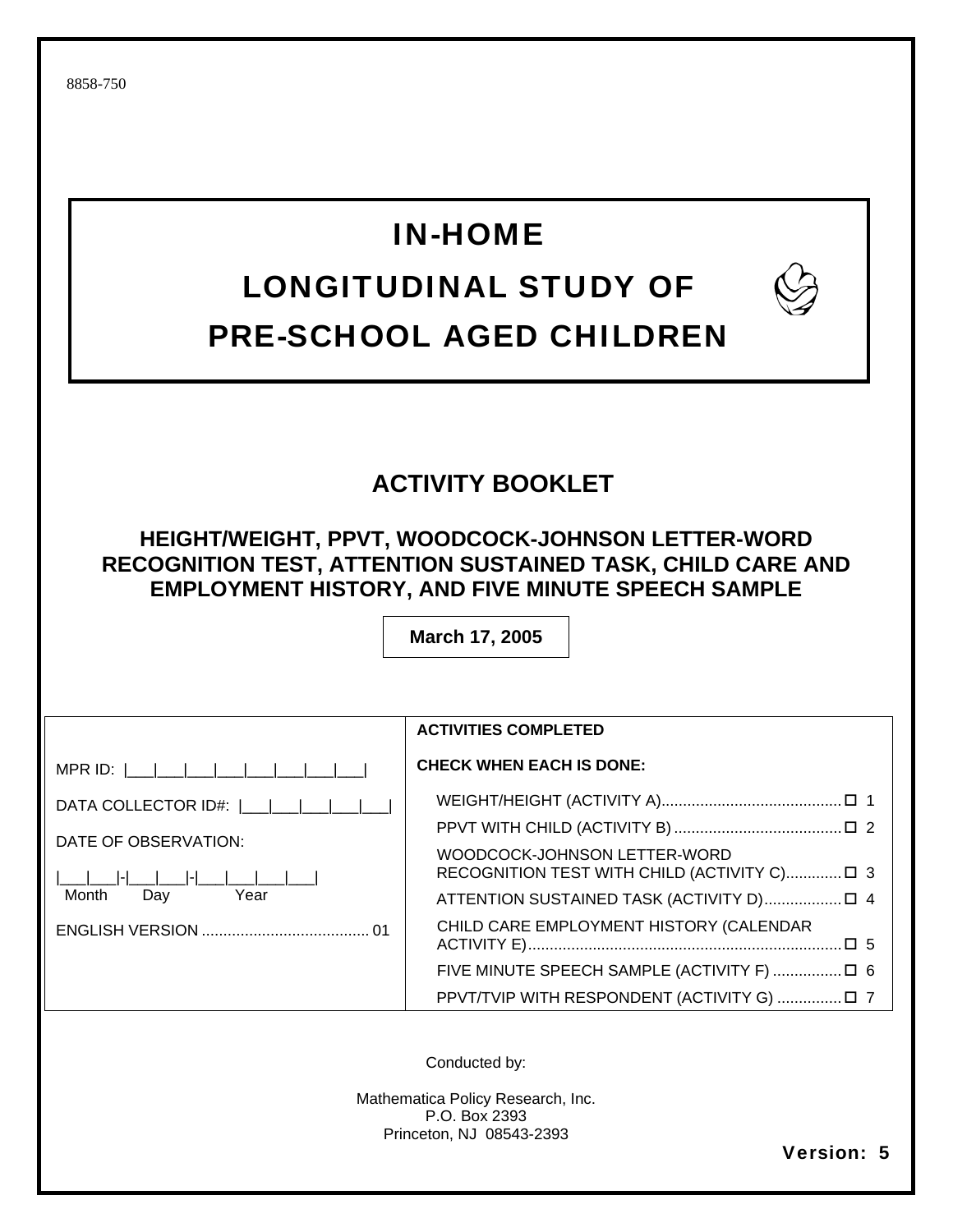### SECTION I: INTRODUCTION

I1. Before we get started, I would like to verify some information.

What is your birth date?

#### **INTERVIEWER: YOU MUST RECORD MONTH, DAY, AND YEAR BELOW.**

 |\_\_\_|\_\_\_|/|\_\_\_|\_\_\_|/|\_\_\_|\_\_\_|\_\_\_|\_\_\_| **GO TO I3**  MONTH DAY YEAR DON'T KNOW ....................... d REFUSED ............................. r

I2. We have recorded your birth date as (BIRTH DATE = MONTH, DAY, YEAR FROM CONTACT SHEET). Is this correct?

> YES ....................................... 01 NO ......................................... 00 NOT ON CONTACT SHEET .................................. n

I3. What is (CHILD)'s birth date?

**INTERVIEWER: YOU MUST RECORD MONTH, DAY, AND YEAR BELOW.**

|\_\_\_|\_\_\_|/|\_\_\_|\_\_\_|/|\_\_\_|\_\_\_|\_\_\_| **\_\_\_→ GO TO ACTIVITY A**<br>\_MONTH \_\_\_DAY \_\_\_\_\_\_\_\_\_YEAR MONTH DAY

 DON'T KNOW ....................... d REFUSED ............................. r

I4. We have recorded (CHILD)'s birth date as (BIRTH DATE = MONTH, DAY, YEAR FROM CONTACT SHEET). Is this correct?

| NOT ON CONTACT |  |
|----------------|--|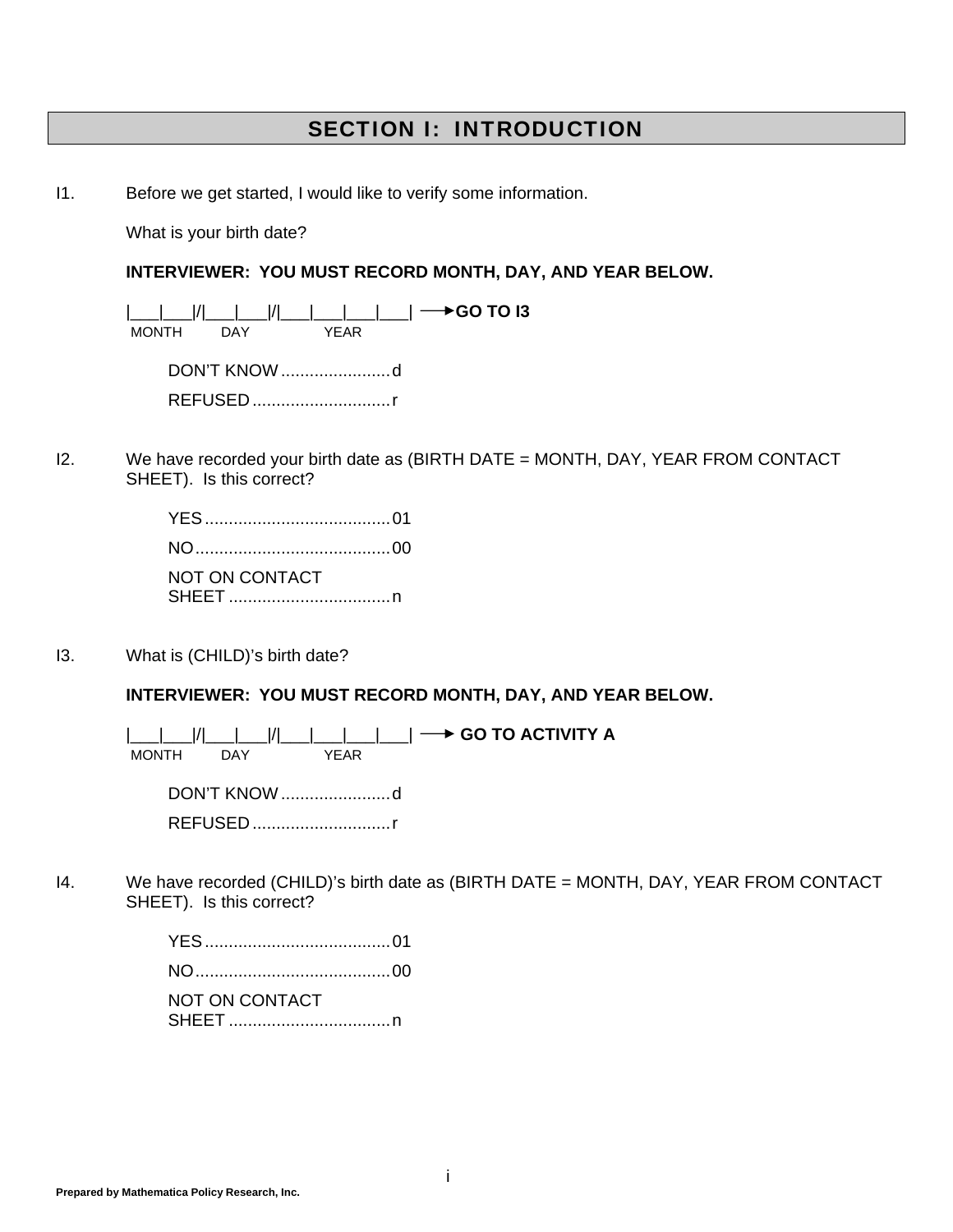## ACTIVITY A: HEIGHT AND WEIGHT

#### A0. **INTERVIEWER: IS THIS BEING CONDUCTED IN ENGLISH?**

 YES ....................................... 01 NO ......................................... 00 **GO TO SPANISH ACTIVITY BOOKLET**

A0A. **INTRODUCTION:** We are interested in measuring your child's height and weight today. Because a child's height and weight are related to the height and weight of their parents, we would also like to measure your height and weight.

 **INTERVIEWER: FIND A FLAT, HARD SURFACE (PREFERABLY WOOD, TILE OR LINOLEUM) TO SET UP THE SCALE AND STADIOMETER. IF NECESSARY, ASK THE MOTHER FOR ASSISTANCE IN FINDING A GOOD PLACE.** 

#### A1. **INTERVIEWER: IS THE CHILD AVAILABLE TO BE WEIGHED WITH THE MOTHER?**

YES ....................................... 01 **GO TO A2**

NO ......................................... 00

#### A1A. **INTERVIEWER: CHECK CONTACT SHEET. IS THIS THE SAME RESPONDENT WHO COMPLETED THE 36-MONTH SURVEY?**

 YES ....................................... 01 NO ......................................... 00 **GO TO G2A** 

#### A1B. **INTERVIEWER: CHECK CONTACT SHEET. IS THE PPVT/TVIP VALID?**

 YES ....................................... 01 **DO NOT COMPLETE RESPONDENT PPVT/TVIP** NO ......................................... 00 **GO TO G2A** 

A2. To get an accurate measure of your height, could you please take off your shoes? Please stand against the stadiometer.

**MAKE SURE MOTHER IS STANDING HEELS TOGETHER, LEGS STRAIGHT, ARMS AT SIDES, SHOULDERS RELAXED, FACING STRAIGHT AHEAD.** 

 **MOTHER'S HEIGHT .............|** | | | | | | CENTIMETERS → **GO TO A3** REFUSED ............................. 9999 **GO TO A2A** 

A2A. Please tell me your height without shoes.

|\_\_\_|\_\_\_| FEET |\_\_\_|\_\_\_| INCHES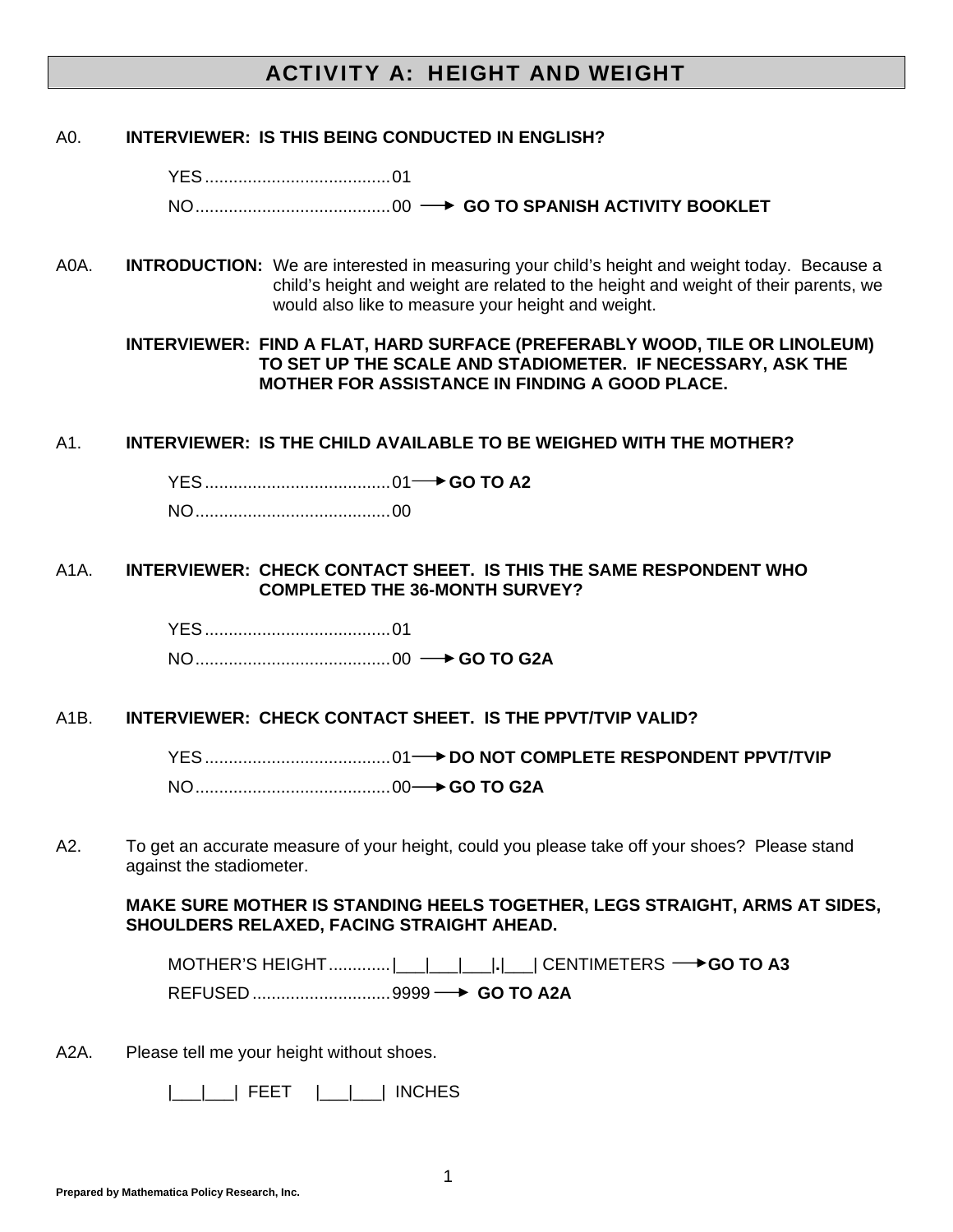| A3. | <b>INTERVIEWER: IS THE MOTHER (RESPONDENT) CURRENTLY PREGNANT?</b> |  |  |
|-----|--------------------------------------------------------------------|--|--|
|     |                                                                    |  |  |

YES ....................................... 01

NO ......................................... 00 **GO TO A5**

A4. Please tell me how much you weighed before you became pregnant (this time).

|  |  | <b>POUNDS</b> |
|--|--|---------------|
|  |  |               |

A5. I'd like to weigh you first, and then weigh (CHILD). (IF SHOES ARE NOT OFF YET), Could you please take off your shoes? Please step on this scale.

> MOTHER'S WEIGHT .............|\_\_\_|\_\_\_|\_\_\_| POUNDS **→ GO TO A6** REFUSED ...............................r - EXCEEDED SCALE LIMIT ... 8888  $\rightarrow$  GO TO A5A

A5A. Please tell me your weight

**PROBE:** Your best estimate is fine.

|\_\_\_|\_\_\_|\_\_\_| POUNDS

REFUSED ............................. r

DON'T KNOW ....................... d

A6. Now let's weigh (CHILD).

**PARENT AGREES TO HAVE CHILD WEIGHED.** 

 YES ....................................... 01 NO ......................................... 00 **GO TO A7**

A6A. Could you please take off your shoes? Please step on the scale only when I tell you, and then stand very still!

> **INTERVIEWER: MOTHER CAN ASSIST WITH CHILD'S SHOES IF NECESSARY. MAKE SURE CHILD DOES NOT STEP ON SCALE UNTIL YOU HAVE ZEROED IT OUT. IF CHILD GETS ON TOO EARLY OR TOO LATE, ASK HIM OR HER TO GET OFF AND TRY AGAIN.**

CHILD'S WEIGHT............................. |\_\_\_|\_\_\_|\_\_\_| POUNDS

 REFUSED/UNABLE TO COMPLETE ............................................. r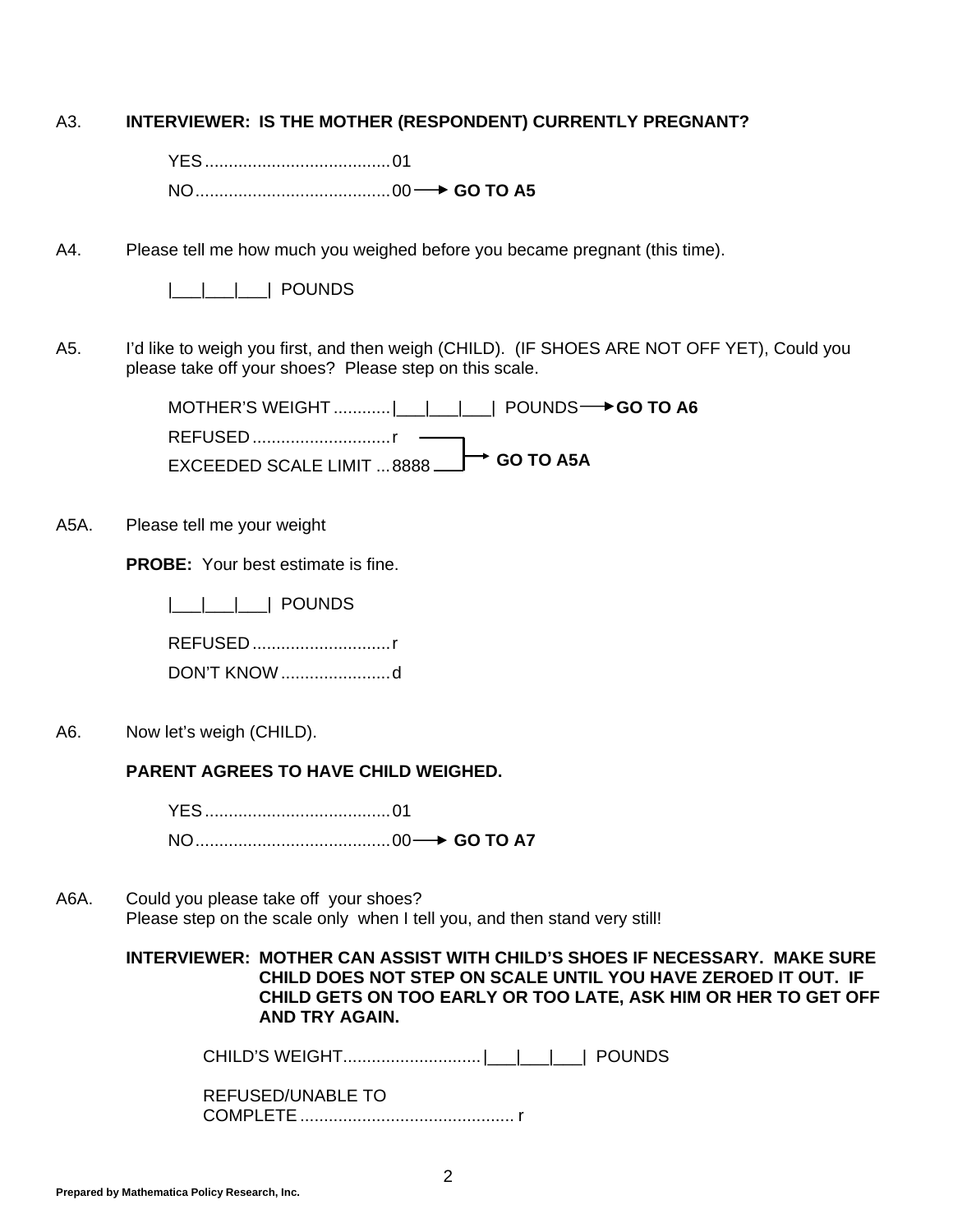A7. Now, I would like to measure (CHILD) to see how tall (he/she) is.

**(IF SHOES ARE NOT OFF YET), SAY TO CHILD:** Could you please take off your shoes? Stand very straight and tall on the blue plate. Please keep your feet flat on the ground!

**INTERVIEWER: CHILD'S HEELS, BUTTOCKS, SHOULDERS, AND HEAD SHOULD BE AGAINST THE STADIOMETER; IDEALLY, CHILD SHOULD BE STANDING WITH HIS OR HER HEELS TOGETHER, LEGS STRAIGHT, ARMS AT HIS OR HER SIDES, SHOULDERS RELAXED, LOOKING STRAIGHT AHEAD. CHECK TO MAKE SURE THAT CHILD'S HEELS ARE ON THE GROUND.**

HEIGHT OF CHILD.................................. |\_\_\_|\_\_\_|\_\_\_|**.**|\_\_\_| CENTIMETERS

A8. **PRAISE CHILD. (EXAMPLES:** "What a nice, cooperative child you have!" or "What a good (boy/girl) you have!" or "(He/she) is such a (handsome/pretty) child!")

#### **DID PARENT RESPOND POSITIVELY WHEN YOU PRAISED CHILD?**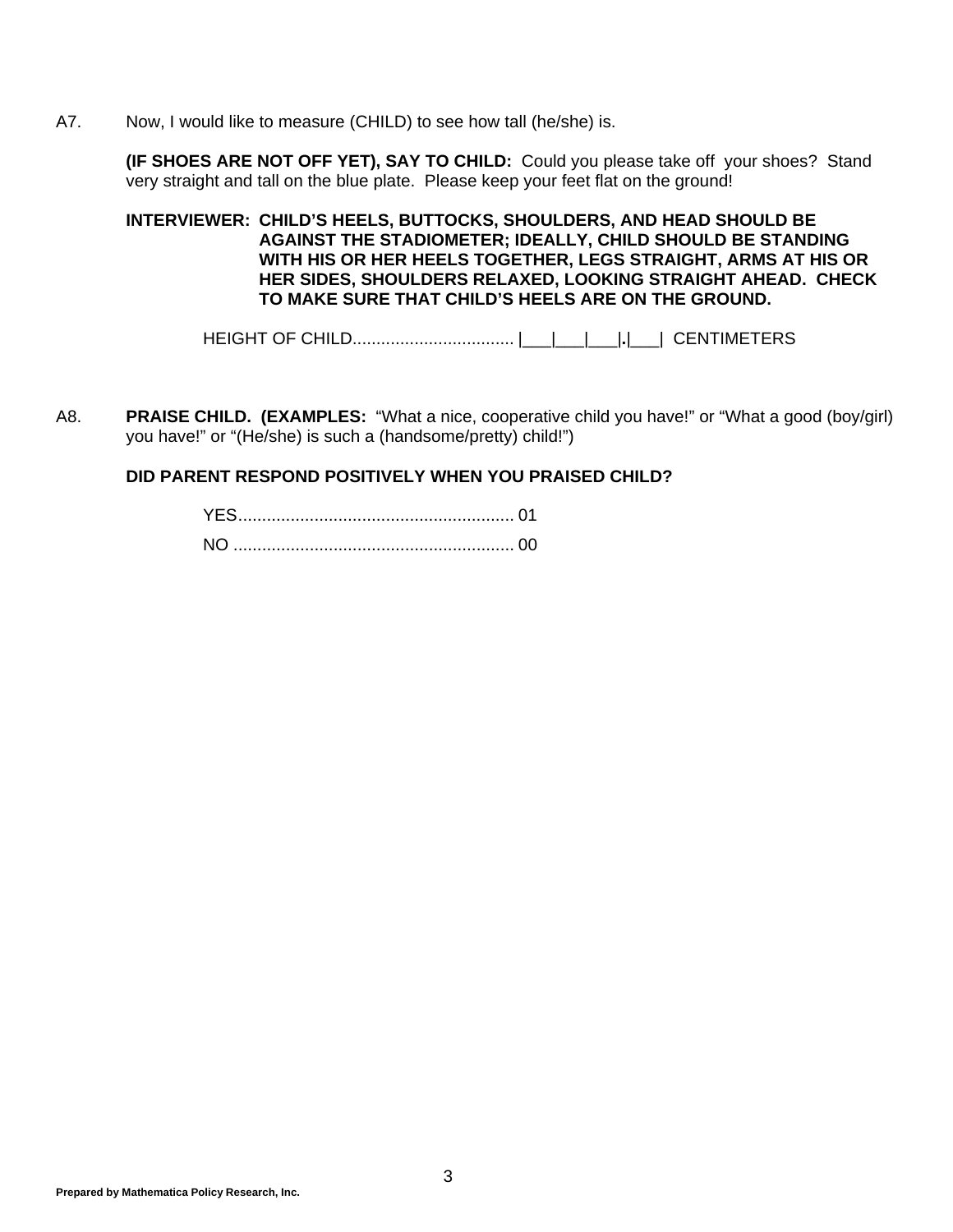## ACTIVITY B: CHILD'S PEABODY PICTURE VOCABULARY TEST

#### **NO B1-B5 THIS VERSION**

Now I would like to do a few short activities with (CHILD). Please don't try to talk to (CHILD) or help (him/her) while we work together. I can answer any questions you have when we're done.

#### **INTERVIEWER: FIND A TABLE, PREFERABLY IN A QUIET LOCATION, TO CONDUCT THE PPVT. IF NECESSARY, ASK THE MOTHER FOR ASSISTANCE IN FINDING A GOOD PLACE.**

#### **B6. CHILD PPVT III (FORM A)**

 REMEMBER TO ALWAYS RECORD THE NUMBER OF THE CHILD'S RESPONSE, WHETHER CORRECT OR INCORRECT.

#### **GENERAL PROCEDURES**

Read each word clearly and distinctly. Do not put "the" or "a" in front of any word. You may repeat the word if the child asks.

Always record the number of the picture the child indicates, whether correct or an error.

Indicate correct items by circling "1."

Indicate errors by circling "0."

If child asks for correct answer, say:

**For now I want to see what words you know without my telling you. We'll talk about it later. I'll tell you after we're done, but let's keep going for now.**

If child indicates more than one picture for a word, ask him/her to pick just one picture. If you are not sure of the child's answer, ask him/her to show you again.

When the ceiling set is completed, discontinue PPVT.

#### **RULES FOR USING SETS**

#### COMPLETE SET RULE.

Once you begin a set of test items, always administer all 12 items in that set in order, and always start with the first item in the set.

#### CEILING SET RULE.

The ceiling set rule is eight (8) or more errors in a set.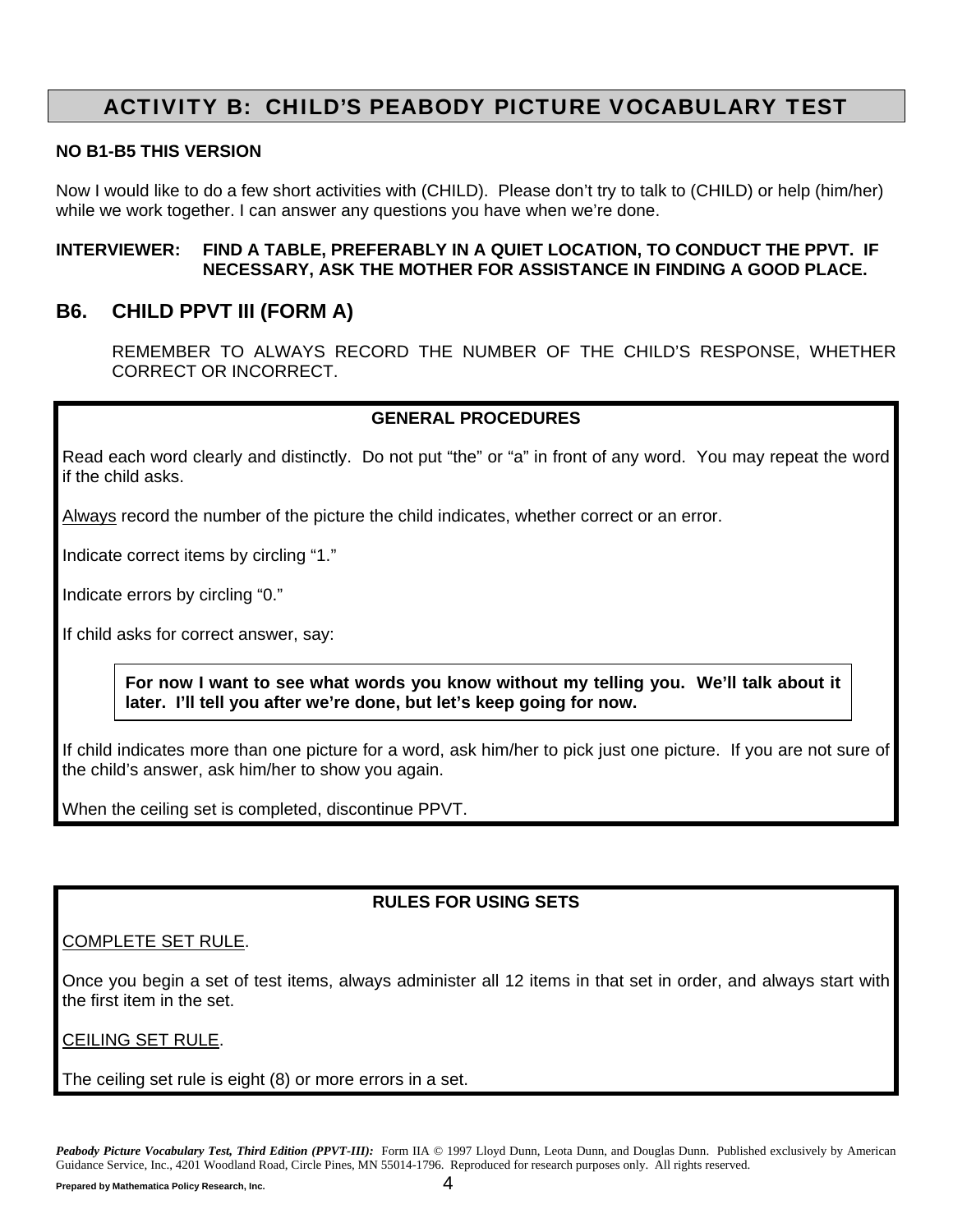PLACE SET UP PPVT TENT BEFORE CHILD.

**Now, I want you to look at some pictures with me. I'm going to say some words. For each word I say, you tell me the number or point to the picture that best shows what the word means. Let's try some.**

SHOW TRAINING PLATE A, AND SAY:

**See all the pictures on this page?**

POINT TO EACH OF THE FOUR PICTURES AND SAY:

**I will say something; then I want you to put your finger on the picture of what I have said. Let's try one. Put your finger on "ball."**

#### **RESPONSE WAS:**

**CORRECT ......................................................... 1 READ A INCORRECT ..................................................... 0 READ B** 

#### **A. CORRECT RESPONSE**

**Good! Let's try another one. Put your finger on "dog."**

IF THE CHILD RESPONDS CORRECTLY WITHOUT HELP BY POINTING TO THE DOG IN QUADRANT 4, SAY:

**Good.**

GO TO TRAINING PLATE B (ON THE NEXT PAGE)

#### **B. INCORRECT RESPONSE**

IF THE CHILD RESPONDS INCORRECTLY, DEMONSTRATE THE CORRECT RESPONSE BY POINTING TO THE BALL AND SAYING:

**You tried, but this is "ball." Now try again. Put your finger on "ball."**

HELP AS NECESSARY UNTIL THE CHILD CAN MAKE A CORRECT RESPONSE. THEN SAY:

**Good! Let's try another one. Put your finger on "dog."**

IF NECESSARY, HELP THE CHILD AS YOU DID WITH BALL. SINCE THE CHILD NEEDS ASSISTANCE IN ESTABLISHING THE CORRECT POINTING RESPONSE, CONTINUE TRAINING WITH THE WORDS BANANA (3) AND SPOON (1) BEFORE GOING ON TO TRAINING ITEM B.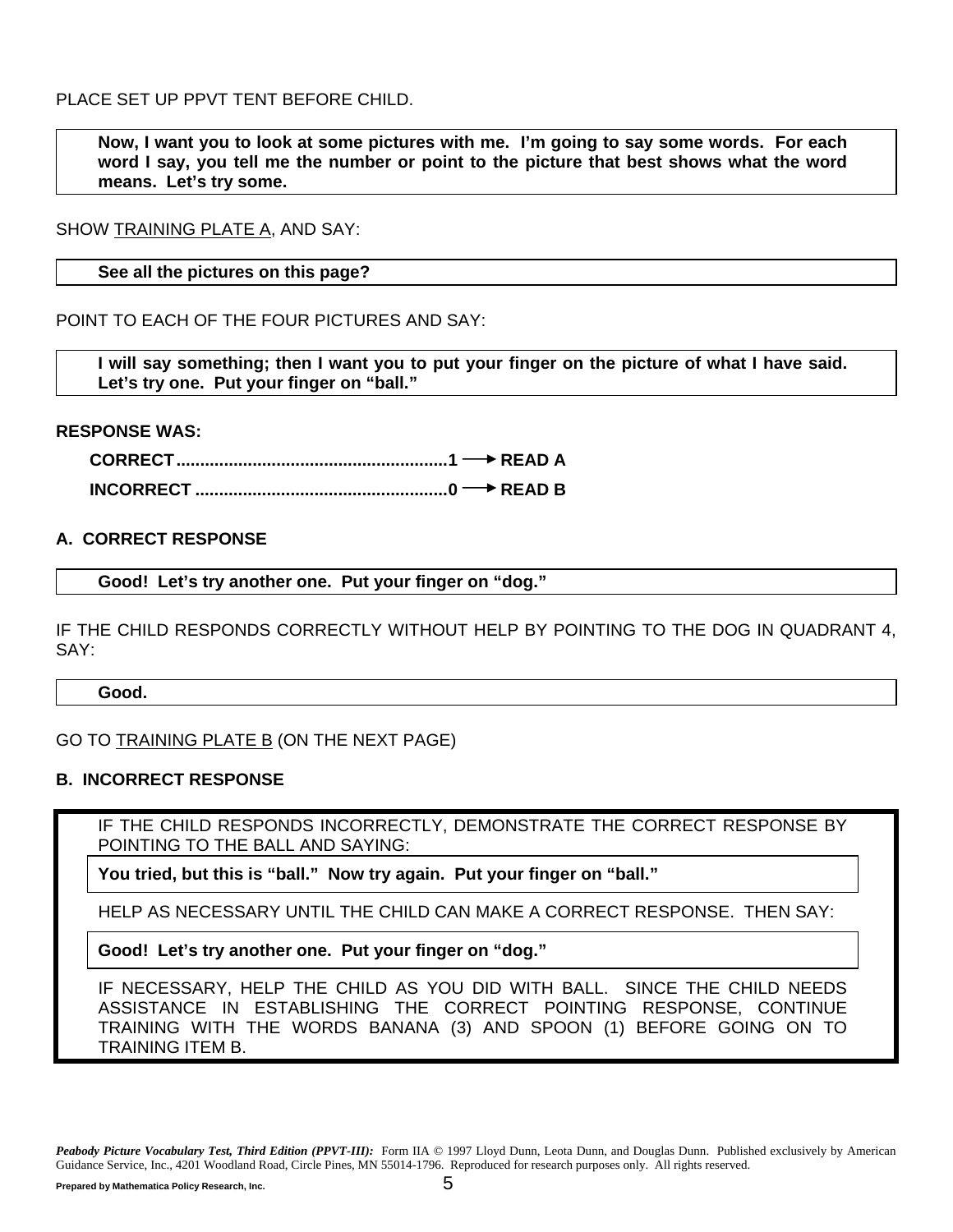#### **Now look at all the pictures on this page.**

POINT TO EACH OF THE FOUR PICTURES ON TRAINING PLATE B. THEN SAY:

**Point to "crying."** OR **Put your finger on "crying."**

**RESPONSE WAS:** 

#### **A. CORRECT RESPONSE**

**Good! Let's try another one. Point to "sleeping."**

IF THE CHILD RESPONDS CORRECTLY, DISCONTINUE USING THE TRAINING ITEMS AND INTRODUCE THE TEST ITEMS BY SAYING:

**Now I am going to show you some more pictures. Each time I will say something and you will point to the best picture of it. When we get further along, you may not be sure which one to point to, but I want you to look carefully at all of the pictures anyway and choose the one you think is right.**

**Point to . . .**

#### **B. INCORRECT RESPONSE**

IF THE CHILD RESPONDS INCORRECTLY TO "CRYING," DEMONSTRATE THE CORRECT RESPONSE BY POINTING TO CRYING AND SAYING:

**You tried, but this is "crying." Now try again. Point to "crying."**

HELP AS NECESSARY UNTIL THE CHILD MAKES A CORRECT RESPONSE. THEN SAY:

**Good! Let's try another one. Point to "sleeping."**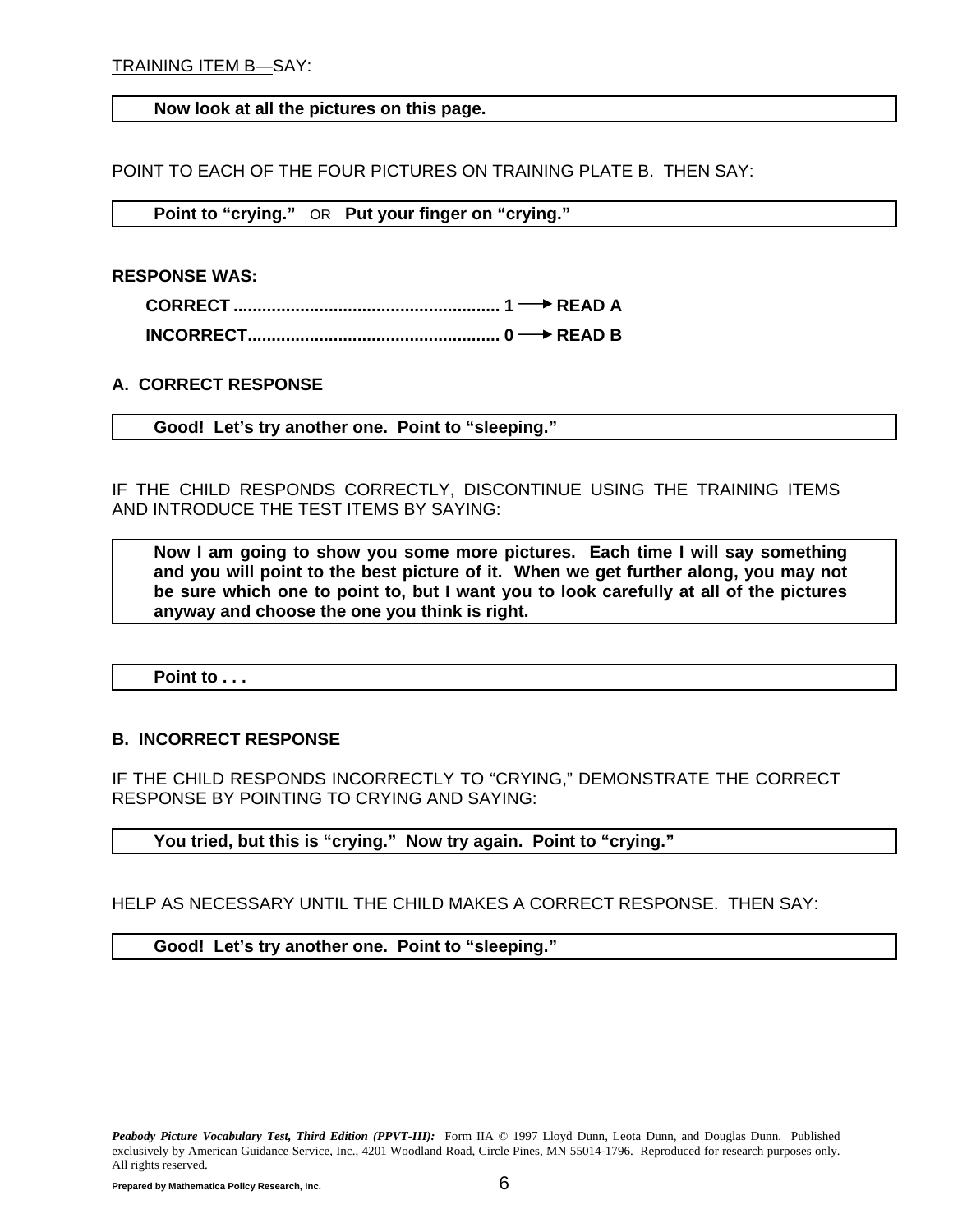|  |  | If the child has not successfully completed at least two training items after a number of trials, |  |  |  |  |  |  |
|--|--|---------------------------------------------------------------------------------------------------|--|--|--|--|--|--|
|  |  | discontinue training and write your explanation of why the child is untestable in this box.       |  |  |  |  |  |  |

\_\_\_\_\_\_\_\_\_\_\_\_\_\_\_\_\_\_\_\_\_\_\_\_\_\_\_\_\_\_\_\_\_\_\_\_\_\_\_\_\_\_\_\_\_\_\_\_\_\_\_\_\_\_\_\_\_\_\_\_\_\_\_\_\_\_\_\_\_\_\_ \_\_\_\_\_\_\_\_\_\_\_\_\_\_\_\_\_\_\_\_\_\_\_\_\_\_\_\_\_\_\_\_\_\_\_\_\_\_\_\_\_\_\_\_\_\_\_\_\_\_\_\_\_\_\_\_\_\_\_\_\_\_\_\_\_\_\_\_\_\_\_ \_\_\_\_\_\_\_\_\_\_\_\_\_\_\_\_\_\_\_\_\_\_\_\_\_\_\_\_\_\_\_\_\_\_\_\_\_\_\_\_\_\_\_\_\_\_\_\_\_\_\_\_\_\_\_\_\_\_\_\_\_\_\_\_\_\_\_\_\_\_\_ \_\_\_\_\_\_\_\_\_\_\_\_\_\_\_\_\_\_\_\_\_\_\_\_\_\_\_\_\_\_\_\_\_\_\_\_\_\_\_\_\_\_\_\_\_\_\_\_\_\_\_\_\_\_\_\_\_\_\_\_\_\_\_\_\_\_\_\_\_\_\_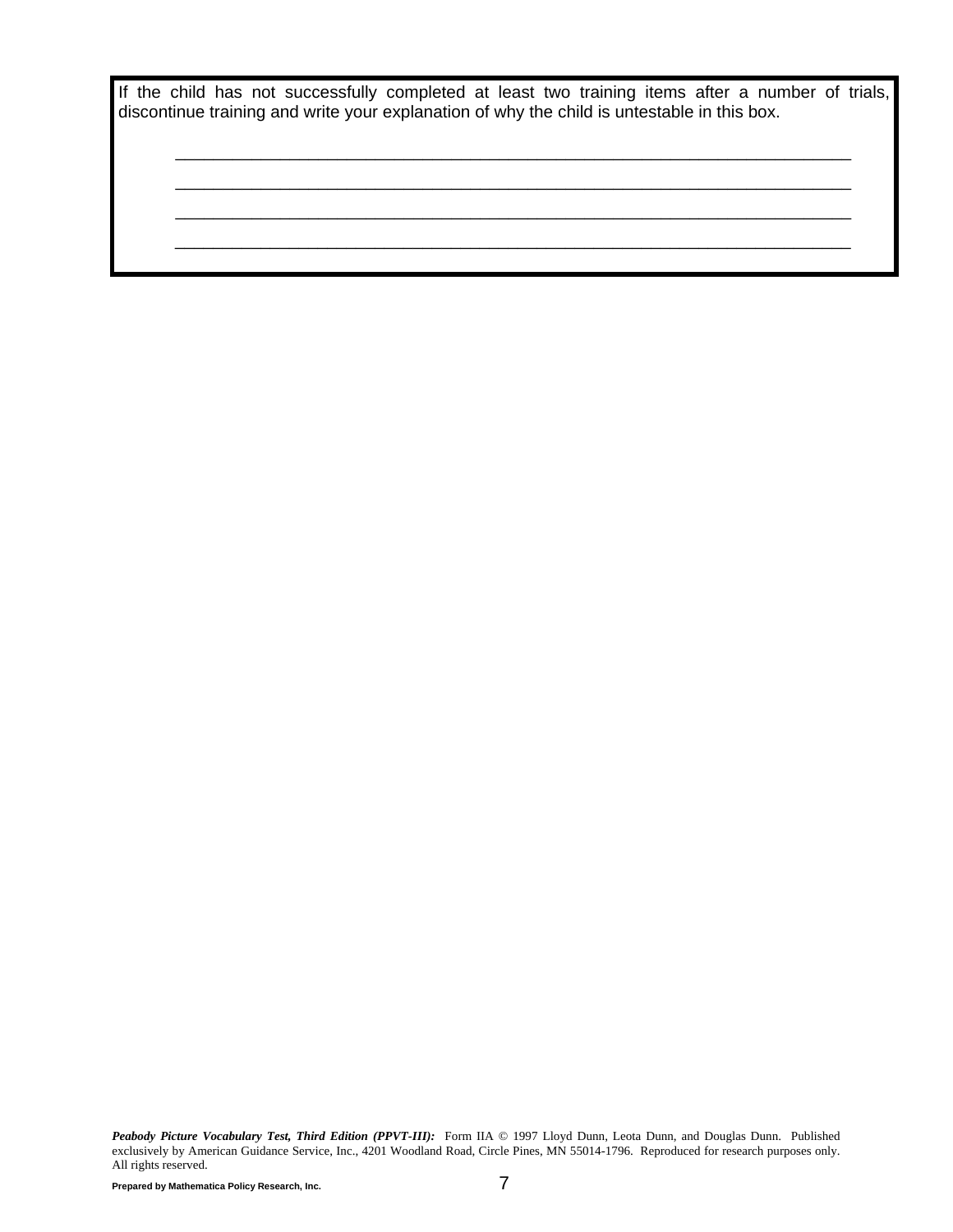|                  | A ceiling is established when there are 8 or more errors in a set |                 |                   |       |  |                  |                                    |  |                 |                   |          |
|------------------|-------------------------------------------------------------------|-----------------|-------------------|-------|--|------------------|------------------------------------|--|-----------------|-------------------|----------|
| SET <sub>1</sub> |                                                                   |                 | <b>CIRCLE ONE</b> |       |  | SET <sub>4</sub> |                                    |  |                 | <b>CIRCLE ONE</b> |          |
| <b>Item</b>      | Key<br><b>Word</b>                                                | <b>Response</b> | Correct Error     |       |  | <b>Item</b>      | Key<br><b>Word</b>                 |  | <b>Response</b> | Correct Error     |          |
| 1.               |                                                                   |                 |                   | 0     |  | 37.              |                                    |  |                 |                   | 0        |
| 2.               | drinking  (3) _________                                           |                 |                   | 0     |  | 38.              |                                    |  |                 |                   | 0        |
| 3.               |                                                                   |                 |                   | 0     |  | 39.              |                                    |  |                 |                   |          |
| 4.               |                                                                   |                 |                   | 0     |  | 40.              |                                    |  |                 |                   |          |
| 5.               |                                                                   |                 |                   | 0     |  | 41.              |                                    |  |                 |                   |          |
| 6.               |                                                                   |                 |                   | 0     |  | 42.              |                                    |  |                 |                   |          |
| 7.               |                                                                   |                 |                   | 0     |  | 43.              | astronaut (3)                      |  |                 |                   |          |
| 8.               | jumping  (3) _________                                            |                 |                   | 0     |  | 44.              |                                    |  |                 |                   |          |
| 9.               |                                                                   |                 |                   | 0     |  | 45.              |                                    |  |                 |                   |          |
| 10.              |                                                                   |                 |                   | 0     |  | 46.              |                                    |  |                 |                   |          |
| 11.              |                                                                   |                 |                   | 0     |  | 47.              |                                    |  |                 |                   |          |
| 12.              |                                                                   |                 |                   | 0     |  | 48.              |                                    |  |                 |                   | 0        |
|                  |                                                                   | No. of Errors   |                   |       |  |                  |                                    |  | No. of Errors   |                   |          |
| SET <sub>2</sub> |                                                                   |                 | <b>CIRCLE ONE</b> |       |  | SET <sub>5</sub> |                                    |  |                 | <b>CIRCLE ONE</b> |          |
| <b>Item</b>      | <b>Word</b><br>Key                                                | <b>Response</b> | <b>Correct</b>    | Error |  | <b>Item</b>      | <b>Word</b><br>Key                 |  | <b>Response</b> | <b>Correct</b>    | Error    |
| 13               |                                                                   |                 |                   | 0     |  | 49.              | parachute (3)                      |  |                 |                   | 0        |
| 14.              |                                                                   |                 |                   | 0     |  | 50.              |                                    |  |                 |                   | 0        |
| 15.              |                                                                   |                 |                   | 0     |  | 51.              |                                    |  |                 |                   |          |
| 16.              |                                                                   |                 |                   | 0     |  | 52.              |                                    |  |                 |                   |          |
| 17.              | painting  (3)                                                     |                 |                   | 0     |  | 53.              |                                    |  |                 |                   |          |
| 18.              |                                                                   |                 |                   | 0     |  | 54.              |                                    |  |                 |                   |          |
| 19.              |                                                                   |                 |                   | 0     |  | 55.              |                                    |  |                 |                   |          |
| 20.              | wrapping  (4) _________                                           |                 |                   | 0     |  | 56.              |                                    |  |                 |                   |          |
| 21.              |                                                                   |                 |                   | 0     |  | 57.              |                                    |  |                 |                   |          |
| 22.              |                                                                   |                 |                   | 0     |  | 58.              |                                    |  |                 |                   |          |
| 23.              |                                                                   |                 |                   | 0     |  | 59.              |                                    |  |                 |                   |          |
| 24.              | $exercising$ $(4)$                                                |                 |                   | 0     |  | 60.              | dripping $\dots\dots\dots\dots(4)$ |  |                 |                   | O        |
|                  |                                                                   | No. of Errors   |                   |       |  |                  |                                    |  | No. of Errors   |                   |          |
| SET <sub>3</sub> |                                                                   |                 | <b>CIRCLE ONE</b> |       |  | SET <sub>6</sub> |                                    |  |                 | <b>CIRCLE ONE</b> |          |
| <b>Item</b>      | <b>Word</b><br>Key                                                | <b>Response</b> | Correct Error     |       |  | <b>Item</b>      | <b>Word</b><br>Key                 |  | <b>Response</b> | Correct Error     |          |
| 25.              |                                                                   |                 |                   | 0     |  | 61.              |                                    |  |                 |                   | 0        |
| 26.              | shoulder (3)                                                      |                 |                   | 0     |  | 62.              |                                    |  |                 |                   | 0        |
| 27.              |                                                                   |                 |                   | 0     |  | 63.              | luggage (2) ________               |  |                 |                   | O        |
| 28.              | measuring (4) ________                                            |                 |                   | 0     |  | 64.              | awarding(3)                        |  |                 |                   | 0        |
| 29.              | porcupine  (1) ________                                           |                 |                   | 0     |  | 65.              |                                    |  |                 |                   | 0        |
| 30.              |                                                                   |                 |                   | 0     |  | 66.              | swamp(3)                           |  |                 |                   | $\Omega$ |
| 31.              |                                                                   |                 |                   | 0     |  | 67.              |                                    |  |                 |                   |          |
| 32.              |                                                                   |                 |                   | 0     |  | 68.              |                                    |  |                 |                   |          |
| 33.              | accident  (2) _______                                             |                 |                   | 0     |  | 69.              | squash(4) _________                |  |                 |                   |          |
| 34.              | penguin  (1) ________                                             |                 |                   | 0     |  | 70.              |                                    |  |                 |                   | $^{(1)}$ |
| 35.              |                                                                   |                 |                   | 0     |  | 71.              | vegetable(3)                       |  |                 |                   | $\Omega$ |
| 36.              |                                                                   |                 |                   | 0     |  | 72.              |                                    |  |                 |                   | 0        |
|                  |                                                                   | No. of Errors   |                   |       |  |                  |                                    |  | No. of Errors   |                   |          |
|                  |                                                                   |                 |                   |       |  |                  |                                    |  |                 |                   |          |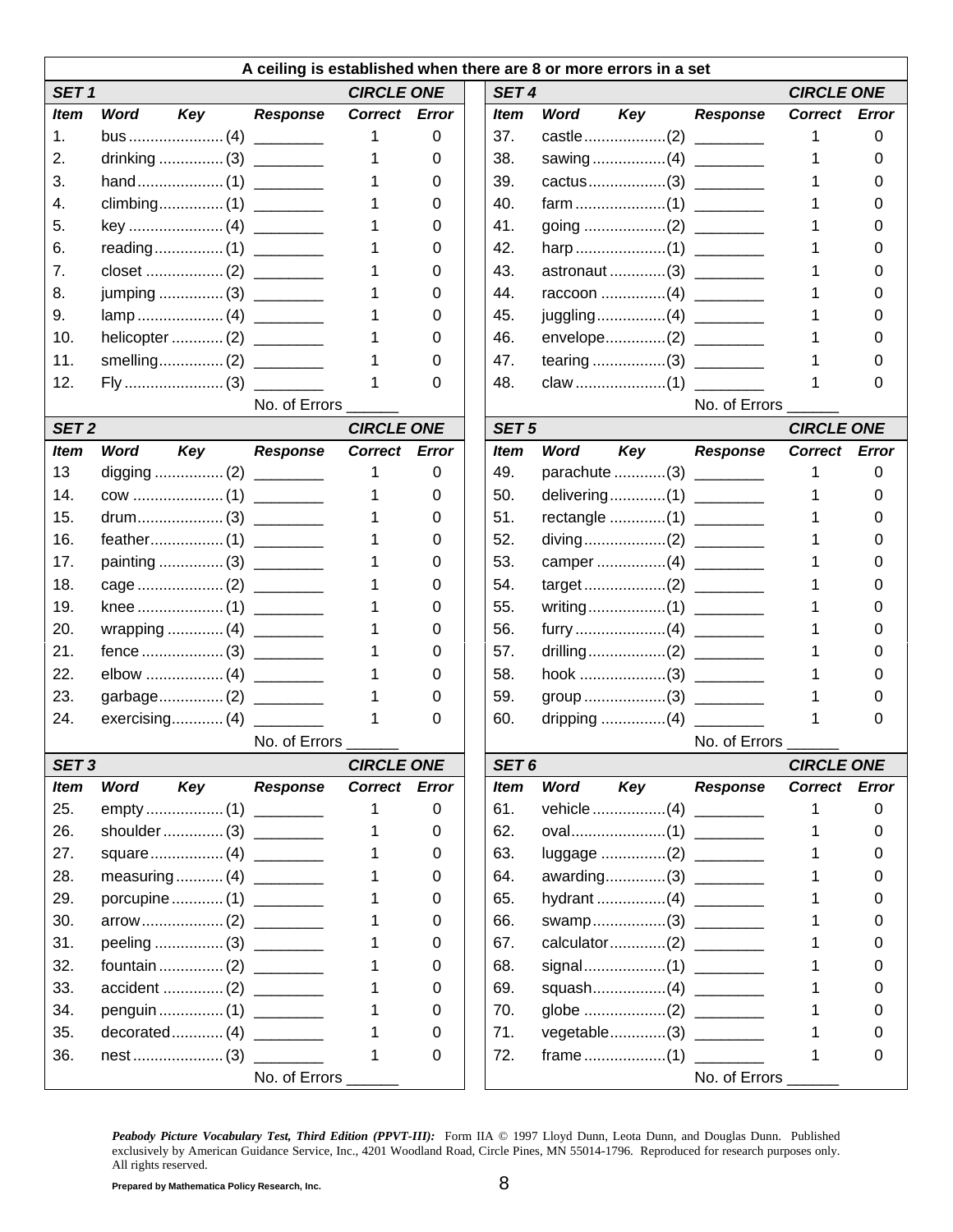#### **DO NOT START HERE**

|      | START AGES 8-9          |                                  |                | SET <sub>7</sub> |             | <b>START AGES 12-16</b> |                   |                                                    |                | <b>SET 10</b> |
|------|-------------------------|----------------------------------|----------------|------------------|-------------|-------------------------|-------------------|----------------------------------------------------|----------------|---------------|
| Item | <b>Word</b><br>Key      | <b>Response</b>                  | <b>Correct</b> | <b>Error</b>     | ltem        | Word                    | Key               | <b>Response</b>                                    | Correct Error  |               |
| 73.  | gigantic (2)            |                                  |                | 0                | 109.        |                         |                   |                                                    |                | 0             |
| 74.  |                         |                                  |                | 0                | 110.        |                         |                   |                                                    |                | 0             |
| 75.  |                         |                                  |                | 0                | 111.        |                         |                   |                                                    |                | O             |
| 76.  |                         |                                  |                | 0                | 112.        |                         |                   |                                                    |                | 0             |
| 77.  |                         |                                  |                | 0                | 113.        |                         |                   |                                                    |                | O             |
| 78.  | horrified(3)            |                                  |                | 0                | 114.        |                         |                   |                                                    |                | 0             |
| 79.  |                         |                                  |                | 0                | 115.        |                         |                   |                                                    |                | 0             |
| 80.  |                         |                                  |                | 0                | 116.        |                         | cooperating  (2)  |                                                    |                | O             |
| 82.  | island(2)               |                                  |                | 0                | 117.        |                         | microscope (1)    |                                                    |                | 0             |
| 82.  |                         |                                  |                | 0                | 118.        |                         |                   |                                                    |                | O             |
| 83.  |                         |                                  |                | 0                | 119.        |                         |                   |                                                    |                |               |
| 84.  |                         |                                  |                | 0                | 120.        |                         |                   |                                                    |                | 0             |
|      |                         | No. of Errors                    |                |                  |             |                         |                   | No. of Errors                                      |                |               |
|      | <b>START AGES 10-11</b> |                                  |                | SET8             |             |                         |                   |                                                    |                | <b>SET 11</b> |
| ltem | <b>Word</b><br>Key      | <b>Response</b>                  | <b>Correct</b> | Error            | ltem        | Word                    | Key               | <b>Response</b>                                    | <b>Correct</b> | <b>Error</b>  |
| 85.  |                         |                                  |                | 0                | 121.        |                         |                   |                                                    |                | 0             |
| 86.  |                         |                                  |                | 0                | 122.        |                         | dilapidated (4)   |                                                    |                | Ω             |
| 87.  |                         |                                  |                | 0                | 123.        |                         | hazardous  (3)    |                                                    |                | O             |
| 88.  |                         |                                  |                | 0                | 124.        |                         |                   |                                                    |                | 0             |
| 89.  |                         |                                  |                | 0                | 125.        |                         |                   |                                                    |                | O             |
| 90.  |                         |                                  |                | 0                | 126.        |                         |                   |                                                    |                | 0             |
| 91.  |                         |                                  |                | 0                | 127.        |                         |                   | <u> 1989 - John Barnett, francouzski politik (</u> |                | 0             |
| 92.  |                         |                                  |                | 0                | 128.        |                         |                   |                                                    |                | O             |
| 93.  | pitcher (3)             |                                  |                | 0                | 129.        |                         |                   |                                                    |                | 0             |
| 94.  |                         |                                  |                | 0                | 130         |                         | appliance (1)     |                                                    |                | O             |
| 95.  | polluting (3)           |                                  |                | 0                | 131.        |                         |                   |                                                    |                |               |
| 96.  |                         |                                  |                | 0                | 132.        |                         |                   |                                                    |                | 0             |
|      |                         | No. of Errors                    |                |                  |             |                         |                   | No. of Errors                                      |                |               |
|      |                         |                                  |                | SET <sub>9</sub> |             |                         |                   |                                                    |                | <b>SET 12</b> |
| Item | Key<br><b>Word</b>      | <b>Response</b>                  | <b>Correct</b> | <b>Error</b>     | <b>Item</b> | Word                    | Key               | <b>Response</b>                                    | Correct Error  |               |
| 97.  |                         |                                  |                | 0                | 133.        |                         |                   |                                                    |                | 0             |
| 98.  |                         |                                  |                | 0                | 134.        |                         | mammal  (2)       |                                                    |                | 0             |
| 99.  |                         |                                  |                | 0                | 135.        |                         | reprimanding  (1) |                                                    |                | 0             |
| 100. |                         |                                  |                | 0                | 136.        |                         |                   |                                                    |                | 0             |
| 101. |                         |                                  |                | 0                | 137.        |                         |                   |                                                    |                | 0             |
| 102. |                         |                                  |                | 0                | 138.        |                         |                   |                                                    |                | 0             |
| 103. |                         | <u> 1990 - Johann Barnett, f</u> |                | 0                | 139.        |                         | consuming (4)     | $\overline{\phantom{a}}$                           |                | 0             |
| 104. | demolishing(4)          |                                  |                | 0                | 140.        |                         |                   |                                                    |                | 0             |
| 105. |                         |                                  |                | 0                | 141.        |                         |                   |                                                    |                | 0             |
| 106. | adjustable (2)          |                                  |                | 0                | 142.        |                         | constrained (3)   |                                                    |                | 0             |
| 107. |                         |                                  |                | 0                | 143.        |                         | pedestrian  (2)   |                                                    |                | 0             |
| 108. | hurdling(3)             |                                  |                | 0                | 144.        |                         |                   |                                                    |                | 0             |
|      |                         | No. of Errors_                   |                |                  |             |                         |                   | No. of Errors_                                     |                |               |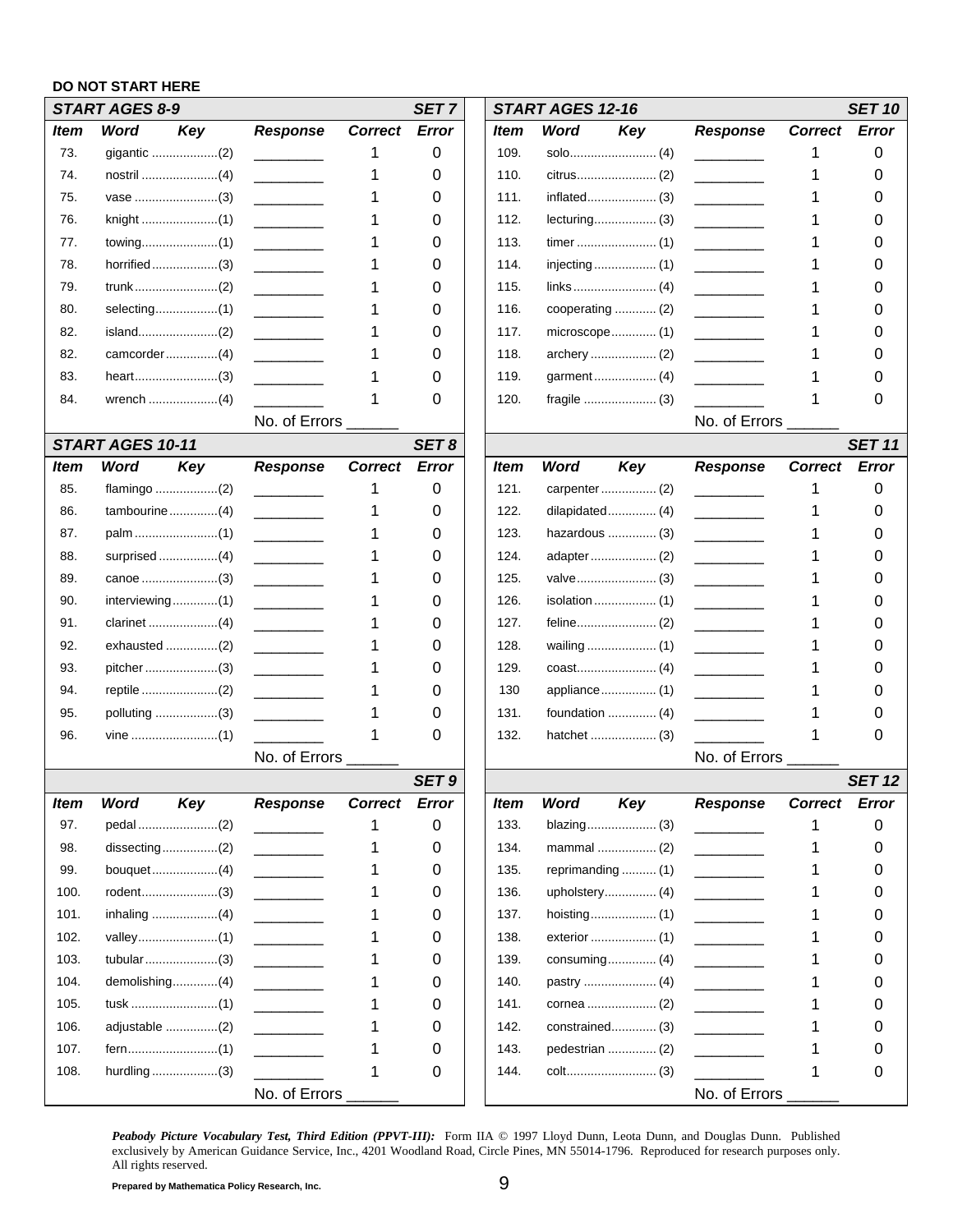## ACTIVITY C: LETTER-WORD IDENTIFICATION

**W-J** 

MATERIALS: WOODCOCK-JOHNSON, REVISED, LANGUAGE SURVEY EASEL, TEST 22

**CODE 0 IF INCORRECT OR 1 IF CORRECT** 

POSITION THE EASEL IN FRONT OF CHILD AND SAY:

**Now we are going to do something different. Let's look at this.** 

SAMPLE INTRODUCTION: FLIP TO SAMPLE INTRODUCTION OF LETTER-WORD IDENTIFICATION.

POINT TO THE REBUS (SYMBOL) FOR "HOUSE" ON CHILD'S SIDE AND SAY:

**a. This is "house." Put your finger on "house."** 

POINT TO THE REBUS ON CHILD'S SIDE AND SAY:

**b. This is "cat." Put your finger on "cat."** 

POINT TO THE REBUS AND SAY:

**c. This is "dog." Put your finger on "dog."** 

POINT TO THE REBUS AND SAY:

**d. This is "chair." Put your finger on "chair."** 

POINT TO THE REBUS AND SAY:

**e. This is "book." Put your finger on "book."**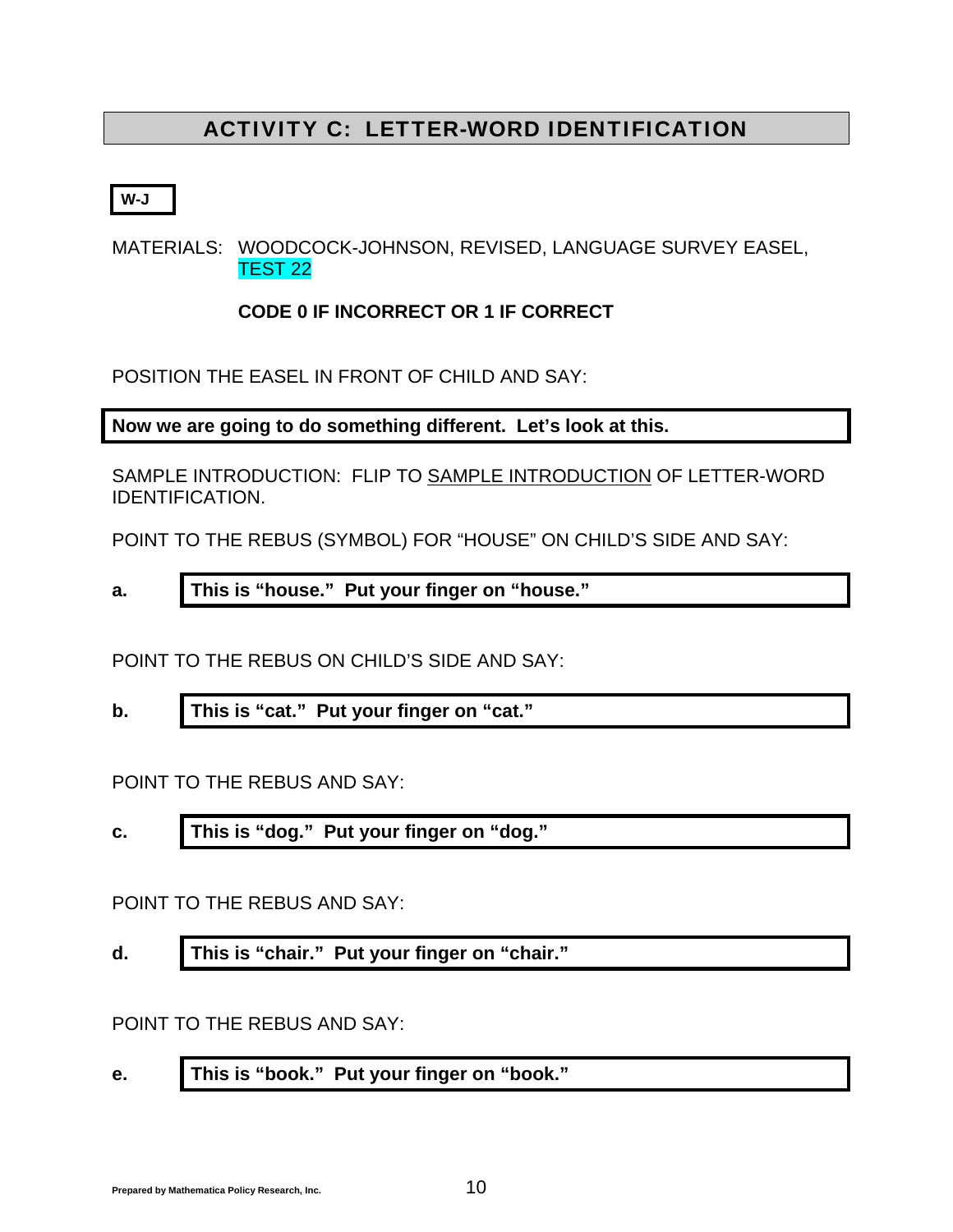FLIP TO SAMPLE ITEM A. POINT TO THE REBUS (THE SYMBOL, NOT THE PICTURE) FOR "HOUSE" AND SAY:

**This is "house."** 

POINT TO THE REBUS FOR "DOG" AND SAY:

**This is "dog."** 

**f. Now, you show me which one of these . . .** (POINT TO THE TWO REBUSES) **tells about this big picture.** (POINT TO THE PICTURE OF THE HOUSE)

**CORRECT............ 1 → GO TO C1** 

**NOT CORRECT** ... 0

**g.** IF CHILD MAKES AN ERROR OR DOES NOT RESPOND, POINT TO THE REBUS FOR "HOUSE" AND SAY:

**This is "house." "House" tells about the big picture.**  POINT TO THE PICTURE. **Let's do it again.**

REPEAT SAMPLE ITEM A UNTIL CHILD UNDERSTANDS THE CONCEPT.

BEFORE ASKING C1, BE SURE THAT CHILD HAS UNDERSTOOD WHAT YOU ARE ASKING (HIM/HER) TO DO IN THE SAMPLE EXERCISES AND THAT CHILD HAS CORRECTLY RESPONDED TO THOSE EXERCISES. IF CHILD HAS NOT BEEN SUCCESSFUL, GO BACK AND REPEAT THE EXERCISES.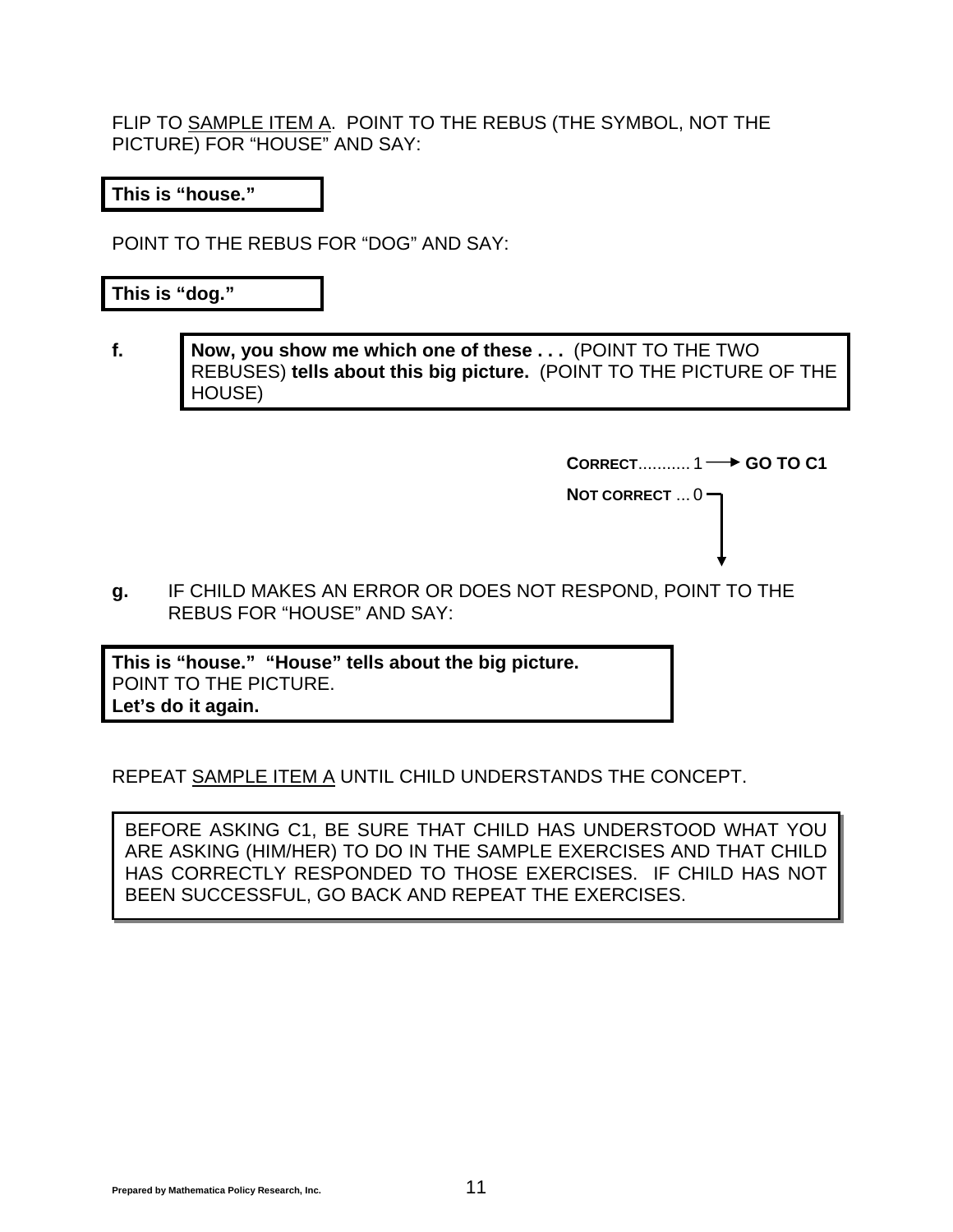#### C1. FLIP TO ITEM 1. POINT TO THE TWO REBUSES AND SAY:

#### **Put your finger on the one that tells about the big picture.**

 IF CHILD MAKES AN ERROR OR DOES NOT RESPOND, SCORE 0. THEN POINT TO THE REBUS FOR "CHAIR" AND SAY:

**This is "chair." "Chair" tells about the big picture.**  (POINT TO THE PICTURE)

**Let's do it again.**  REPEAT THE INSTRUCTIONS.

#### C2. FLIP TO ITEM 2. POINT TO THE THREE REBUSES AND SAY:

**Put your finger on the one that tells about the big picture.** 

 IF CHILD MAKES AN ERROR OR DOES NOT RESPOND, SCORE 0. THEN POINT TO THE REBUS FOR "BOOK" AND SAY:

**This is "book." "Book" tells about the big picture.**  POINT TO THE PICTURE

| <b>SCORE</b> |  |  |
|--------------|--|--|
|--------------|--|--|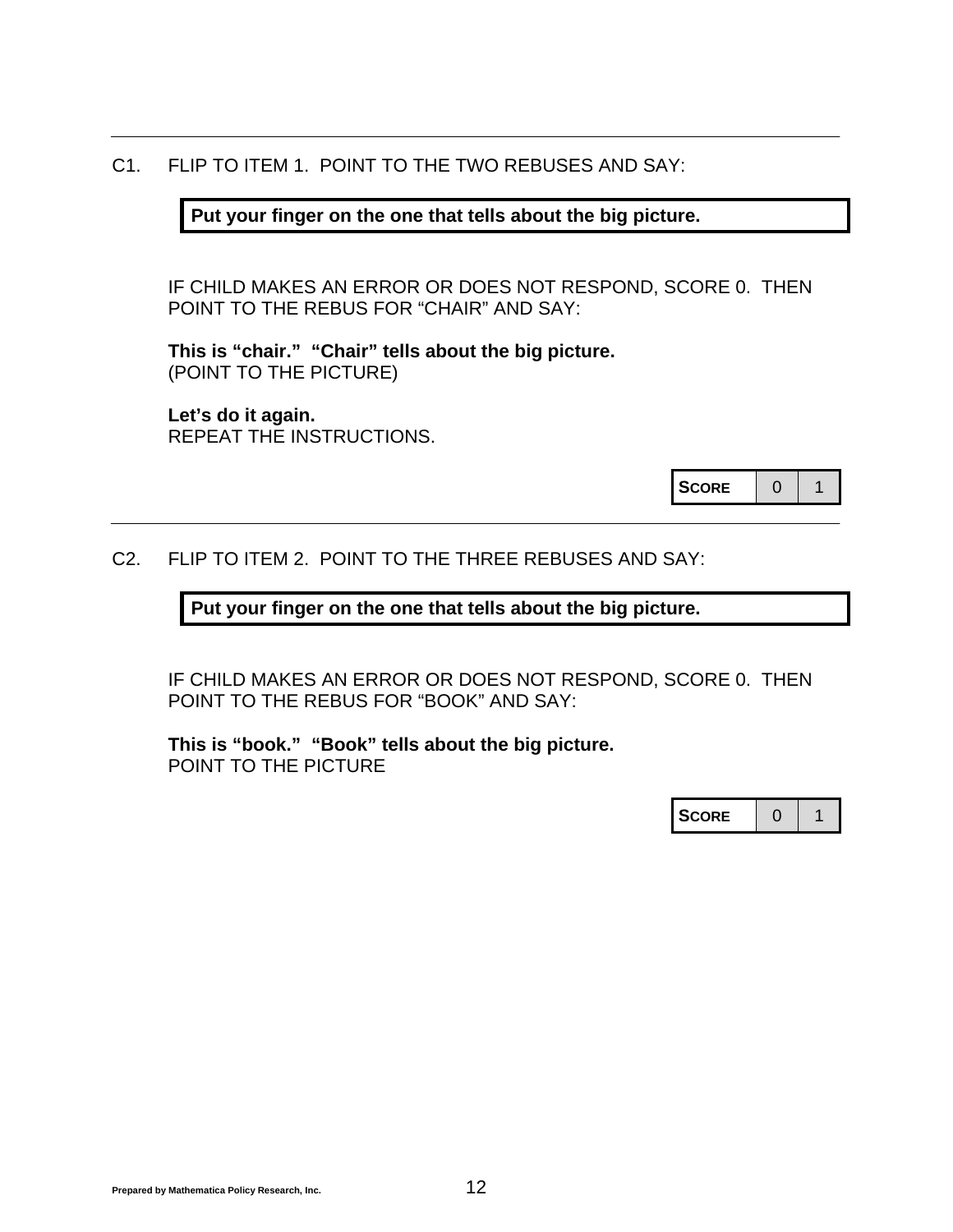**SKIP TO ACTIVITY D: ATTENTION SUSTAINED TASK, PAGE [15,](#page-16-0) AFTER YOU REACH THE CEILING OF 3 CONSECUTIVE INCORRECT RESPONSES OR NON-RESPONSES.** 

**READ ERROR/NO RESPONSE BOX IN EASEL FOR EACH ERROR OR NO RESPONSE.**

**AFTER 3 CONSECUTIVE INCORRECT RESPONSES OR NON-RESPONSES ON THE ITEMS (C5-C57), STOP—GO TO ACTIVITY D: ATTENTION SUSTAINED TASK, PAGE [15](#page-16-0).** 

|         | <b>TEST ITEM</b> | <b>SCORE</b>   |                |  |
|---------|------------------|----------------|----------------|--|
| C3.     | Dog              | $\mathbf 0$    | $\overline{1}$ |  |
| C4.     | Cat              | $\mathbf 0$    | 1              |  |
| C5.     | O (the letter)   | $\mathbf 0$    | $\overline{1}$ |  |
| C6.     | S                | $\overline{0}$ | $\overline{1}$ |  |
| C7.     | A                | $\overline{0}$ | $\overline{1}$ |  |
| C8.     | $\mathsf{Z}$     | $\mathbf 0$    | $\overline{1}$ |  |
| C9.     | G                | $\overline{0}$ | $\overline{1}$ |  |
| C10.    | D                | $\overline{0}$ | $\overline{1}$ |  |
| C11.    | M                | $\mathbf 0$    | $\mathbf{1}$   |  |
| C12.    | H                | $\mathbf 0$    | $\overline{1}$ |  |
| C13.    | J                | $\overline{0}$ | $\overline{1}$ |  |
| C14.    | to               | $\overline{0}$ | $\overline{1}$ |  |
| C15.    | in               | $\mathbf 0$    | $\mathbf{1}$   |  |
| C16.    | dog              | $\overline{0}$ | $\overline{1}$ |  |
| C17.    | as               | $\overline{0}$ | $\overline{1}$ |  |
| C18.    | get              | $\mathbf 0$    | $\mathbf{1}$   |  |
| C19.    | was              | $\mathbf 0$    | $\overline{1}$ |  |
| C20.    | his              | $\overline{0}$ | $\overline{1}$ |  |
| $C21$ . | when             | $\mathbf 0$    | $\overline{1}$ |  |
| C22.    | fixed            | $\overline{0}$ | $\mathbf{1}$   |  |
| C23.    | must             | $\overline{0}$ | $\overline{1}$ |  |
| C24.    | about            | $\overline{0}$ | $\overline{1}$ |  |
| C25.    | part             | $\overline{0}$ | $\mathbf{1}$   |  |
| C26.    | knew             | $\mathbf 0$    | $\mathbf{1}$   |  |
| C27.    | because          | $\overline{0}$ | $\overline{1}$ |  |

**Prepared by Mathematica Policy Research, Inc.** 13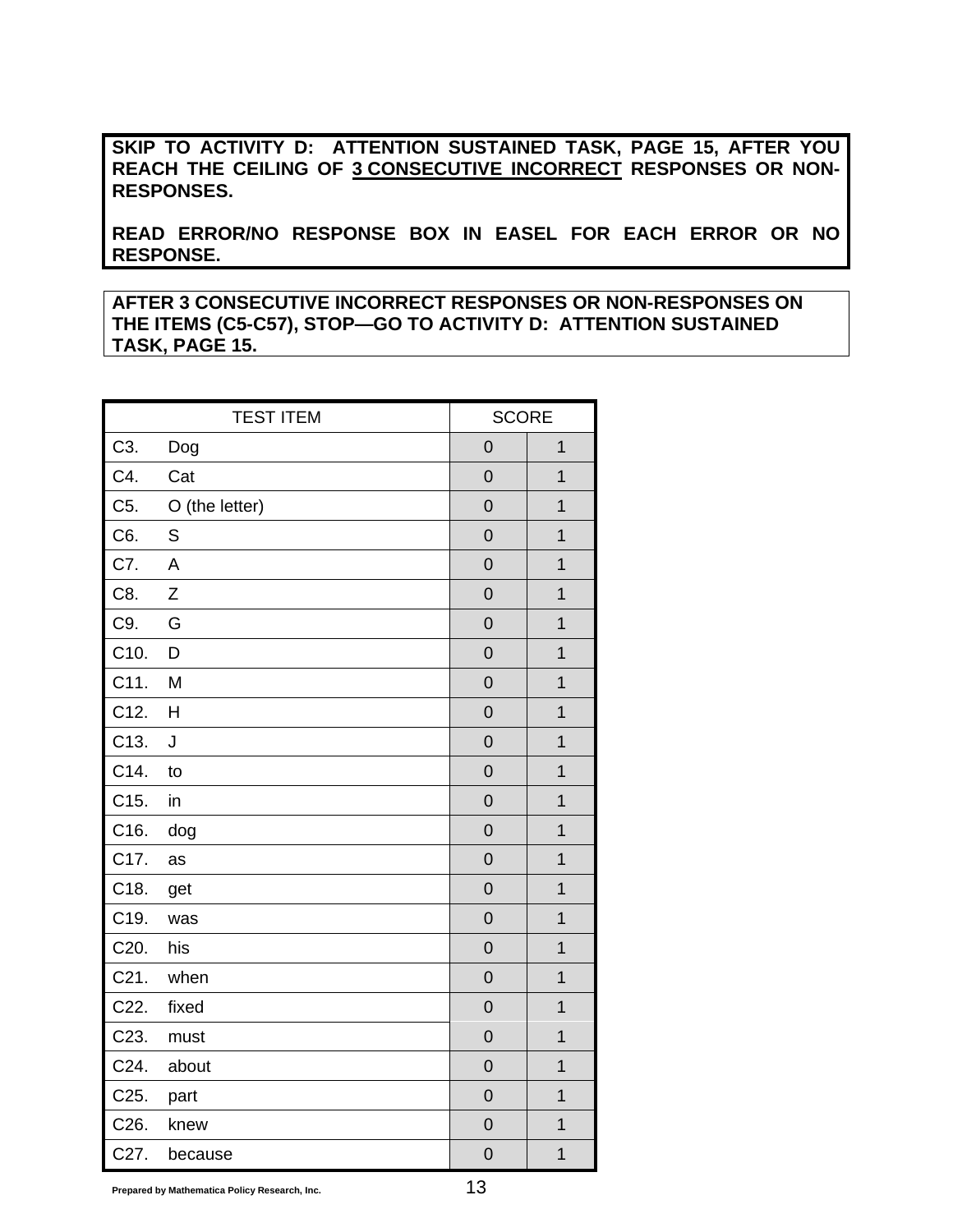| C28. | faster       | $\mathbf 0$      | $\overline{1}$ |
|------|--------------|------------------|----------------|
| C29. | whole        | $\overline{0}$   | $\mathbf 1$    |
| C30. | shoulder     | $\overline{0}$   | $\overline{1}$ |
| C31. | island       | $\mathbf 0$      | $\mathbf 1$    |
| C32. | correctly    | $\overline{0}$   | $\mathbf 1$    |
| C33. | since        | $\overline{0}$   | $\overline{1}$ |
| C34. | personal     | $\mathbf 0$      | $\overline{1}$ |
| C35. | experiment   | $\overline{0}$   | $\overline{1}$ |
| C36. | distance     | $\overline{0}$   | $\overline{1}$ |
| C37. | bounties     | $\mathbf 0$      | $\overline{1}$ |
| C38. | process      | $\overline{0}$   | $\overline{1}$ |
| C39. | doubtful     | $\overline{0}$   | $\overline{1}$ |
| C40. | mustache     | $\mathbf 0$      | $\overline{1}$ |
| C41. | cologne      | $\overline{0}$   | 1              |
| C42. | hesitating   | $\mathbf 0$      | $\overline{1}$ |
| C43. | masculine    | $\overline{0}$   | $\mathbf 1$    |
| C44. | sufficient   | $\overline{0}$   | 1              |
| C45. | domesticated | $\mathbf 0$      | $\mathbf 1$    |
| C46. | preyed       | $\overline{0}$   | $\overline{1}$ |
| C47. | therapeutic  | $\mathbf 0$      | $\overline{1}$ |
| C48. | significance | $\overline{0}$   | $\mathbf{1}$   |
| C49. | bouquet      | $\overline{0}$   | $\overline{1}$ |
| C50. | apparatus    | $\mathbf 0$      | $\mathbf{1}$   |
| C51. | diacritical  | $\mathbf 0$      | 1              |
| C52. | debutante    | $\mathbf 0$      | $\mathbf 1$    |
| C53. | trivialities | $\mathbf 0$      | 1              |
| C54. | expostulate  | $\overline{0}$   | $\overline{1}$ |
| C55. | stochastic   | $\mathbf 0$      | $\overline{1}$ |
| C56. | ubiquitous   | $\mathbf 0$      | $\mathbf 1$    |
| C57. | enceinte     | $\boldsymbol{0}$ | $\mathbf 1$    |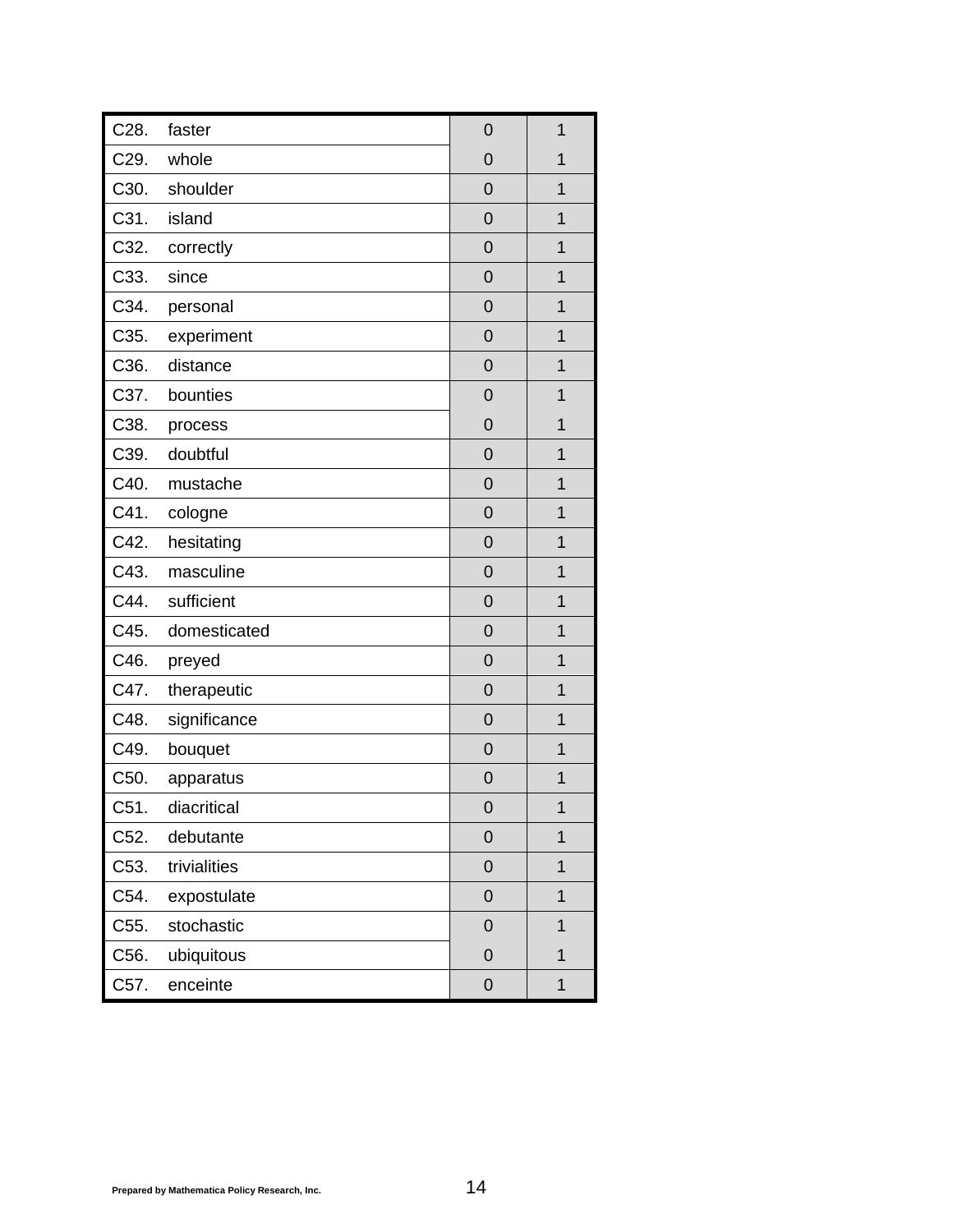## ACTIVITY D: ATTENTION SUSTAINED TASK

<span id="page-16-0"></span>MATERIALS: TIMER, 2 MARKERS, AND SUSTAINED ATTENTION TASK BOOKLET

TARGET OBJECTS: FLOWER, BUTTERFLY, FUNNY GUY, AND GOAT

PRESENT THE CHILD WITH A CHOICE OF 2 MARKERS

PRESENT TO CHILD EACH TEACHING TRIAL BOX FOLLOWED BY TEST BOX WITH CORRESPONDING TARGET OBJECT.

#### **1. TEACHING TRIALS**

TEACHING TIME: 2 MINUTES FOR FLOWER. 35-40 SECONDS FOR BUTTERFLY, FUNNY GUY, GOAT

COVER THE IRRELEVANT TRIAL BOXES WITH YOUR HANDS OR A PIECE OF PAPER SO ONLY THE CURRENT TARGET BOX IS EXPOSED

SAY TO CHILD:

**"See (TARGET OBJECT)."** 

**(POINT TO THE EXAMPLE AT THE TOP OF THE BOX. DO NOT SPECIFY KEY FEATURES OF THE TARGET OBJECT FOR THE CHILD)** 

**"I want you to mark a line through all the (TARGET OBJECTS) in this box.** 

TAP THE CURRENT TRIAL BOX WITH YOUR FINGERS. DO NOT OUTLINE AROUND THE BOX AS THIS ENCOURAGES THE CHILD TO TRACE AROUND THE BOX RATHER THAN FIND THE OBJECTS IN THE BOX.



START TIMING

AT THE END OF EACH TEACHING TRIAL SAY:

**"Good job!"**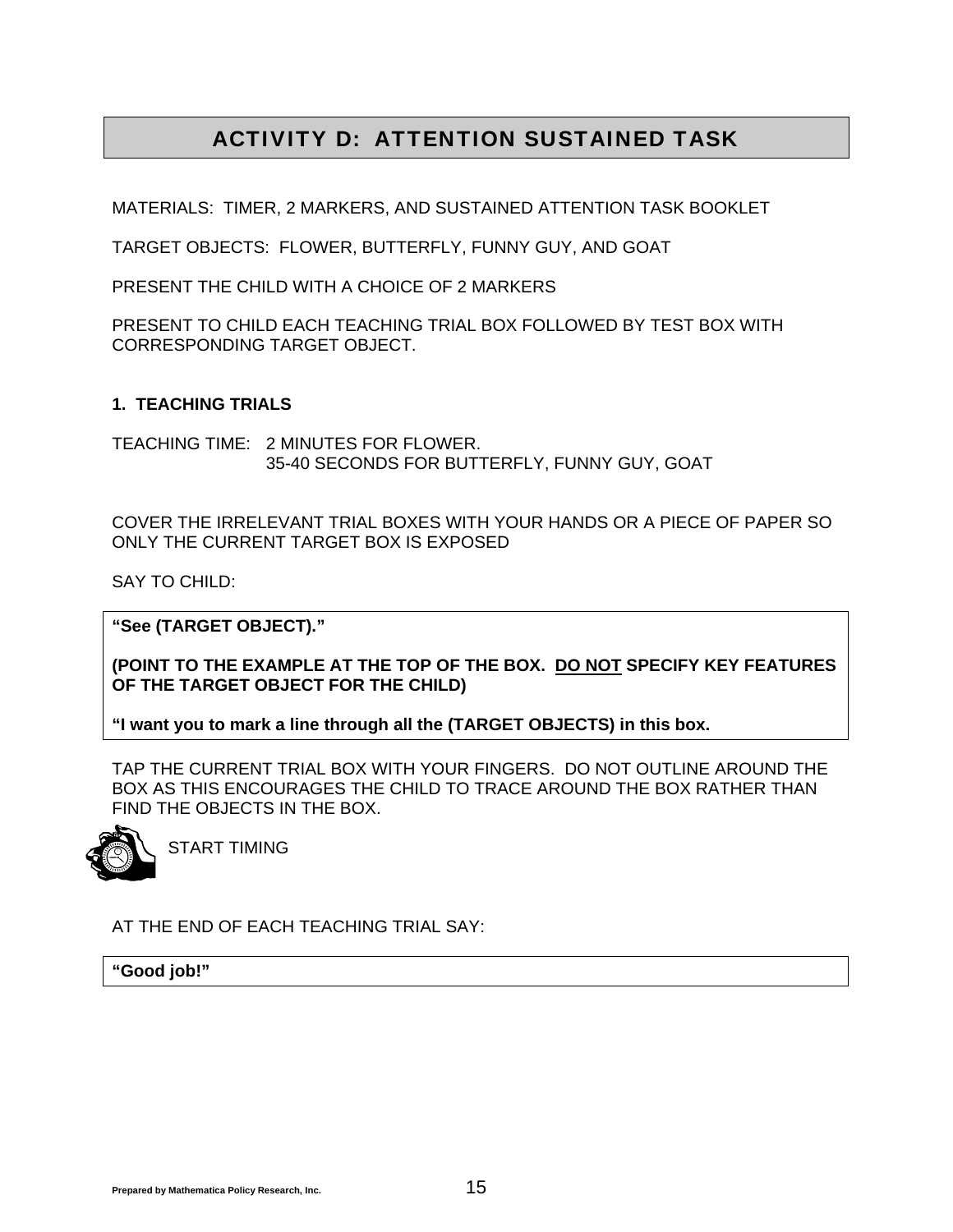TEACHING TRIALS--*continued*

DIRECTIONS ALLOWED DURING TEACHING TRIALS:

IF THE CHILD SCRIBBLES OR COLORS, SAY:

**"No coloring, just mark a line like this."** 

AND DEMONSTRATE BY PLACING YOUR HAND OVER THE CHILD'S HAND. DO NOT DEMONSTRATE FOR THE CHILD ON THE TEST PAGES.

IF THE CHILD MISSES SOME OBJECTS, POINT TO AN OBJECT AND SAY:

**"Mark a line through all of the (TARGET OBJECT)s. This one too."** 

IF THE CHILD DRAWS ONE CONTINUOUS LINE, DEMONSTRATE HOW TO PICK UP THE MARKERS AND THEN HOW TO FIND ANOTHER (TARGET OBJECT).

IF THE CHILD DRAWS A LINE THROUGH A DIFFERENT PICTURE, POINT TO THE EXAMPLE AT THE TOP OF THE PAGE AND SAY.

#### **"No, not that one, just the (TARGET OBJECT)s."**

MAKE SURE THE CHILD UNDERSTANDS THE TASK BEFORE YOU BEGIN THE CORRESPONDING TEST TRIAL. IF THE CHILD DOES NOT UNDERSTAND THE TASK BY THE SECOND TEACHING TRIAL (BUTTERFLY), **STOP** THE ASSESSMENT.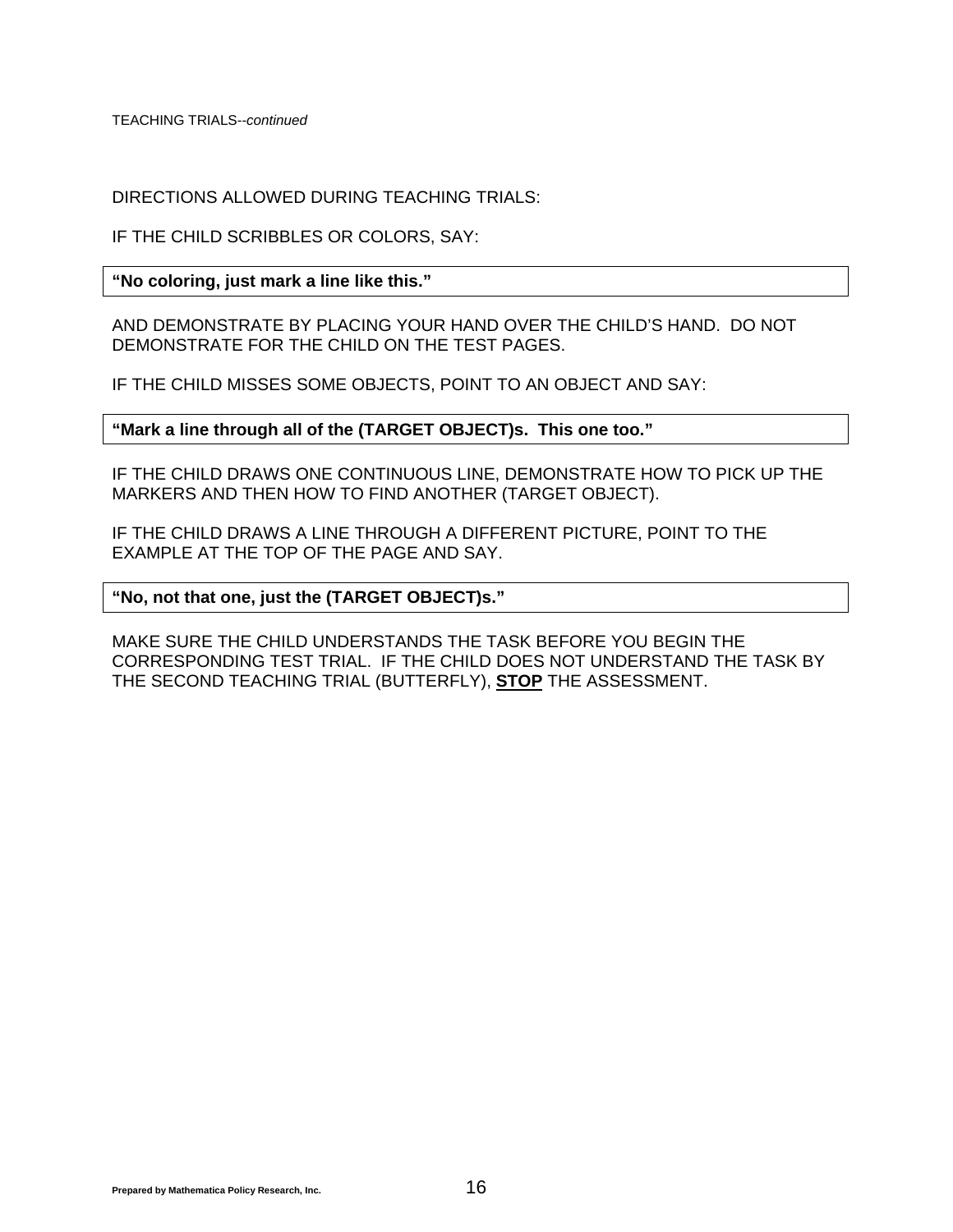#### **II. TESTING TRIALS**

CENTER THE TESTING BOOKLET IN FRONT OF THE CHILD SO THAT **ONLY** THE PAGE WITH THE CURRENT TESTING TRIAL IS EXPOSED.

SPECIFIC TIMING INSTRUCTIONS FOR EACH TEST TRIAL ARE NOTED AT THE TOP OF EACH PAGE. WATCH THE TIME FOR EACH TEST TRIALS.

MOST CHILDREN DO NOT FIND ALL OF THE OBJECTS.

CIRCLE WITH PENCIL/PEN ANY OBJECTS THE CHILD HAS MARKED AFTER THE TIME IS UP.

SAY TO CHILD:

**"Now, here are more (TARGET OBJECT)s. Mark a line through all the (TARGET OBJECT)s."** 

*(YOU MAY POINT TO THE EXAMPLE AND THEN TO ONE (TARGET OBJECT).)* 

**"I want you to mark a line through as many (TARGET OBJECT)s as you can until I tell you to stop. Go as fast as you can! Ready? Go.".** 



START TIMING

AT THE END OF THE TEST SAY:

**"That's all the time we have, good job."** 

DIRECTIONS ALLOWED DURING TEST TRIALS:

YOU MAY ANSWER THE CHILD'S QUESTIONS USING AS FEW WORDS AS POSSIBLE. FOR EXAMPLE, IF THE CHILD ASKS WHY YOU'RE ASKING THEM TO DO THIS, SAY:

**"I want to see how good you are at finding pictures."** 

IF THE CHILD STOPS BEFORE TIME IS UP, PROMPT (HIM/HER) TO CONTINUE. YOU CAN SAY:

**"Mark a line through all the pictures that look like this. Do as many as you can before I say stop. Find all (TARGET OBJECT)'s."** 

YOU MAY CUE UP TO 2 TIMES PER TEST PAGE, TO INCLUDE POINTING TO 1 CORRECT ANSWER/PAGE IF NECESSARY.

WHEN ATTENTION SUSTAINED TASK IS DONE SAY:

**Thank you very much for doing these activities with me! I would like to give you this book as a gift. I hope you like it.**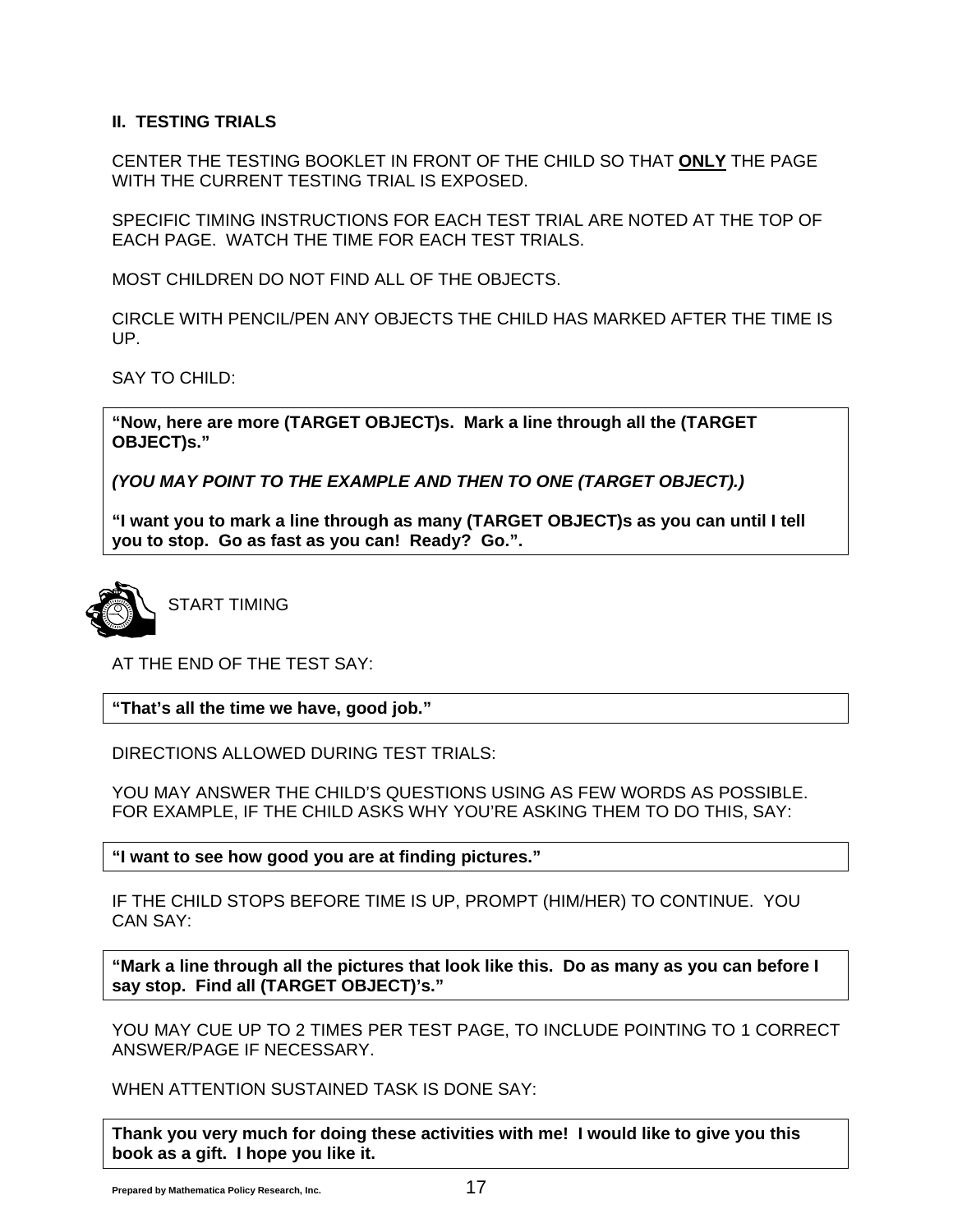### ACTIVITY E: CALENDARS

**INTERVIEWER: PLEASE BE SURE TO HAVE THE CHILD CARE AND EMPLOYMENT HISTORY CALENDAR AND A PENCIL FOR THE RESPONDENT READY BEFORE STARTING. CHECK CONTACT SHEET. DID RESPONDENT COMPLETE CALENDAR LAST WAVE?** YES ........................................ 01 **GO TO E1**  NO .......................................... 00 DON'T KNOW ......................... d **GO TO E1A**

E1. We'd like to get some information about what you've been doing since (CHILD's) third birthday. I will be recording your answers on this calendar. **SHOW CHILD CARE AND EMPLOYMENT HISTORY CALENDAR.** To help remind you, we will put (CHILD's) age at various years on the calendar. Let's start with that.

 When was (CHILD's) third birthday? **RECORD DATE OF 3rd BIRTHDAY AT TOP OF CALENDAR.** So child was three years old in (YEAR), four in (YEAR), and five in [YEAR]. **RECORD THE AGE IN EACH QUARTER ON THE TOP LINE OF THE CALENDAR ABOVE THE APPROPRIATE YEAR.**

**GO TO E2** 

E1A. We'd like to get some information about what you've been doing since the birth of (CHILD). I will be recording your answers on this calendar. **SHOW CHILD CARE AND EMPLOYMENT HISTORY CALENDAR.** To help remind you, we will put (CHILD'S) age at various years on the calendar. Let's start with that.

When was (CHILD) born? **RECORD DATE OF BIRTH AT TOP OF CALENDAR.**

 So (CHILD) was one year old in (YEAR), two in (YEAR), and three in (YEAR). **RECORD THE AGE IN EACH QUARTER ON THE TOP LINE OF THE CALENDAR ABOVE THE APPROPRIATE YEAR. CONTINUE TO E2.**

#### EMPLOYMENT

E2. Now, let's talk about employment.

 Since (CHILD) was (born/three) have you worked in a paid job for at least 2 weeks in a row?

YES<sup>-></sup> CONTINUE

NO  $\longrightarrow$  SKIP TO CHILD CARE SECTION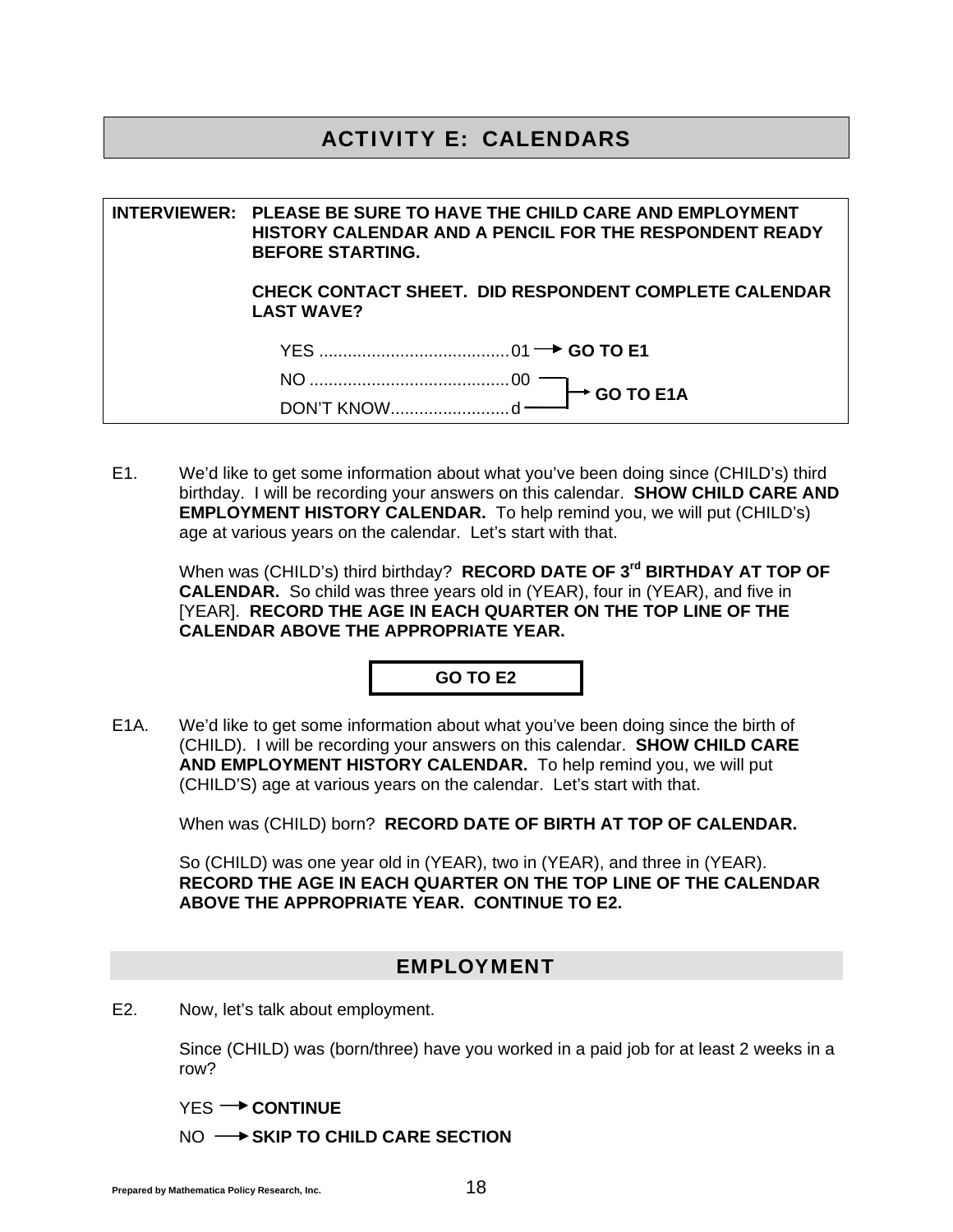E3. I'd like to record on this calendar information about each paid job you've had for at least two weeks since (CHILD) was (born/three). When did your first job start after the (birth of/third birthday of) (CHILD)?

#### **RECORD "1" IN THE QUARTER WHEN THE FIRST JOB STARTED.**

E4. Are you still working in this job?

#### YES **-- DRAW AN ARROW FROM THE NUMBER INDICATING WHEN THE JOB STARTED TO THE CURRENT QUARTER. SKIP TO E6**

#### NO  $\rightarrow$  **CONTINUE**

E5. When did this job end?

**RECORD "1" (OR 2, 3, ETC. FOR SUBSEQUENT JOBS) IN THE QUARTER WHEN THE JOB ENDED AND CONNECT IT WITH THE NUMBER INDICATING WHEN THE JOB STARTED BY DRAWING A LINE.** 

E6. When you started this job, how many hours did you usually work per week, including regular overtime hours?

#### **RECORD HOURS PER WEEK IN THE QUARTER THAT JOB STARTED (UNDER THE NUMBER).**

E7. At any time during this job, did the number of hours that you worked significantly change? For example, did you ever switch from full- to part-time or part- to full-time? Or, were your hours ever reduced or increased? Or, did you ever stop working for a period of time?

YES **+4SK:** When did that happen and how many hours did you work? **RECORD HOURS PER WEEK IN THE QUARTER WHEN THE CHANGE IN HOURS BEGAN.** 

- NO → SKIP TO E9
- E8. Were there any other changes in your hours?
	- YES → ASK: When did that happen and how many hours did you work? **RECORD HOURS PER WEEK IN THE QUARTER WHEN THE CHANGE IN HOURS BEGAN. REPEAT THIS QUESTION.**
	- $NO \rightarrow$  **CONTINUE**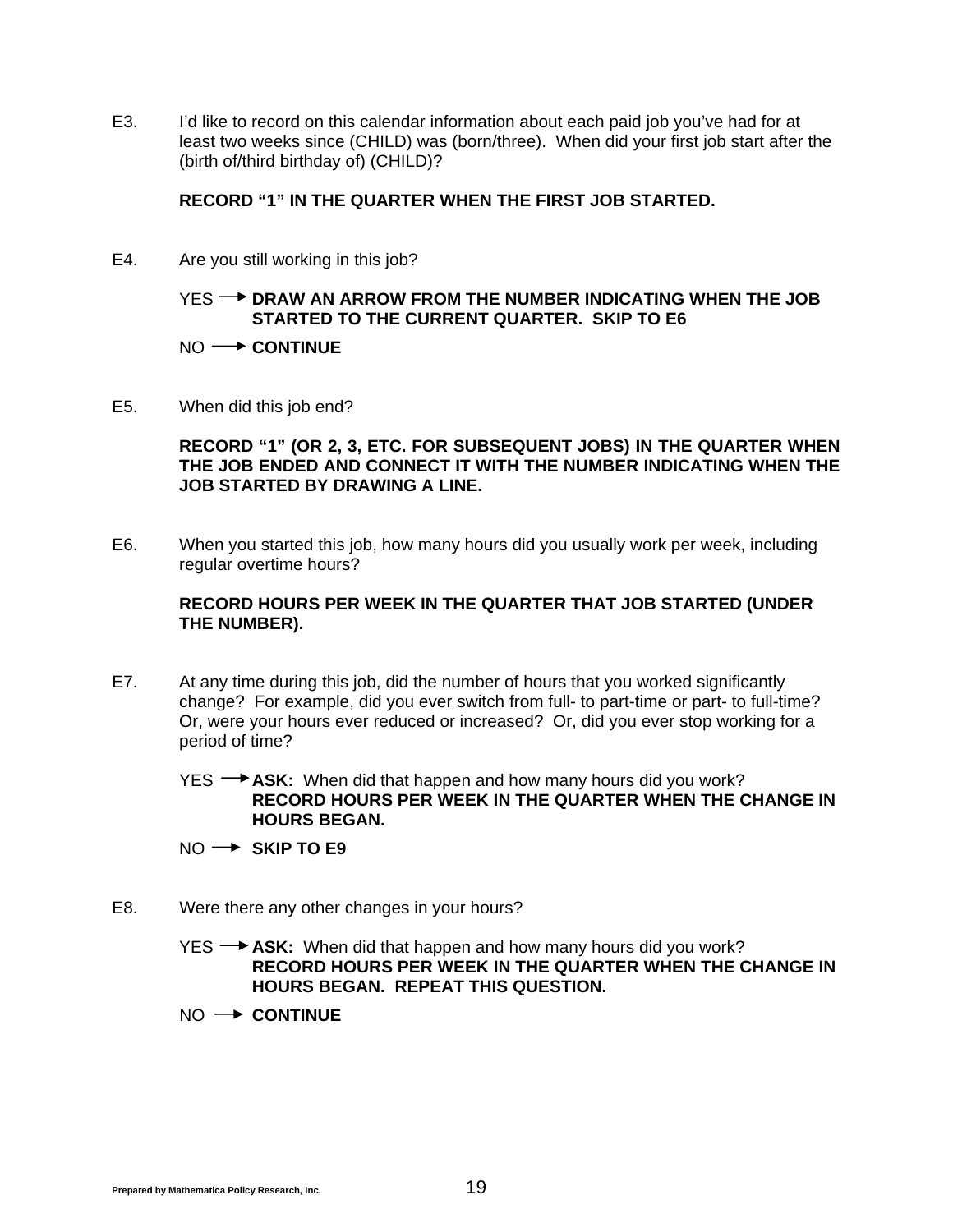E9. Thinking again about the hours you typically worked each day when you started this job, did you work…? **READ EACH OF THE FOLLOWING BELOW. FOR EACH ONE, IF RESPONDENT ANSWERS YES, RECORD THE LETTER IN THE QUARTER THAT JOB STARTED (UNDER THE HOURS PER WEEK).**

D=Days  $(7$  a.m. to  $7$  p.m.) E=Evenings (7 p.m. to 11 p.m.) N=Nights (11 p.m. to 7 a.m.) R=Rotating shift

E10. At any time during this job, did the hours you typically worked each day significantly change? For example, did you ever go from working nights to days, etc.?

### YES → Did you work...? **READ THE CHOICES IN THE BOX IN E9. FOR EACH ONE, IF RESPONDENT ANSWERS YES, RECORD THE LETTER IN THE CALENDAR QUARTER WHEN NEW SHIFT STARTED (UNDER THE LINE).**

 $NO \rightarrow$  SKIP TO E12

E11. Were there any other changes in your daily work time or shifts?

YES <sup>→</sup> Did you work…? **READ THE CHOICES IN THE BOX IN E9 IF NECESSARY. RECORD EACH LETTER IN APPROPRIATE QUARTER IN CALENDAR. REPEAT THIS QUESTION.**

#### NO  $\rightarrow$  **CONTINUE**

E12. If you had to take a leave from this job because of the birth of a child or other family medical reasons, would you be guaranteed a job when you returned to work?

#### **RECORD "YES" OR "NO" UNDER SHIFT HOURS IN THE QUARTER WHEN THE JOB STARTED.**

E13. Have you had any other jobs since (CHILD) was (born/three)?

 YES When did you start that job? **RECORD 2 (OR 3, 4, ETC. FOR SUBSEQUENT JOBS) IN APPROPRIATE QUARTER WHEN THE JOB STARTED. REPEAT E4-E13.**

- NO  $\rightarrow$  **CONTINUE**
- E14. If you could do what you wanted to do, ideally, how many hours in total would you like to work each week?

\_\_\_\_\_\_\_ HOURS PER WEEK

**Prepared by Mathematica Policy Research, Inc.** 20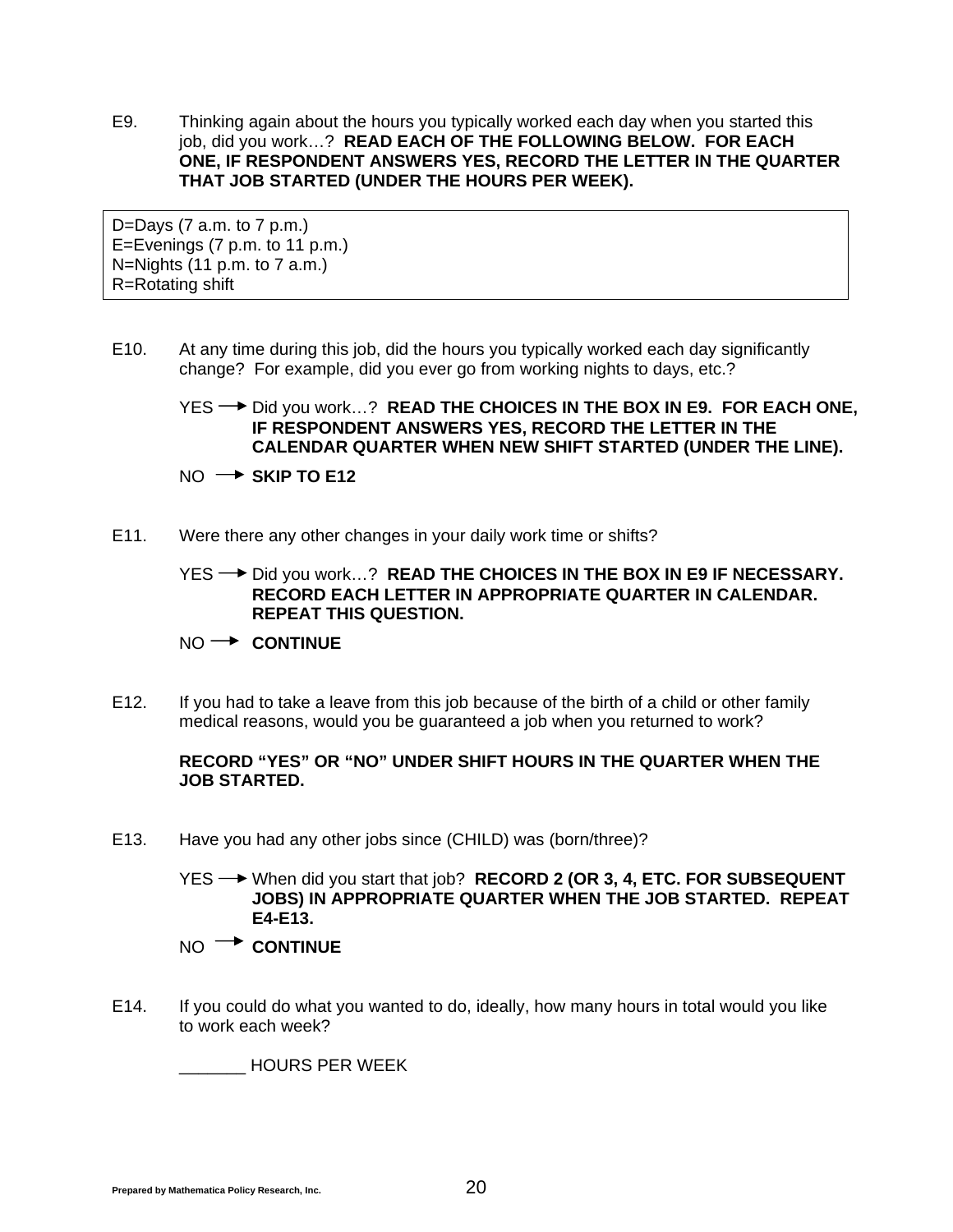### CHILD CARE/KINDERGARTEN

Now I'd like to talk about any child care arrangements you've made for (CHILD), including time (CHILD) was/is in preschool and Kindergarten.

E15. Has your child ever been cared for on a regular basis by someone other than yourself? By regular, I mean at least once a week for one month or more.

#### YES<sup>-></sup> CONTINUE

#### NO  $\rightarrow$  SKIP TO E26B

E16. On this calendar, I'd like to record each child care arrangement you've made since (CHILD) was (born/three). When was the first time your child was cared for by someone else on a regular basis?

#### **RECORD "1" IN THE QUARTER WHEN FIRST CHILD CARE ARRANGEMENT STARTED.**

E17. Who cared for child?

**RECORD APPROPRIATE LETTER(S) BELOW NUMBER "1" (OR 2, 3, ETC. FOR SUBSEQUENT ARRANGEMENTS).** 

**(NOTE: IF RESPONDENT GIVES MORE THAN ONE CAREGIVER, BE SURE THE RESPONDENT IS ANSWERING FOR ONE CHILD CARE ARRANGEMENT AT A TIME. IF MORE THAN ONE CAREGIVER WITHIN A CHILD CARE ARRANGEMENT, PROBE FOR THE PRIMARY CAREGIVER FOR THAT ARRANGEMENT. ONLY ONE SELECTION SHOULD BE MADE FOR EACH CAREGIVER TYPE.)** 

F=CHILD'S FATHER S=CHILD'S SIBLING MP=MOTHER'S PARTNER OR BOYFRIEND MG=CHILD'S MATERNAL GRANDPARENT MR=OTHER RELATIVE ON MOTHER'S SIDE PG=CHILD'S PATERNAL GRANDPARENT PR=OTHER RELATIVE ON FATHER'S SIDE FP=FATHER'S PARTNER OR GIRLFRIEND MPR=MOTHER'S PARTNER'S RELATIVE FPR=FATHER'S PARTNER'S RELATIVE FN=NON-RELATED FRIEND OR NEIGHBOR CP=NON-RELATED CENTER/FAMILY DAY CARE PROVIDER K=KINDERGARTEN A=OTHER NON-RELATED ADULT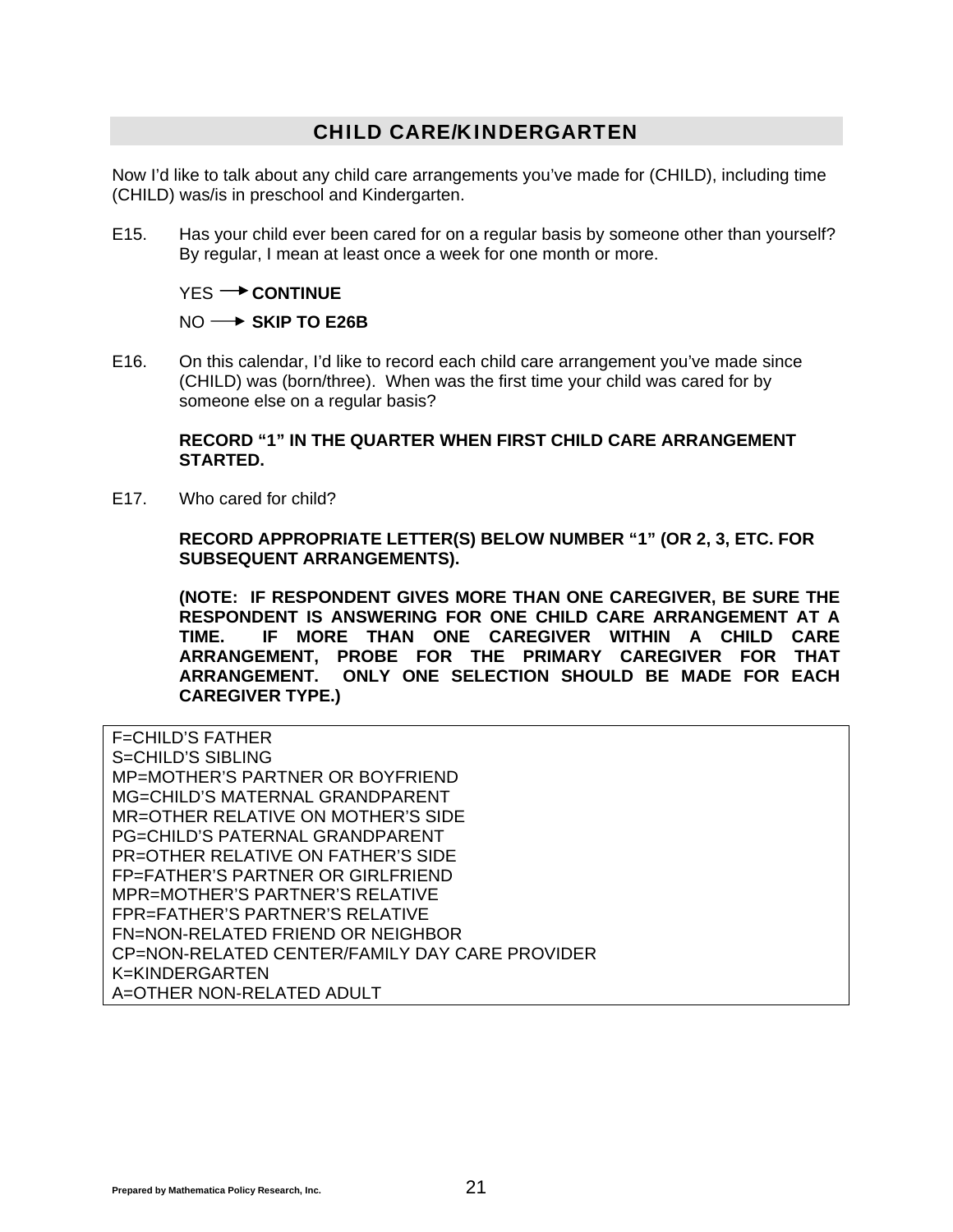E18. Where did (CAREGIVER) care for child?

#### **PLACE A COMMA AFTER THE LETTER(S) FOR WHO CARED FOR CHILD, THEN RECORD APPROPRIATE LETTERS BELOW TO INDICATE LOCATION.**

CH=CHILD'S HOME SH=SOMEONE ELSE'S HOME DC=DAY CARE CENTER/NURSERY SCHOOL HS=HEAD START EHS=EARLY HEAD START KPU=KINDERGARTEN IN PUBLIC SCHOOL KPR=KINDERGARTEN IN PRIVATE SCHOOL KPA=KINDERGARTEN IN PAROCHIAL (RELIGIOUS) SCHOOL O1=OTHER (SPECIFY: \_\_\_\_\_\_\_\_\_\_\_\_\_\_\_\_\_\_\_) O2=OTHER (SPECIFY: \_\_\_\_\_\_\_ O3=OTHER (SPECIFY: \_\_\_\_\_

E19. Is your child still [cared for by (CAREGIVER)/attending this school]?

#### YES **-- DRAW AN ARROW FROM THE NUMBER INDICATING WHEN THE ARRANGEMENT STARTED TO THE CURRENT QUARTER. SKIP TO E21**

#### NO  $\rightarrow$  **CONTINUE**

E20. When did your child stop [using this child care arrangement/attending this school]?

#### **RECORD "1" (OR 2, 3, ETC. FOR SUBSEQUENT ARRANGEMENTS) IN THE QUARTER WHEN THE ARRANGEMENT ENDED AND CONNECT IT WITH THE NUMBER INDICATING WHEN THE ARRANGEMENT STARTED BY DRAWING A LINE.**

E21. When your child started [using this child care arrangement/attending this school], how many hours per week on average did (she/he) spend there?

#### **RECORD HOURS PER WEEK IN THE QUARTER WHEN THE ARRANGEMENT STARTED (UNDER THE LETTERS FOR WHO AND WHERE).**

- E22. At any time, did the number of hours that your child spent in this arrangement significantly change? For example, did (he/she) ever switch from full- to part-time care or part- to full-time care? Or, were the hours ever reduced or increased? Or, did you ever stop the arrangement for a period of time?
	- YES **-- P RECORD HOURS PER WEEK IN THE QUARTER WHEN CHANGE OF HOURS BEGAN.**
	- $NO \rightarrow$  SKIP TO E24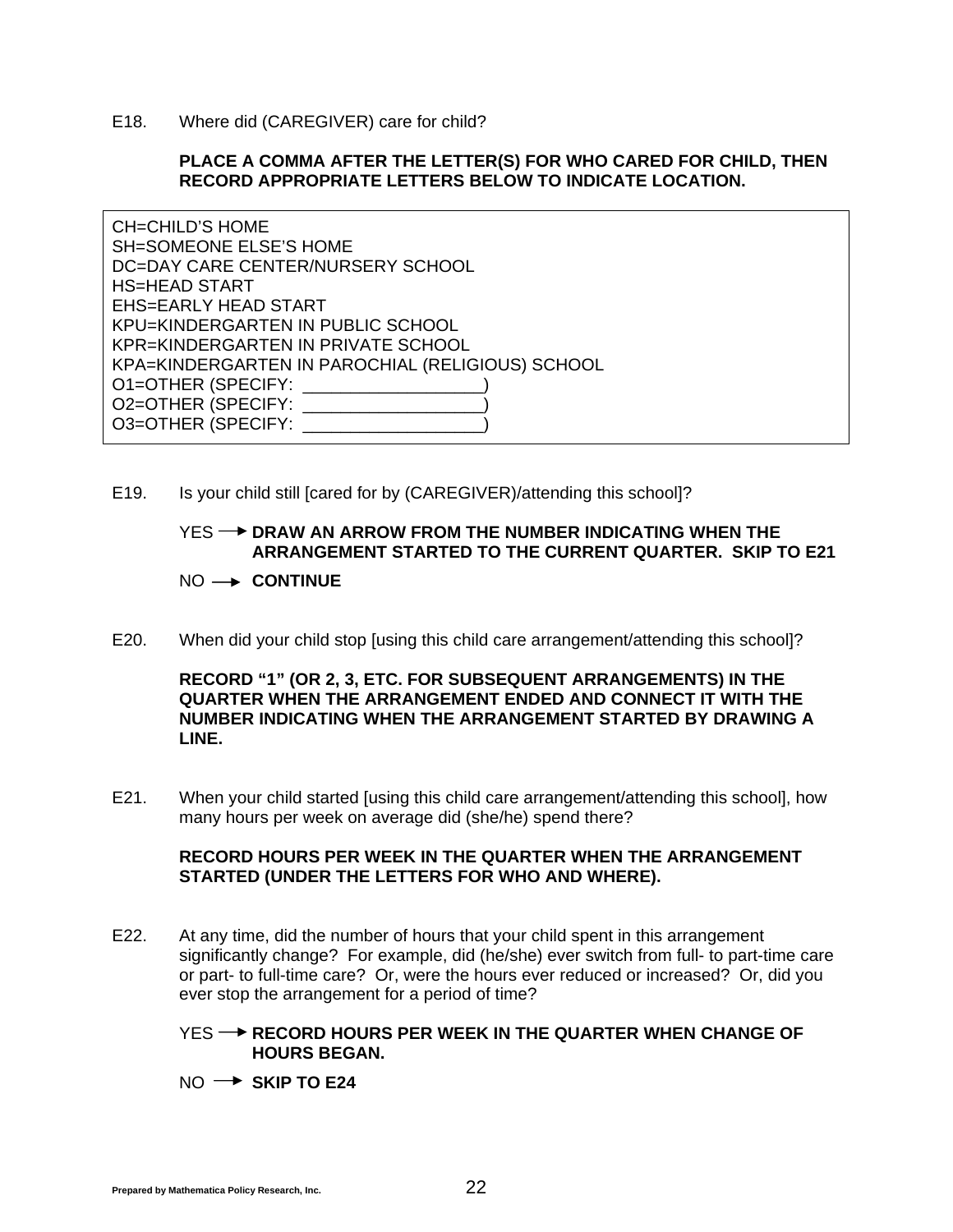E23. Were there any other changes in his/her hours?

#### **YES → RECORD HOURS PER WEEK IN THE CHANGE OF HOURS BEGAN. REPEAT THIS QUESTION**

#### $NO \rightarrow$  **CONTINUE**

E24. (Do/Did) you receive any vouchers or scholarships for this arrangement?

**RECORD "YES" OR "NO" UNDER HOURS PER WEEK IN START QUARTER.** 

- E25. Has your child been cared for in any other arrangements since (he/she) was (born/three)? Remember that your child may have been using more than one arrangement at the same time. I want to know about all of these arrangements, even if they overlapped.
	- YES When did the next arrangement start? **RECORD "2" (OR 2, 3, ETC. FOR SUBSEQUENT ARRANGEMENTS) IN THE QUARTER WHEN ARRANGEMENT BEGAN. REPEAT E17-E25**
	- $NO \rightarrow$  **CONTINUE**

#### E26A. **IS (CHILD) CURRENTLY ATTENDING KINDERGARTEN?**

YES **-- GO TO E27 AND ASK FOR KINDERGARTEN CONTACT INFORMATION**  $NO \longrightarrow$  **CONTINUE** 

E26B. **ASK PARENT:** Do you plan to enter (CHILD) in Kindergarten next year?

YES **-> GO TO E27 AND ASK FOR KINDERGARTEN CONTACT INFORMATION** NO  $\rightarrow$  **CONTINUE** 

E26C. **WAS THE CHILD IN KINDERGARTEN DURING THE PREVIOUS SCHOOL YEAR?** YES **-- GO TO E27 AND ASK FOR KINDERGARTEN CONTACT INFORMATION** 

NO **→ END**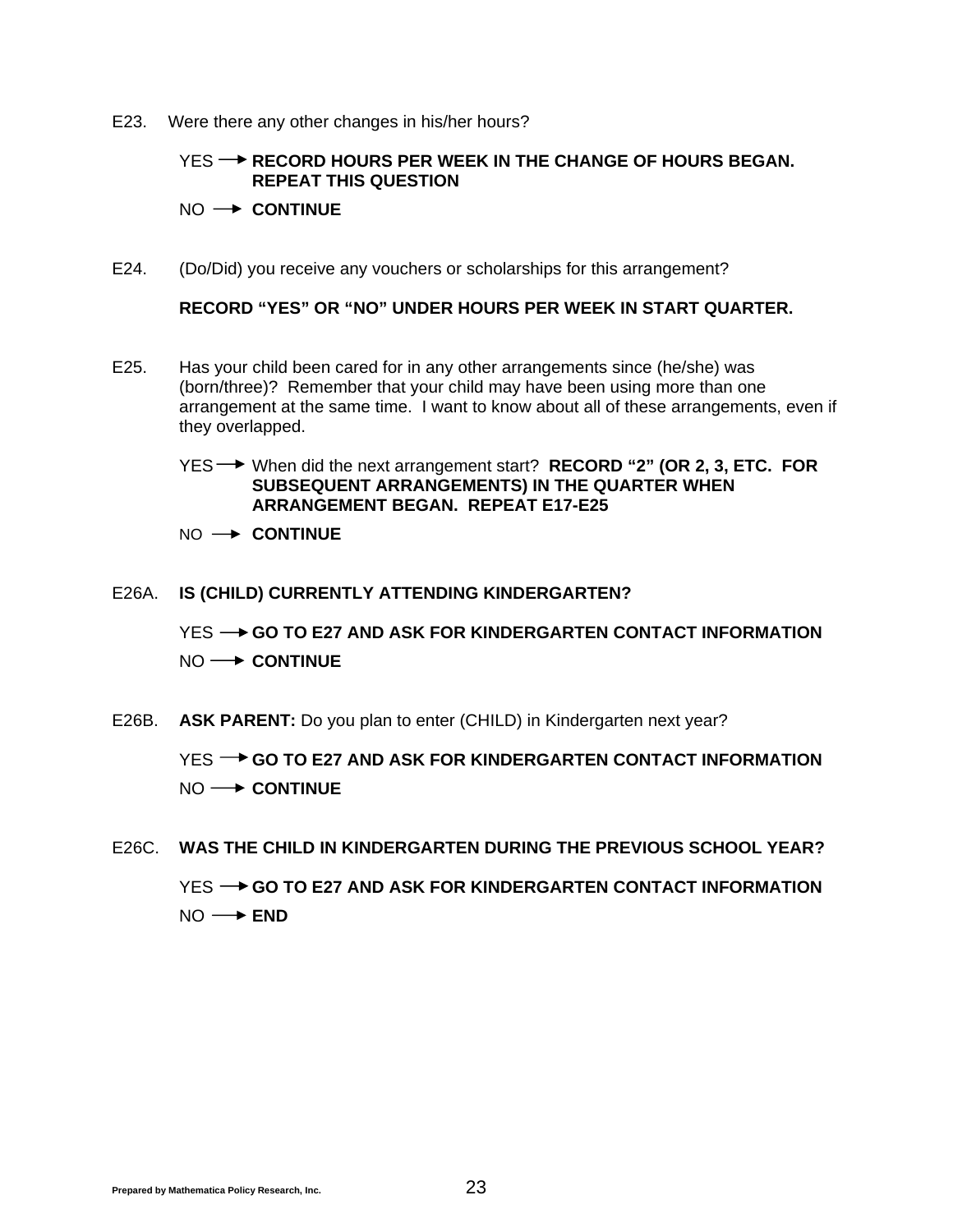E27. **SCRIPT:** Great! You qualify for participation in the Survey of Parents Kindergarten Project.

> I would like to tell you about another special project connected to the study where we interview your child's Kindergarten teacher to obtain information about their day-to-day activities with (CHILD). Even though this will not take any of your time, you will be paid \$20 for your participation.

> All we would like to do is to contact (CHILD'S) Kindergarten teacher and invite him or her to be a part of the Survey of Parents Kindergarten Project.

> (**SAY ONLY IF CHILD ON SUMMER BREAK AND/OR NOT YET IN KINDERGARTEN:** Because we are interested in (CHILD's) Kindergarten classroom, we would like to contact (his/her) (previous/future) Kindergarten teacher.)

 We will contact him or her at school and then conduct a brief interview with him or her, most likely over the phone. In addition to the \$20 we will pay you, we will also pay your child's teacher for allowing us to interview him or her.

Just to remind you, your participation in the Kindergarten project is voluntary. Your child's teacher is, of course, free to refuse to participate. All the information you or the teacher gives us will be kept confidential and will not be shared with any city, state, or federal agency. By participating in the project, the risk to you, (CHILD), and the teacher is no more than what you would encounter during a typical conversation about (CHILD's) school.

- a) Do you have any questions about the Kindergarten project or your participation in it?
- b) Is it okay to contact your child's Kindergarten teacher to invite him or her to be in the project?

#### YES<sup>-></sup> CONTINUE

 $NO \rightarrow$  Please remember your role is minimal. (CHILD)'s teacher will participate in the interview. All we are asking from you is your permission to ask the teacher to participate. Are there any particular reasons that you feel unable to join this project? For example, do you have specific questions that may help me to clarify your concerns?

#### **TRY TO ADDRESS CONCERNS.**

#### **IF PARENT CONSENTS, CONTINUE TO QUESTION c.**

 **IF STILL A REFUSAL, READ THE FOLLOWING STATEMENT:** If you change your mind, please feel free to contact me. **LEAVE CARD WITH NAME AND PHONE NUMBER.**

c) Please tell me the name of [(CHILD's) school/the school (CHILD) will enter in the fall/the school (CHILD) attended last year)].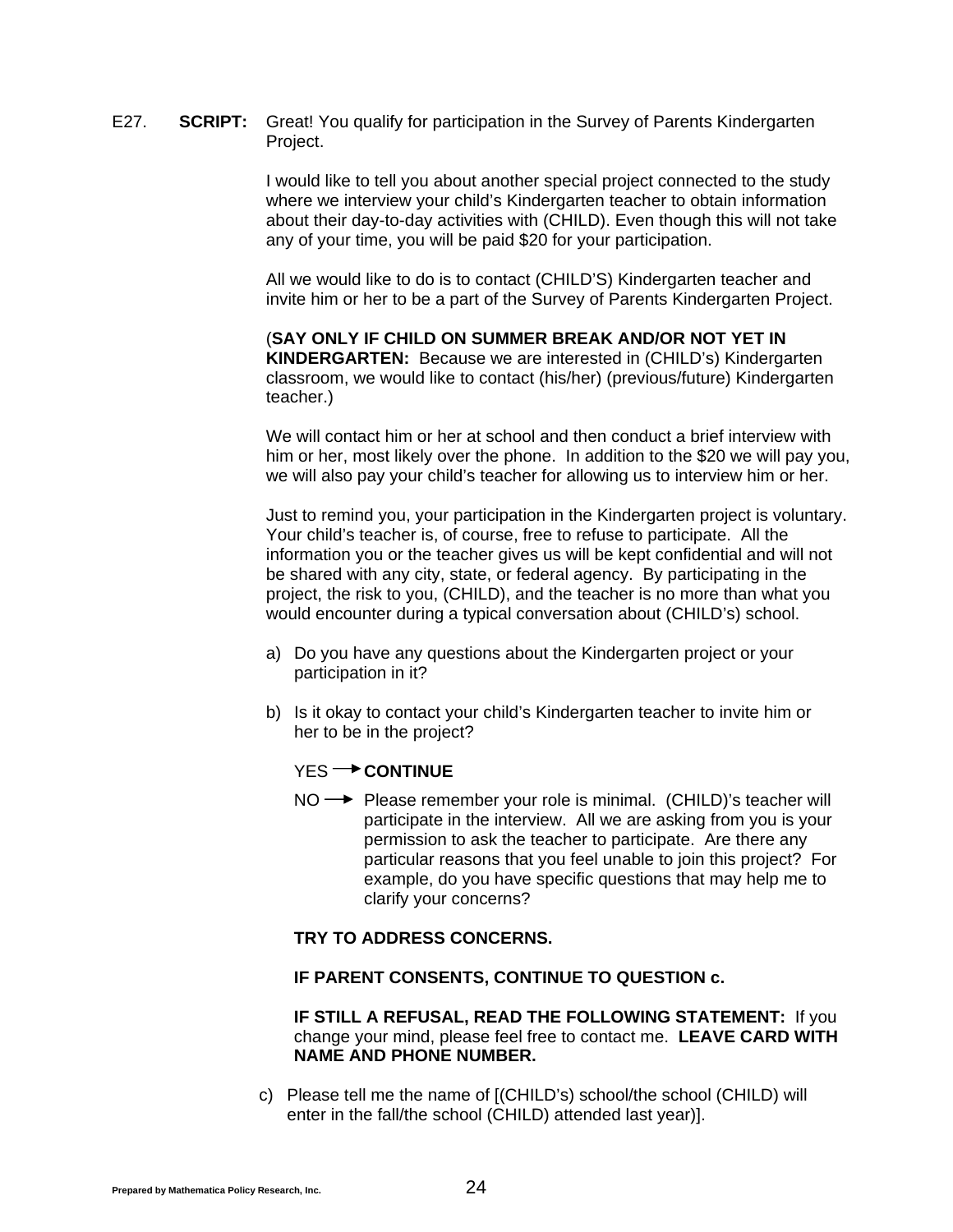- d) Is (SCHOOL NAMED ABOVE) a public, private or parochial (religious) school?
- e) **IF SCHOOL IS PUBLIC**: (SCHOOL NAMED ABOVE) is located in what school district?
- f) **IF CHILD IS ATTENDING OR HAS COMPLETED KINDERGARTEN:** What (is/was) (CHILD's) teacher's name?
- g) Who is the principal of (CHILD's) school?
- h) What is the phone number for (SCHOOL NAMED ABOVE)?
- i) What is the address?
- j) Because we will need to verify with the school that we are contacting your child's teacher, and not the teacher of another child with the same name, we would like to record your child's date of birth, and social security number if possible, on the contact sheet. Is this okay? Can you give me this information?

#### **RECORD RESPONSES ON KINDERGARTEN CONTACT SHEET. THEN GO TO QUESTION k.**

 k) Because we would not want to ask anyone to talk to us without being able to prove that we have your permission, we would like to have you sign a consent form. I'll go over this form with you now. Feel free to ask any questions that you may have about the project.

#### **GO OVER FORM, OBTAIN SIGNATURE.**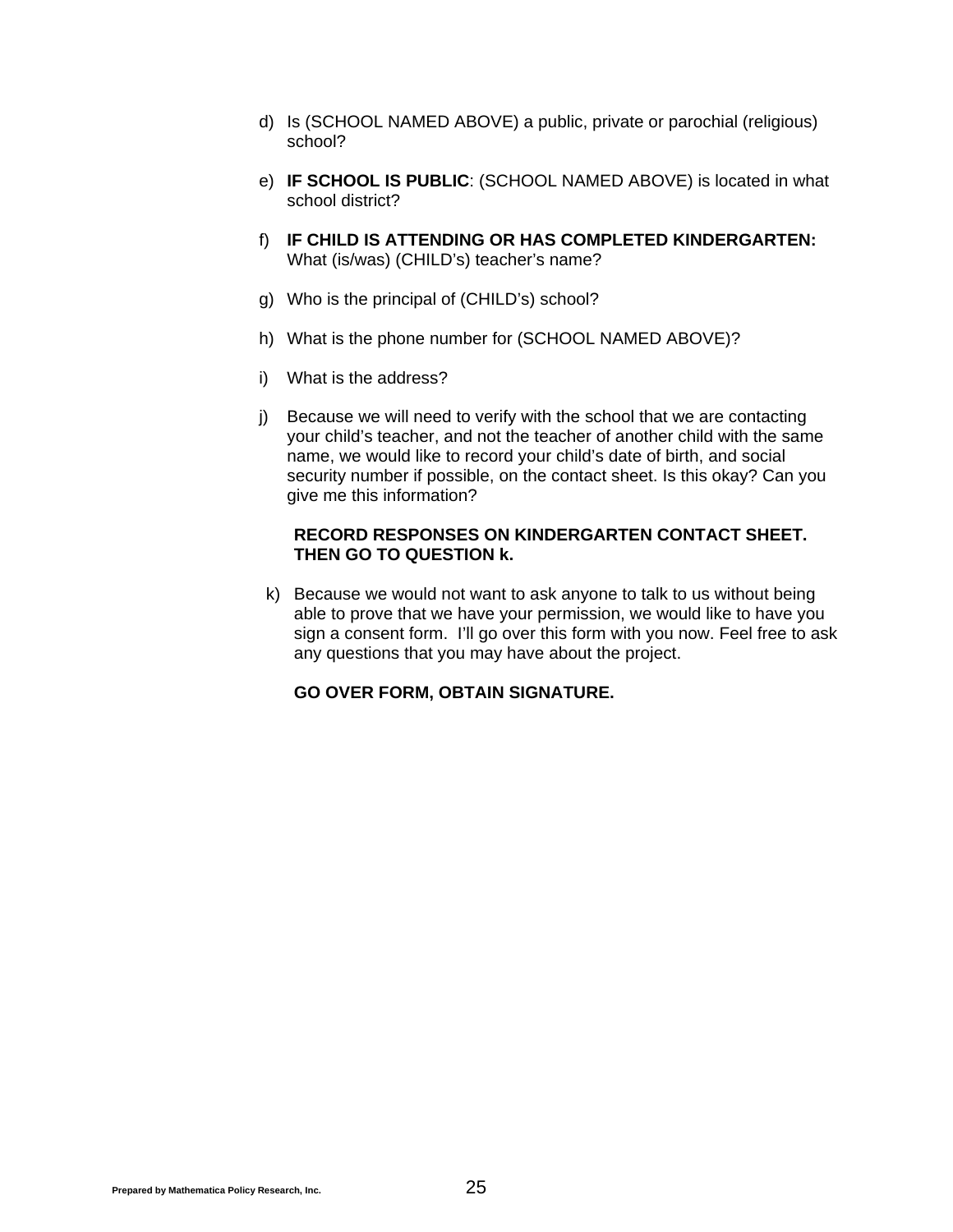#### LIVING ARRANGEMENTS

E28. Please indicate for me on the calendar, which months, if any, since [the birth of (CHILD)/(CHILD) turned 3] you were living in the same household as the biological father?

**RECORD "BF" IN EACH QUARTER RESPONDENT IS/WAS LIVING WITH BIOLOGICAL FATHER.** 

**IF NONE, CHECK HERE:**

E29. Which months since [the birth of (CHILD)/(CHILD) turned 3], if any, were you living in the same household as a romantic partner or spouse who is not (CHILD'S) biological parent?

**RECORD "S" FOR SPOUSE OR "P" FOR PARTNER IN EACH OF THE APPROPRIATE QUARTER(S).** 

**IF NONE, CHECK HERE:**

E30. Which months since [the birth of (CHILD)/(CHILD) turned 3], if any, were you the only adult, 18 or older, in your household?

 **RECORD "A" IN EACH OF THE APPROPRIATE QUARTER(S).** 

**IF NONE, CHECK HERE:**

E31. Which months, if any, were you living with another adult relative of yours (for example, your mother or sister, your in-laws, or someone else related to you).

**RECORD "R" IN EACH OF THE APPROPRIATE QUARTER(S).** 

**IF NONE, CHECK HERE:**

E32. Which months since (CHILD) was born, if any, were you living in a dormitory, barracks, correctional facility, or other institution?

#### **RECORD "I" IN EACH OF THE APPROPRIATE QUARTER(S).**

**IF NONE, CHECK HERE:**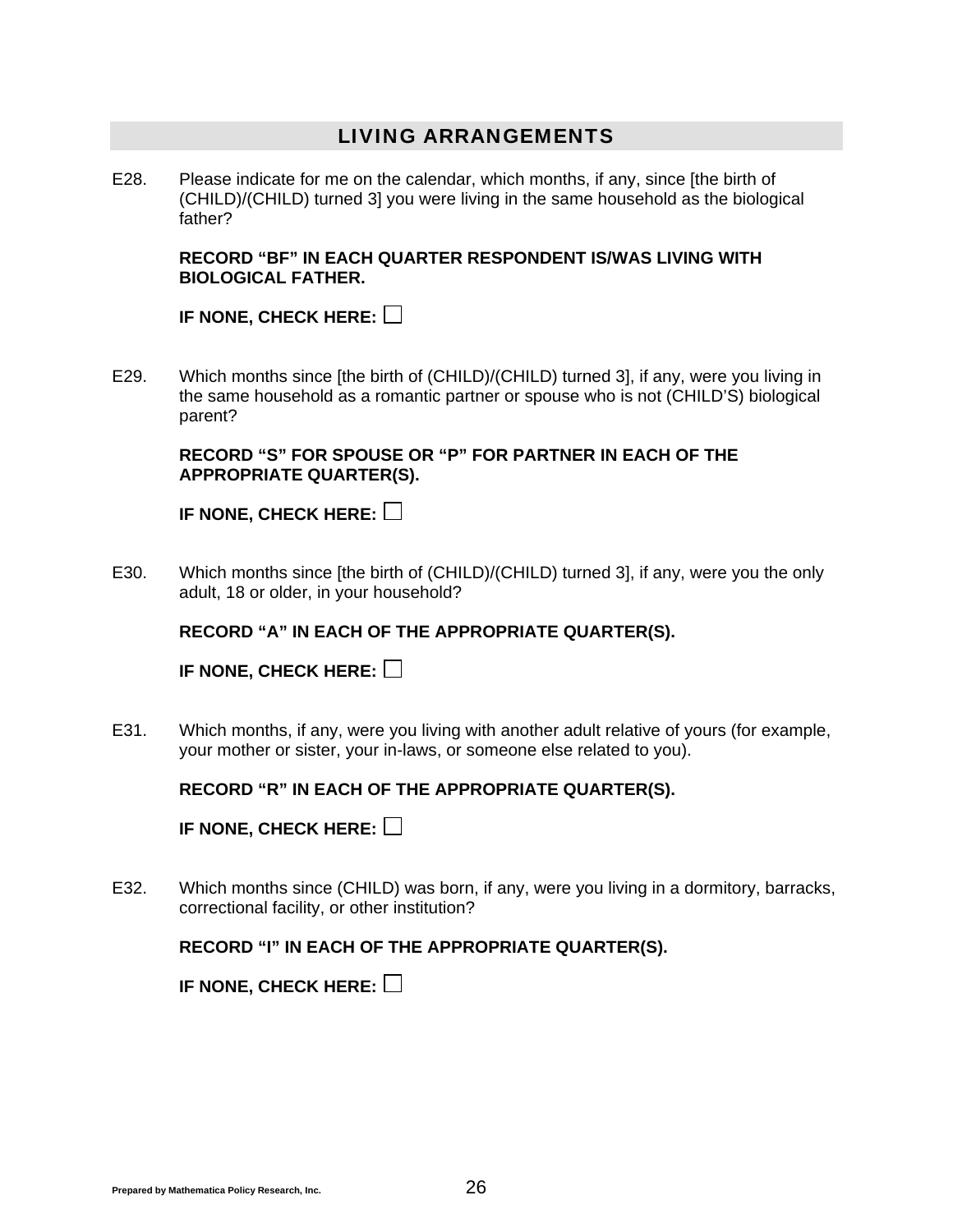## CALENDAR CODES

#### **WORK SHIFTS:**

D=Days (7 a.m. to 7 p.m.) E=Evenings (7 p.m. to 11 p.m.) N=Nights (11 p.m. to 7 a.m.) R=Rotating shift

#### **CAREGIVER TYPE:**

F=CHILD'S FATHER S=CHILD'S SIBLING MP=MOTHER'S PARTNER OR BOYFRIEND MG=CHILD'S MATERNAL GRANDPARENT MR=OTHER RELATIVE ON MOTHER'S SIDE PG=CHILD'S PATERNAL GRANDPARENT PR=OTHER RELATIVE ON FATHER'S SIDE FP=FATHER'S PARTNER OR GIRLFRIEND MPR=MOTHER'S PARTNER'S RELATIVE FPR=FATHER'S PARTNER'S RELATIVE FN=NON-RELATED FRIEND OR NEIGHBOR CP=NON-RELATED CENTER/FAMILY DAY CARE PROVIDER K=KINDERGARTEN A=OTHER NON-RELATED ADULT **(NOTE: FOR CHILD CARE AND EMPLOYMENT HISTORY CALENDAR CODE ONLY ONE CAREGIVER, OR THE PRIMARILY CAREGIVER.** 

#### **CHILD CARE LOCATION:**

CH=CHILD'S HOME SH=SOMEONE ELSE'S HOME DC=DAY CARE CENTER/NURSERY SCHOOL HS=HEAD START EHS=EARLY HEAD START KPU=KINDERGARTEN IN PUBLIC SCHOOL KPR=KINDERGARTEN IN PRIVATE SCHOOL KPA=KINDERGARTEN IN PAROCHIAL (RELIGIOUS) SCHOOL O1=OTHER **(SPECIFY IN ACTIVITY BOOK)** O2=OTHER **(SPECIFY IN ACTIVITY BOOK)** O3=OTHER **(SPECIFY IN ACTIVITY BOOK)**

#### **LIVING ARRANGEMENT:**

BF=BIOLOGICAL FATHER S=SPOUSE P=PARTNER A=ALONE R=RELATIVE I=DORMITORY, BARRACKS, CORRECTIONAL FACILITY, OR OTHER INSTITUTION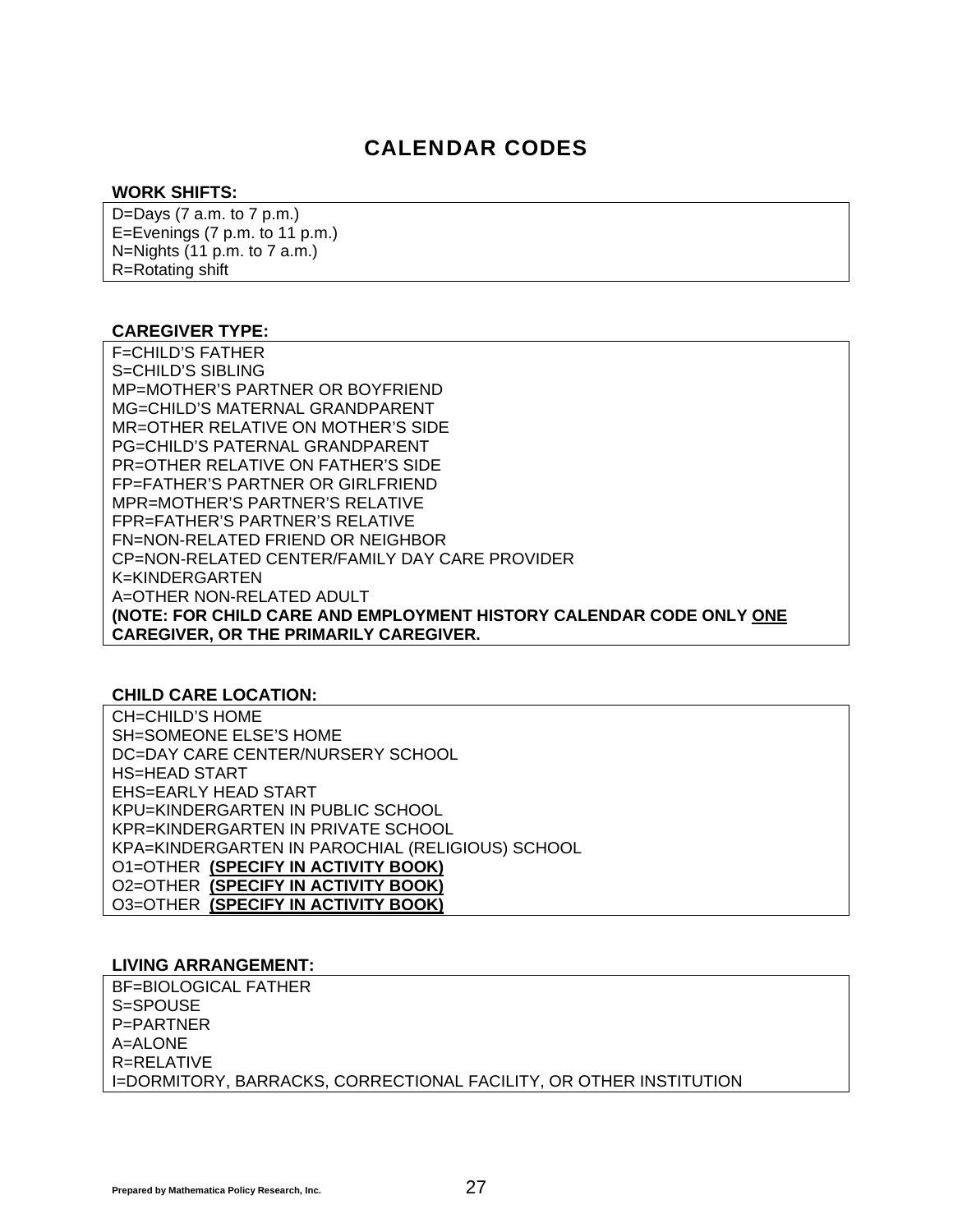## ACTIVITY F: FIVE MINUTE SPEECH SAMPLE OF MOTHER/CAREGIVER

F1. **WARM UP:** Now I would like to ask you some questions about (CHILD) to learn more about (him/her). It should only take about five minutes. For these next questions, I'd like to turn the tape recorder on so that I can record what we say without having to write it down. Neither your or (CHILD)'s full names will be recorded or written on the tape. The tape will be used only for research purposes. Is it okay to turn on the tape recorder?

|    | and sign audiotape release |
|----|----------------------------|
| NK | (Part I); GO TO F2         |

**Ask (mother/caregiver) why (she/he) does not want to be audiotaped; reassure (her/him) that all information will remain confidential and be used only for research purposes; review audiotape release Part I with (him/her); if (mother/caregiver) still refuses to be audiotaped, SKIP TO G1.** 

#### **INTERVIEWER: TURN ON TAPE RECORDER.**

#### **INTERVIEWER: FOR ALL QUESTIONS, USE THESE ELABORATION PROBES FOR RESPONDENTS WHO ARE NOT TALKATIVE:**

Can you tell me more about that?

Can you give me an example of that?

How do you feel about that?

F2. First, how is (CHILD) similar to (his/her) (sibling/closest aged sibling)?

**IF CHILD HAS NO SIBLINGS, ASK:** How is (CHILD) similar to (his/her) closest aged cousin?

**IF CHILD HAS NO COUSINS, ASK:** How is (CHILD) similar to other children (his/her) age?

F3. How is (CHILD) different?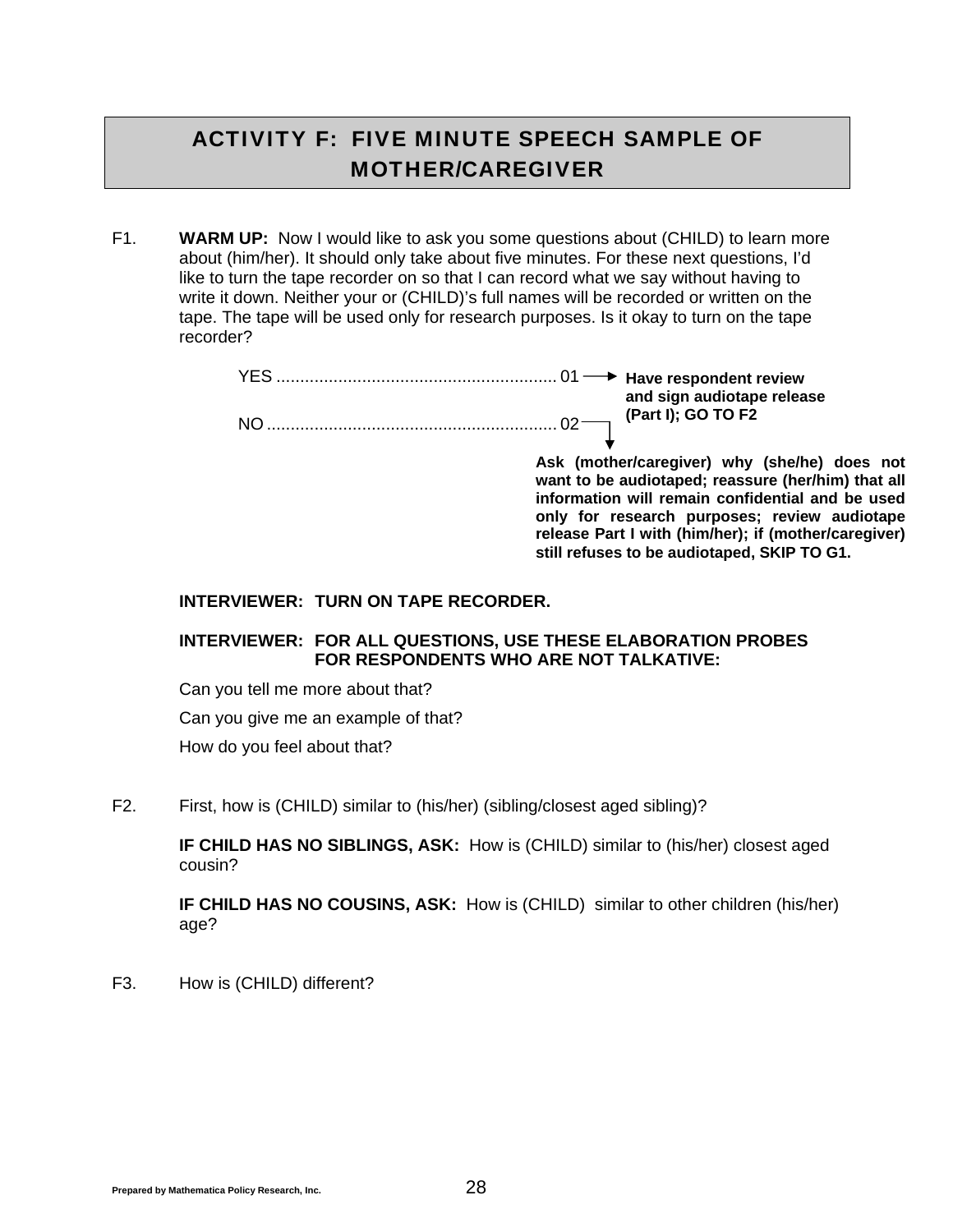F4. Now I'd like to get a general picture of (CHILD). Can you tell me a little about (him/her)?

#### **PROBES:**

(I've only just met (CHILD);) can you tell me what (he/she) is really like?

How would you describe (his/her) personality?

How does (he/she) compare to other children (his/her) age?

F5. **INTERVIEWER, IF TALKING TO MOTHER OR FATHER OF CHILD, ASK:** 

Who is (CHILD) more like, you or (his/her) (other parent)? Why?

#### **PROBES:**

Does (he/she) take after one of you more than the other?

In what ways is (he/she) more like you or (his/her) (other parent)?

In what ways is (he/she) similar to (parent not named above)?

F5A. **INTERVIEWER, IF TALKING TO OTHER CAREGIVER OF CHILD, ASK:** Let's talk about who (CHILD) is most like. Who do you think (CHILD) is most like?

#### **PROBES:**

Does (he/she) take after you, or (his/her/) (mother/father)?

In what ways is (he/she) similar to (PERSON NAMED ABOVE)?

Does (he/she) take after one of you more than the other?

F6. All children are easier to raise in some ways and harder to raise in others. How would you like (CHILD) to be different?

#### **PROBES:**

What things does (he/she) do that you wish (he/she) wouldn't?

What parts of (his/her) personality do you wish were different?

What qualities do you wish he/she had?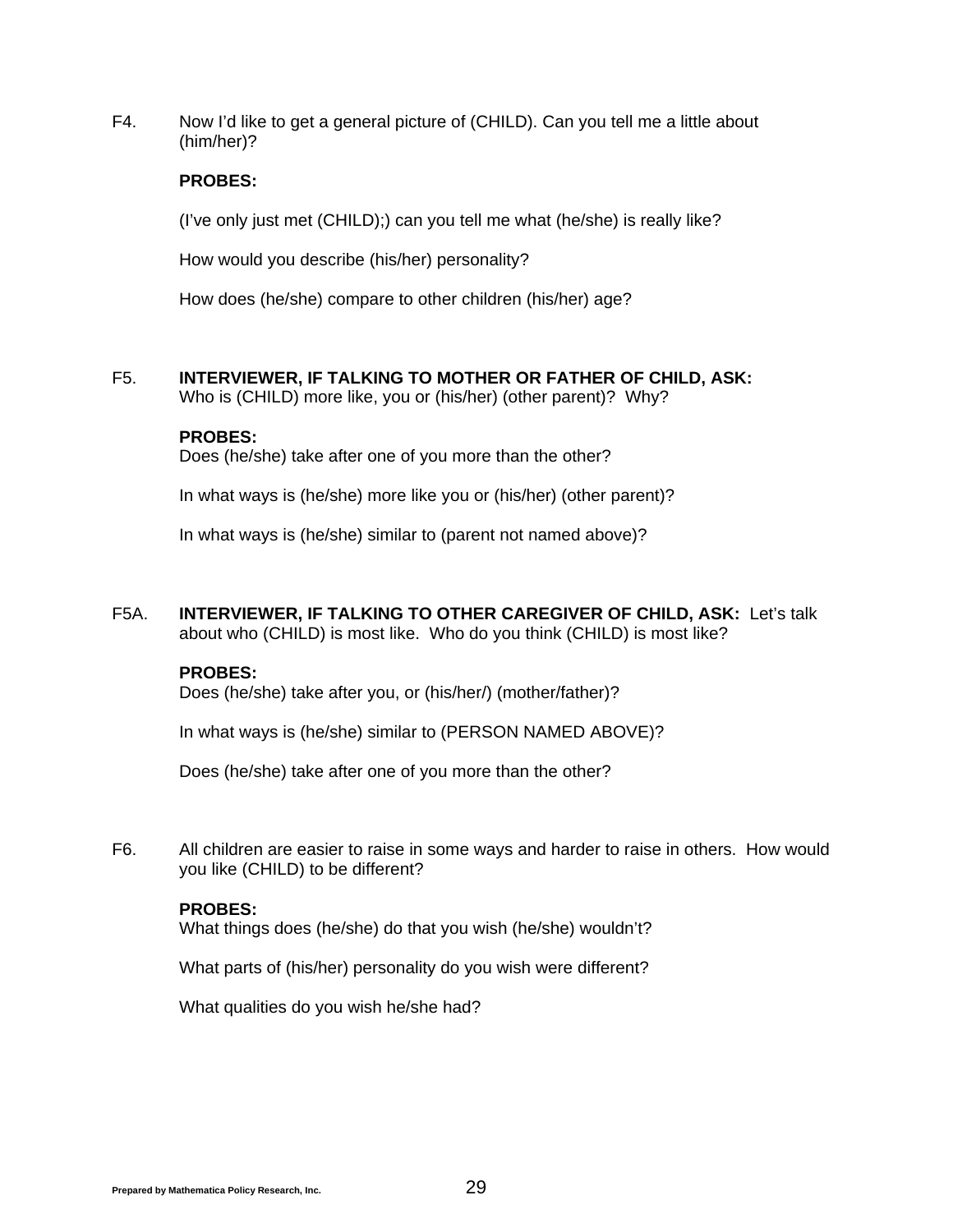#### **INTERVIEWER, THE NEXT 2 QUESTIONS ASK ABOUT HOW THE RESPONDENT'S FEELS DURING TWO DIFFERENT SITUATIONS. BE SURE TO FIND OUT ABOUT THE RESPONDENT'S FEELINGS NOT JUST (HIS/HER) OR CHILD'S BEHAVIOR.**

F7. How do you feel about (CHILD'S) behavior when you are around other people?

#### **MAKE SURE RESPONDENT ANSWERS ABOUT HOW (HE/SHE) FEELS, NOT JUST ABOUT HOW CHILD BEHAVES.**

#### **PROBES:**

**IF RESPONDENT TALKS ABOUT (HIS/HER) OR CHILD'S BEHAVIOR, ASK:** How does that make you feel?

How do other people react to (him/her)? How does that make you feel?

F8. How do you feel when you are away from (CHILD)?

#### **MAKE SURE RESPONDENT ANSWERS ABOUT HOW (HE/SHE) FEELS.**

#### **PROBES:**

 For example, when you are at work and (he/she) is (in school/with day care provider/with babysitter)?

How do you feel when you or (CHILD) leaves?

How do you feel when you see (him/her) again?

**INTERVIEWER: USE APPROPRIATE PHRASE, E.G., IF CHILD DOES NOT GO TO PRESCHOOL, KINDERGARTEN OR ANY KIND OF DAY CARE, ASK ABOUT HOW MOTHER FEELS WHEN SHE LEAVES THE CHILD WITH A BABYSITTER OR DURING ANY SHORT SEPARATION.** 

> **HAVE RESPONDENT REVIEW AUDIOTAPE RELEASE PART II AND SIGN CONSENT FORM IF (HE/SHE) AGREES.**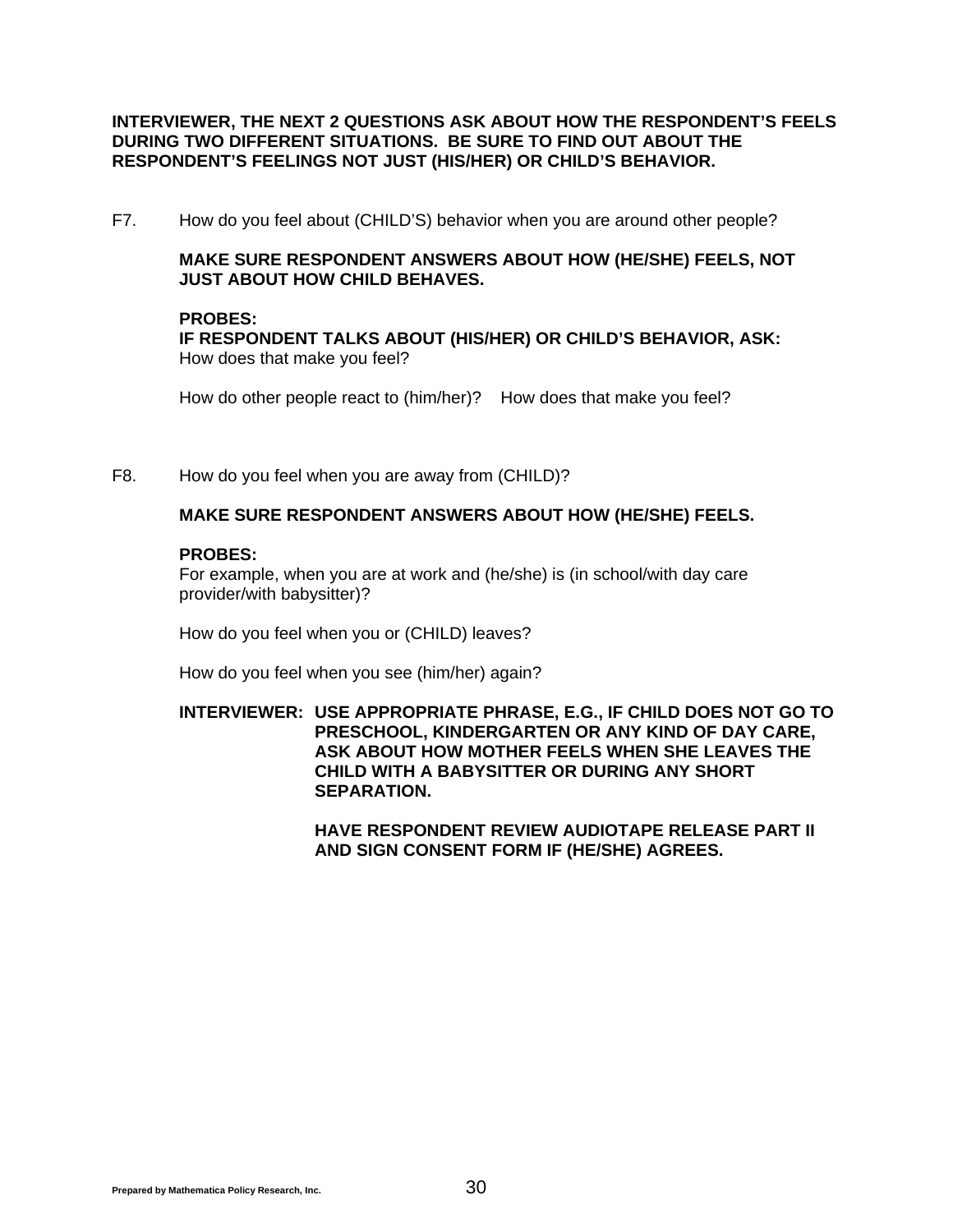## ACTIVITY G: RESPONDENT'S PEABODY PICTURE VOCABULARY TEST

#### **G1. INTERVIEWER: CHECK CONTACT SHEET. IS THIS THE SAME RESPONDENT WHO COMPLETED THE 36-MONTH SURVEY?**

YES .................................................. 01

NO .................................................... 00 **GO TO G2A**

#### **G2. INTERVIEWER: IS THE PPVT VALID?**

 YES .................................................. 01 **ADMINISTER CHILD ACTIVITIES IF NOT COMPLETE**

NO .................................................... 00 **GO TO G2A**

G2A. Please tell me your age.

|\_\_\_|\_\_\_| AGE **ADMINISTER RESPONDENT PPVT**

 DON'T KNOW .................................... d REFUSED .......................................... r **GO TO G2B**

G2B. What is your birthdate?

 |\_\_\_|\_\_\_| / |\_\_\_|\_\_\_| / |\_\_\_|\_\_\_|\_\_\_| MONTH DAY YEAR DON'T KNOW .................................... d

REFUSED .......................................... r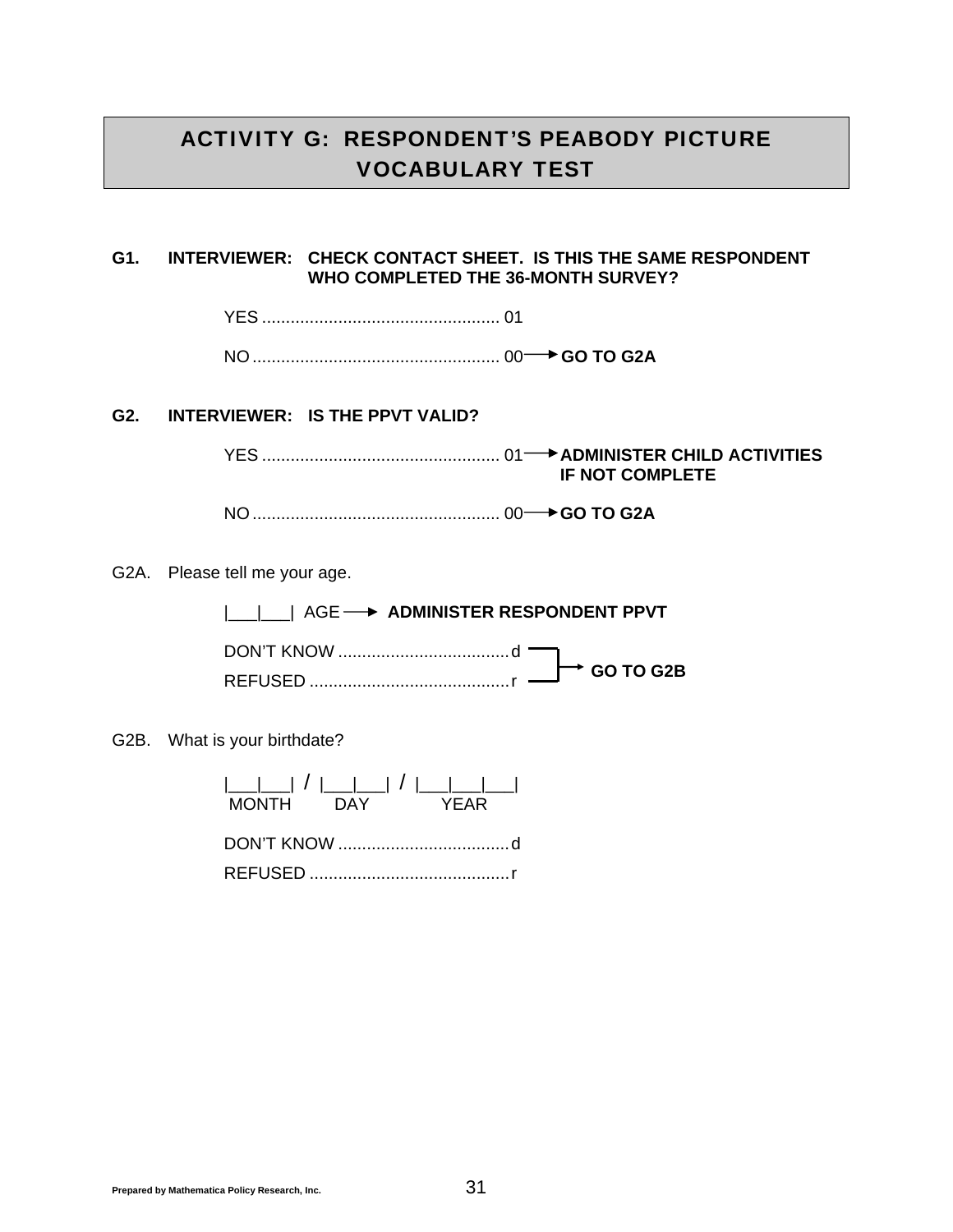#### **G3. MOTHER PPVT INSTRUCTIONS**

#### REMEMBER TO ALWAYS RECORD THE NUMBER OF THE MOTHER'S RESPONSE, WHETHER CORRECT OR INCORRECT.

#### **GENERAL PROCEDURES**

Read each word clearly and distinctly. Do not put "the" or "a" in front of any word. You may repeat the word if the mother asks.

Always record the number of the picture the mother indicates, whether correct or an error.

Indicate correct items by circling "1."

Indicate errors by circling "0."

If mother asks for correct answer, say:

**For now I want to see what words you know without my telling you. We'll talk about it later. I'll tell you after we've done, but let's keep going for now.**

If mother indicates more than one picture for a word, ask him/her to pick just one picture. If you are not sure of the mother's answer, ask him/her to show you again.

Use the set rules to determine basal and ceiling sets. When the ceiling set is completed, discontinue PPVT.

#### **RULES FOR USING SETS**

**COMPLETE SET RULE**. Once you begin a set of test items, always administer all 12 items in that set in order, and always start with the first item in the set.

**START ITEM**. Begin testing with the start item, which is the first item in the appropriate set of test items designated for an adult.

**BASAL SET RULE**. The basal set rule is one (1) or no errors in a set. Establish the basal set first. If necessary, reverse sequentially by sets until the rule is met. Then test forward by sets until a ceiling set is obtained.

**CEILING SET RULE**. The ceiling set rule is eight (8) or more errors in a set.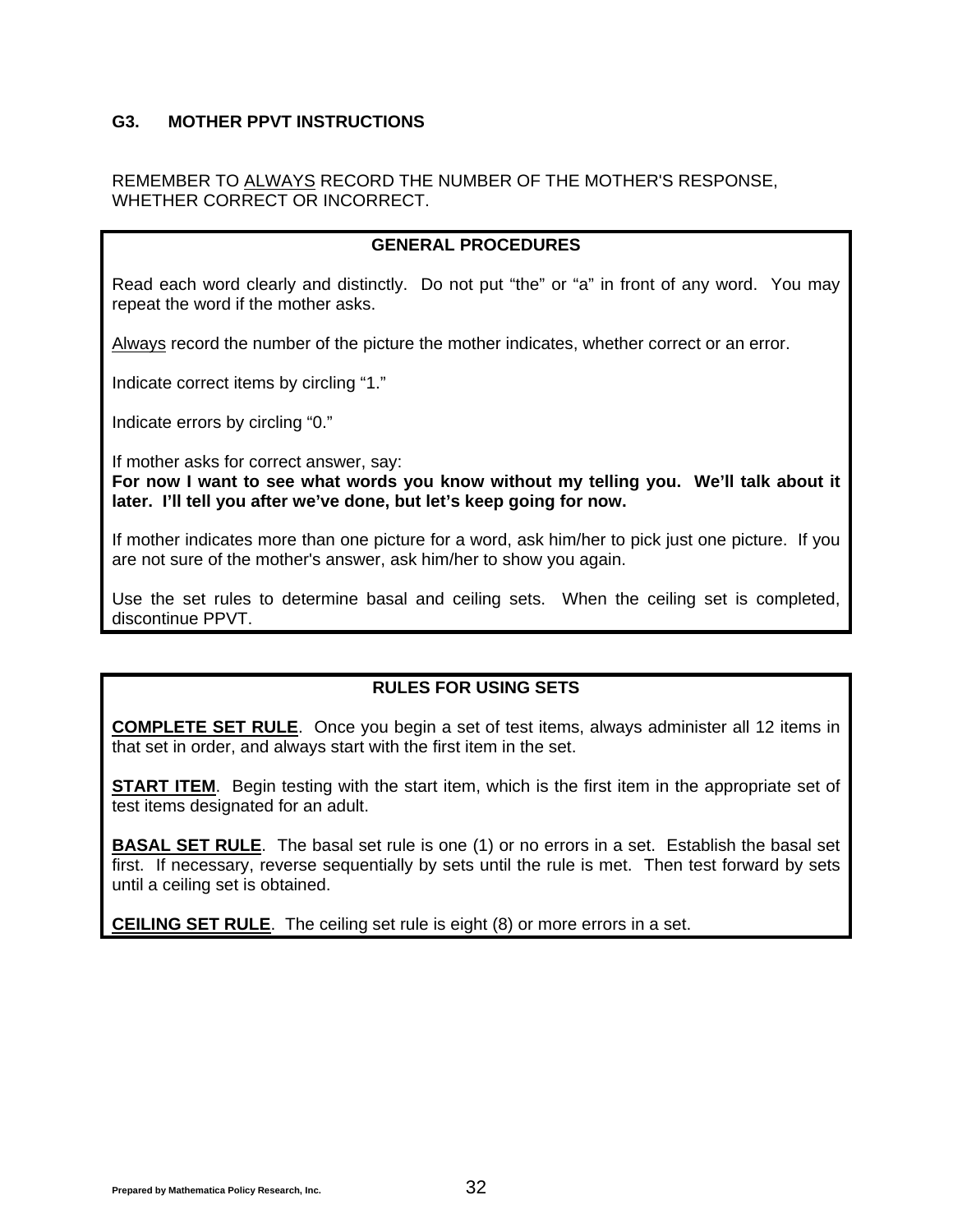Now we would like to do one last activity with you. In this activity I'll be getting some information about your vocabulary. One thing that helps us understand a child's language development is to know more about the parent's use of words. Some of these words are hard and some are easy. No one gets them all right.

PLACE SET UP PPVT TENT BEFORE MOTHER.

#### **I want to find out if you know the names of some pictures.**

SHOW TRAINING PLATE C, AND SAY:

**See, there are four pictures on this page. Each of them is numbered.** 

POINT TO EACH OF THE FOUR PICTURES AND SAY:

**I will say a word; then I want you to tell me the number of, or point to, the picture that best tells the meaning of the word. Let's try one. What number is, or point to, the picture that best tells the meaning of "parrot."** 

**RESPONSE WAS:** 

Λ

#### **A. CORRECT RESPONSE**

IF THE MOTHER RESPONDS CORRECTLY WITHOUT HELP BY POINTING TO THE PARROT IN QUADRANT 2, SAY:

**Good! Let's try another one. What number is "scissors?"** 

IF THE MOTHER RESPONDS CORRECTLY WITHOUT HELP BY POINTING TO THE SCISSORS IN QUADRANT 1, SAY:

**Good.** 

GO TO **TRAINING ITEM D** (ON PAGE [35](#page-36-0)).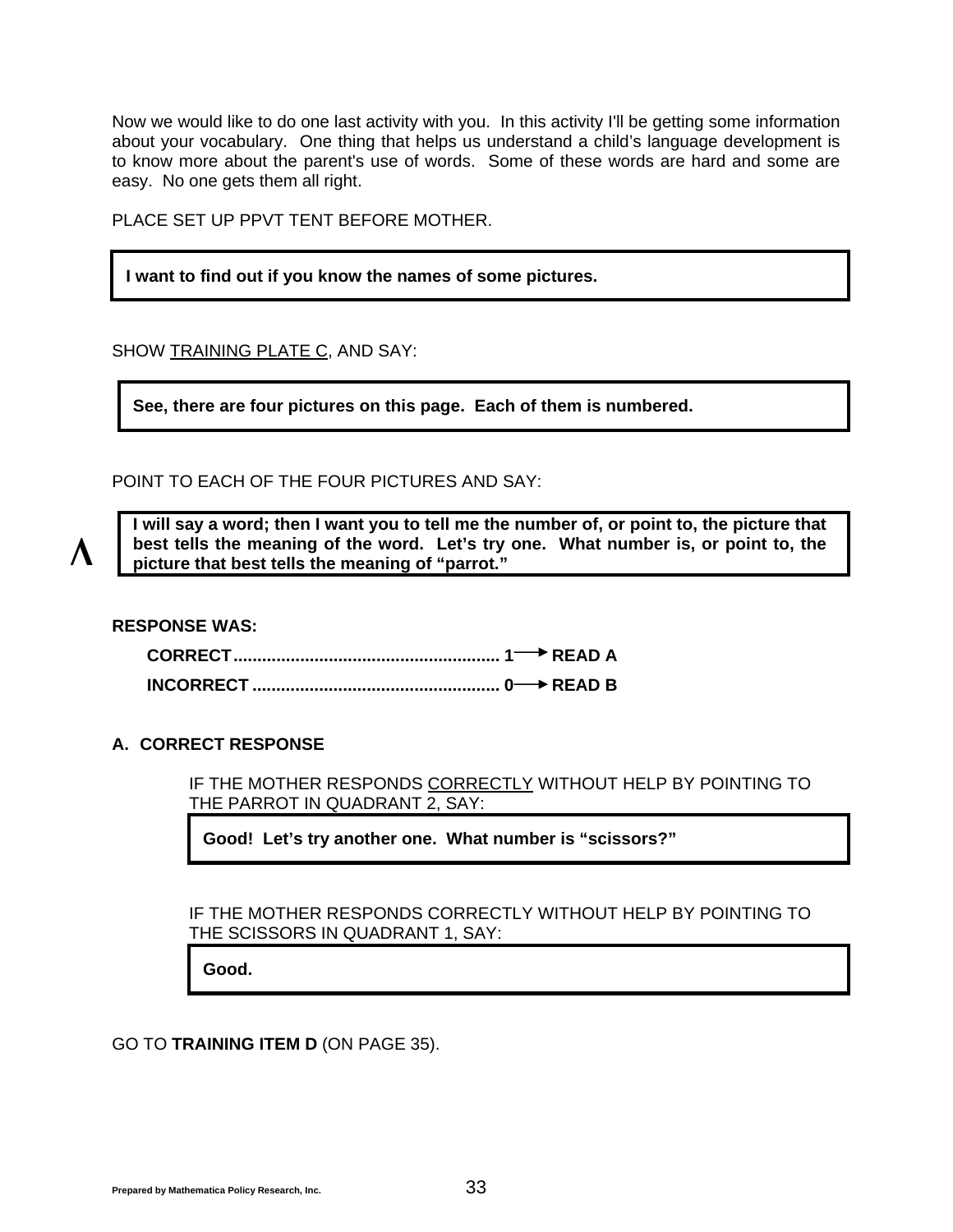#### **B. INCORRECT RESPONSE**

IF THE MOTHER RESPONDS INCORRECTLY, DEMONSTRATE THE CORRECT RESPONSE BY POINTING TO THE PARROT AND SAYING:

**You tried, but this a "parrot," number 2. What number is, or point to, the picture that best shows the meaning of "parrot." Now try again.** 

HELP AS NECESSARY UNTIL THE MOTHER CAN MAKE A CORRECT RESPONSE. THEN SAY:

**Good! Let's try another one. What number is "scissors?"** 

IF NECESSARY, HELP THE MOTHER AS YOU DID WITH PARROT. SINCE THE MOTHER NEEDS ASSISTANCE IN ESTABLISHING THE CORRECT POINTING RESPONSE, CONTINUE TRAINING WITH THE WORDS FLOWER (3) AND ROPE (4) BEFORE GOING ON TO TRAINING ITEM D.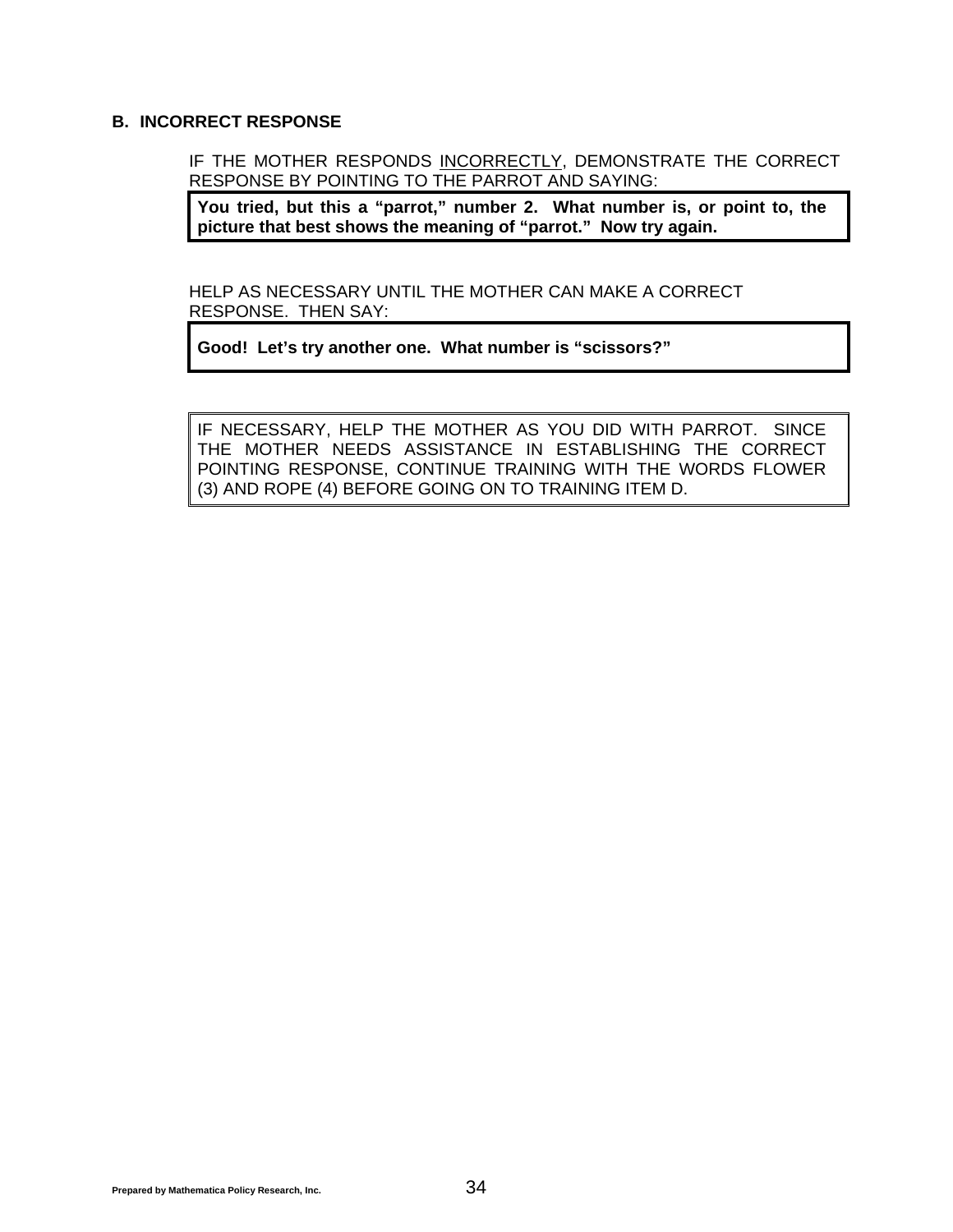<span id="page-36-0"></span>TRAINING ITEM D—SAY:

**Now look at all the pictures on this page.** 

POINT TO EACH OF THE FOUR PICTURES ON TRAINING PLATE D. THEN SAY:

**Point to "mowing."** *OR* **What number is "mowing?"** 

#### **RESPONSE WAS:**

Λ

#### **A. CORRECT RESPONSE**

IF THE MOTHER RESPONDS CORRECTLY WITHOUT HELP BY POINTING TO MOWING (3), SAY:

**Good! Let's try another one. What number is "riding?"** 

IF THE MOTHER RESPONDS CORRECTLY, DISCONTINUE USING THE TRAINING ITEMS AND INTRODUCE THE TEST ITEMS BY SAYING:

**Fine, now I am going to show you some other pictures. Each time I say a word, you say the number of it or point to, the picture that best tells the meaning of the word. As we are going through the book, you may not be sure you know the meaning of some of the words, but I want you to look carefully at all of the pictures anyway and choose the one you think is right.** 

BEGIN TESTING STARTING WITH THE **ITEM SET 13, NUMBER 145, PAGE [39](#page-40-0)**:

**Point to . . .**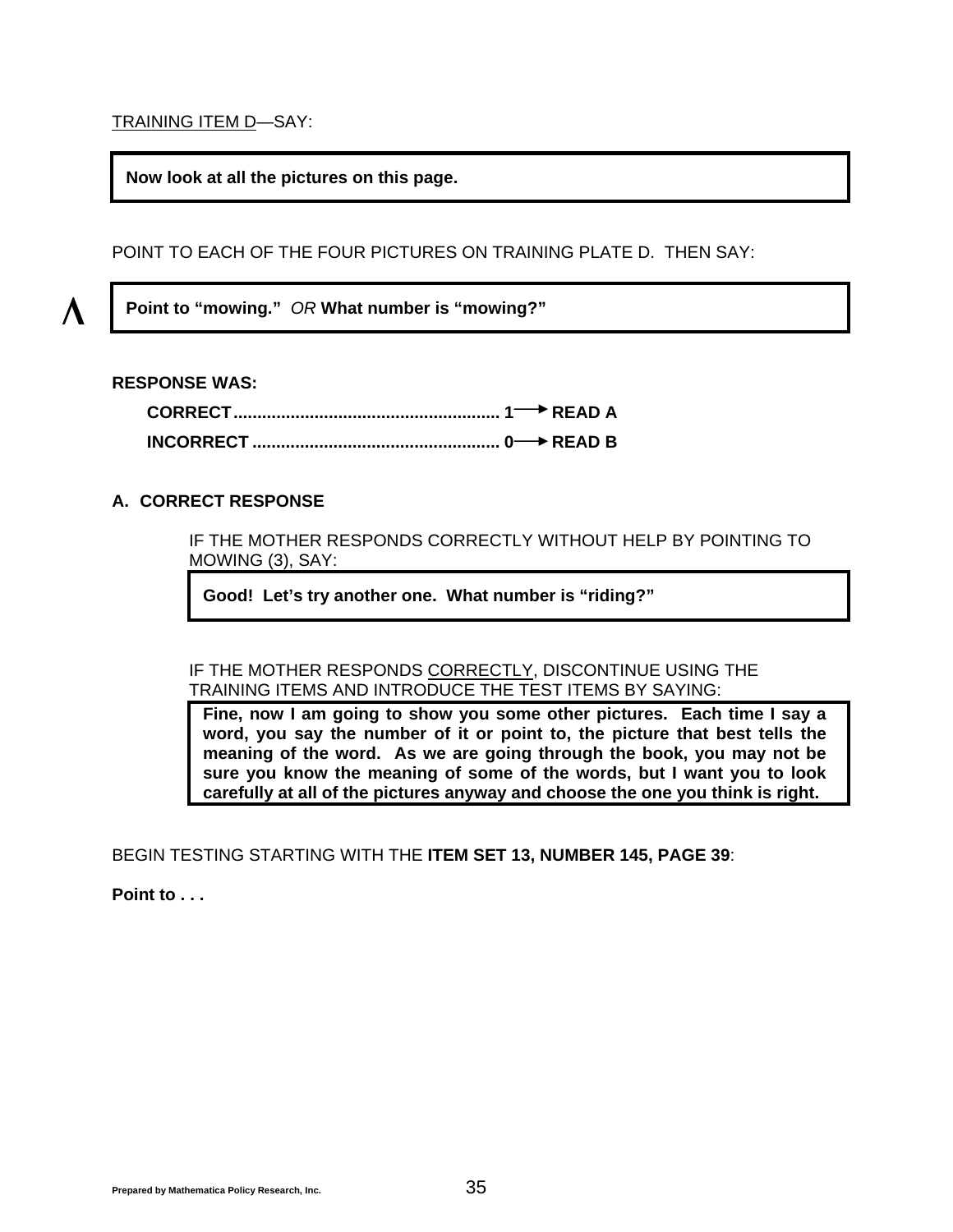#### **B. INCORRECT RESPONSE**

IF THE MOTHER RESPONDS INCORRECTLY TO MOWING, DEMONSTRATE THE CORRECT RESPONSE BY POINTING TO MOWING AND SAYING:

**You tried, but number 3 is "mowing." Let's try again. What number is "mowing?"** 

HELP AS NECESSARY UNTIL THE MOTHER CAN MAKES A CORRECT RESPONSE. THEN SAY:

**Good! Let's try another one. What number is "riding?"** 

IF THE MOTHER HAS NOT SUCCESSFULLY COMPLETED AT LEAST TWO TRAINING ITEMS AFTER A NUMBER OF TRIALS, DISCONTINUE TRAINING AND WRITE YOUR EXPLANATION OF WHY THE MOTHER IS UNTESTABLE:

\_\_\_\_\_\_\_\_\_\_\_\_\_\_\_\_\_\_\_\_\_\_\_\_\_\_\_\_\_\_\_\_\_\_\_\_\_\_\_\_\_\_\_\_\_\_\_\_\_\_\_\_\_\_\_\_\_\_\_\_\_\_\_

\_\_\_\_\_\_\_\_\_\_\_\_\_\_\_\_\_\_\_\_\_\_\_\_\_\_\_\_\_\_\_\_\_\_\_\_\_\_\_\_\_\_\_\_\_\_\_\_\_\_\_\_\_\_\_\_\_\_\_\_\_\_\_

\_\_\_\_\_\_\_\_\_\_\_\_\_\_\_\_\_\_\_\_\_\_\_\_\_\_\_\_\_\_\_\_\_\_\_\_\_\_\_\_\_\_\_\_\_\_\_\_\_\_\_\_\_\_\_\_\_\_\_\_\_\_\_

IF MOTHER HAS SUCCESSFULLY COMPLETED AT LEAST TWO TRAINING ITEMS, CONTINUE WITH ITEM SET 13, PAGE [39](#page-40-0)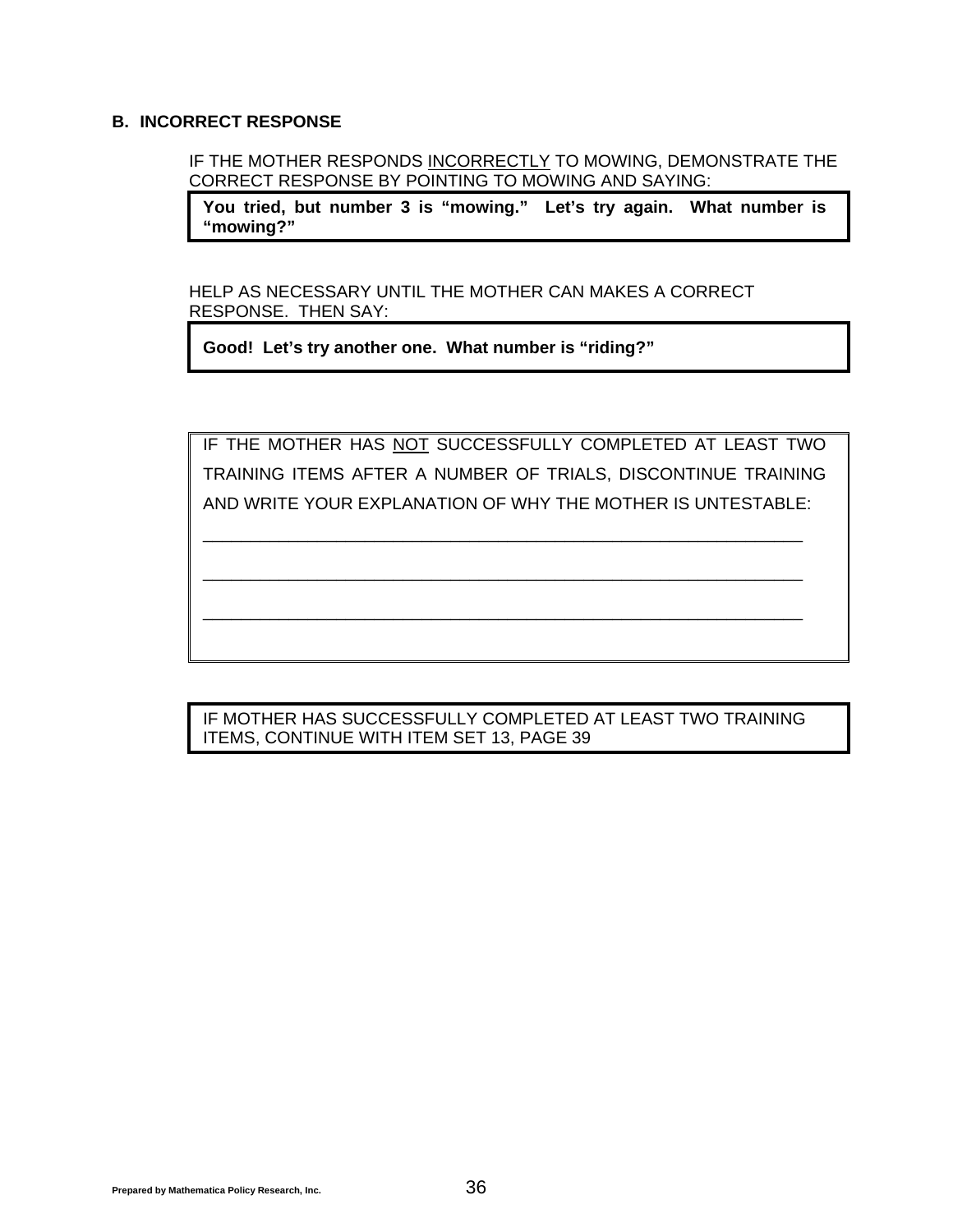#### **ADULT PPVT**

#### **DO NOT START HERE**

|             | START AGES 2-6-3        |                 |                | SET <sub>1</sub> |             |                       |                         |                 |                |
|-------------|-------------------------|-----------------|----------------|------------------|-------------|-----------------------|-------------------------|-----------------|----------------|
| <b>Item</b> | Word<br>Key             | <b>Response</b> | <b>Correct</b> | <b>Error</b>     | <i>Item</i> | Word                  | Key                     | <b>Response</b> | <b>Correct</b> |
| 1.          |                         |                 | 1              | 0                | 37.         |                       |                         |                 |                |
| 2.          |                         |                 | 1              | 0                | 38.         |                       |                         |                 |                |
| 3.          |                         |                 |                | 0                | 39.         |                       |                         |                 |                |
| 4.          |                         |                 |                | 0                | 40.         |                       |                         |                 |                |
| 5.          |                         |                 |                | 0                | 41.         |                       |                         |                 |                |
| 6.          |                         |                 | 1              | 0                | 42.         |                       |                         |                 |                |
| 7.          |                         |                 | 1              | 0                | 43.         |                       | astronaut(3)            |                 |                |
| 8.          | jumping  (3) ________   |                 |                | 0                | 44.         |                       |                         |                 |                |
| 9.          |                         |                 |                | 0                | 45.         |                       |                         |                 |                |
| 10.         |                         |                 |                | 0                | 46.         |                       | envelope(2) ________    |                 |                |
| 11.         |                         |                 | 1              | 0                | 47.         |                       |                         |                 |                |
| 12.         |                         |                 | 1              | 0                | 48.         |                       |                         |                 |                |
|             |                         | No. of Errors   |                |                  |             |                       |                         | No. of Errors   |                |
|             | <b>START AGE 4</b>      |                 |                | SET <sub>2</sub> |             | <b>START AGES 6-7</b> |                         |                 |                |
| <b>Item</b> | <b>Word</b><br>Key      | <b>Response</b> | <b>Correct</b> | <b>Error</b>     | <b>Item</b> | Word                  | Key                     | <b>Response</b> | <b>Correct</b> |
| 13          |                         |                 | 1              | 0                | 49.         |                       | parachute (3) _________ |                 |                |
| 14.         |                         |                 |                | 0                | 50.         |                       | delivering(1)           |                 |                |
| 15.         |                         |                 |                | 0                | 51.         |                       |                         |                 |                |
| 16.         |                         |                 |                | 0                | 52.         |                       |                         |                 |                |
| 17.         | painting  (3)           |                 |                | 0                | 53.         |                       |                         |                 |                |
| 18.         |                         |                 | 1              | 0                | 54.         |                       |                         |                 |                |
| 19.         |                         |                 | 1              | 0                | 55.         |                       |                         |                 |                |
| 20.         | wrapping  (4) ________  |                 | 1              | 0                | 56.         |                       |                         |                 |                |
| 21.         |                         |                 | 1              | 0                | 57.         |                       |                         |                 |                |
| 22.         |                         |                 |                | 0                | 58.         |                       |                         |                 |                |
| 23.         | garbage(2)              |                 | 1              | 0                | 59.         |                       |                         |                 |                |
| 24.         | exercising (4)          |                 | 1              | 0                | 60.         |                       | dripping (4) __________ |                 |                |
|             |                         | No. of Errors   |                |                  |             |                       |                         | No. of Errors   |                |
|             | <b>START AGE 5</b>      |                 |                | SET <sub>3</sub> |             |                       |                         |                 |                |
| <b>Item</b> | Word<br>Key             | <b>Response</b> | Correct Error  |                  | <b>Item</b> | <b>Word</b>           | Key                     | <b>Response</b> | <b>Correct</b> |
| 25.         |                         |                 |                | 0                | 61.         |                       |                         |                 |                |
| 26.         | shoulder (3)            |                 | 1              | 0                | 62.         |                       |                         |                 |                |
| 27.         |                         |                 | 1              | 0                | 63.         |                       | luggage (2) ________    |                 |                |
| 28.         | Measuring (4) _______   |                 | 1              | 0                | 64.         |                       | awarding(3) _______     |                 |                |
| 29.         | porcupine  (1) ________ |                 | 1              | 0                | 65.         |                       |                         |                 |                |
| 30.         |                         |                 | 1              | 0                | 66.         |                       | swamp(3) ________       |                 |                |
| 31.         | peeling  (3)            |                 | 1              | 0                | 67.         |                       |                         |                 |                |
| 32.         | fountain  (2)           |                 | 1              | 0                | 68.         |                       |                         |                 |                |
| 33.         |                         |                 | 1              | 0                | 69.         |                       | squash(4) ________      |                 |                |
| 34.         | penguin  (1)            |                 |                | 0                | 70.         |                       |                         |                 |                |
| 35.         |                         |                 | 1              | 0                | 71.         |                       | vegetable(3)            |                 |                |
| 36.         |                         |                 | 1              | 0                | 72.         |                       |                         |                 |                |
|             |                         | No. of Errors   |                |                  |             |                       |                         | No. of Errors   |                |

|             | DU NUI SIARI HERE         |                 |                |                  |             |                         |                 |                |                  |
|-------------|---------------------------|-----------------|----------------|------------------|-------------|-------------------------|-----------------|----------------|------------------|
|             | START AGES 2-6-3          |                 |                | SET <sub>1</sub> |             |                         |                 |                | SET <sub>4</sub> |
| <b>Item</b> | <b>Word</b><br>Key        | <b>Response</b> | <b>Correct</b> | Error            | <b>Item</b> | <b>Word</b><br>Key      | <b>Response</b> | <b>Correct</b> | <b>Error</b>     |
| 1.          |                           |                 |                | 0                | 37.         |                         |                 |                | 0                |
| 2.          |                           |                 |                | 0                | 38.         | sawing(4) ________      |                 |                | 0                |
| 3.          |                           |                 |                | 0                | 39.         |                         |                 |                | 0                |
| 4.          |                           |                 |                | 0                | 40.         |                         |                 |                | O                |
| 5.          |                           |                 |                | 0                | 41.         |                         |                 |                | 0                |
| 6.          |                           |                 |                | 0                | 42.         |                         |                 |                | 0                |
| 7.          |                           |                 |                | 0                | 43.         | astronaut(3)            |                 |                | 0                |
| 8.          | jumping  (3) ________     |                 |                | 0                | 44.         | raccoon (4) _________   |                 |                | 0                |
| 9.          |                           |                 |                | 0                | 45.         |                         |                 |                | 0                |
| 10.         | helicopter  (2) _________ |                 |                | 0                | 46.         | envelope(2) ________    |                 |                | 0                |
| 11.         |                           |                 |                | 0                | 47.         |                         |                 |                | 0                |
| 12.         |                           |                 |                | 0                | 48.         |                         |                 |                | 0                |
|             |                           | No. of Errors   |                |                  |             |                         | No. of Errors   |                |                  |
|             | <b>START AGE 4</b>        |                 |                | SET <sub>2</sub> |             | <b>START AGES 6-7</b>   |                 |                | SET <sub>5</sub> |
| <b>Item</b> | <b>Word</b><br>Key        | <b>Response</b> | <b>Correct</b> | Error            | <b>Item</b> | <b>Word</b><br>Key      | <b>Response</b> | <b>Correct</b> | Error            |
| 13          |                           |                 |                | 0                | 49.         | parachute (3) _________ |                 |                | 0                |
| 14.         |                           |                 |                | 0                | 50.         | delivering(1) ________  |                 |                | 0                |
| 15.         |                           |                 |                | 0                | 51.         |                         |                 |                | 0                |
| 16.         |                           |                 |                | 0                | 52.         |                         |                 |                | O                |
| 17.         | painting  (3)             |                 |                | 0                | 53.         |                         |                 |                | O                |
| 18.         |                           |                 |                | 0                | 54.         |                         |                 |                | 0                |
| 19.         |                           |                 |                | 0                | 55.         |                         |                 |                | 0                |
| 20.         | wrapping  (4) _________   |                 |                | 0                | 56.         |                         |                 |                | 0                |
| 21.         |                           |                 |                | 0                | 57.         |                         |                 |                | 0                |
| 22.         |                           |                 |                | 0                | 58.         |                         |                 |                | 0                |
| 23.         | garbage(2)                |                 |                | 0                | 59.         |                         |                 |                | 0                |
| 24.         | exercising (4)            |                 |                | 0                | 60.         |                         |                 |                | 0                |
|             |                           | No. of Errors   |                |                  |             |                         | No. of Errors   |                |                  |
|             | <b>START AGE 5</b>        |                 |                | SET <sub>3</sub> |             |                         |                 |                | SET <sub>6</sub> |
| <b>Item</b> | Word<br>Key               | <b>Response</b> | Correct Error  |                  | <b>Item</b> | Key<br>Word             | <b>Response</b> | <b>Correct</b> | <b>Error</b>     |
| 25.         |                           |                 |                | 0                | 61.         |                         |                 |                | 0                |
| 26.         | shoulder(3)               |                 |                | 0                | 62.         |                         |                 |                | 0                |
| 27.         |                           |                 |                | 0                | 63.         |                         |                 |                | 0                |
| 28.         | Measuring (4) ________    |                 |                | 0                | 64.         | awarding(3) ________    |                 |                | 0                |
| 29.         | porcupine  (1) _______    |                 |                | 0                | 65.         | hydrant (4) _________   |                 |                | 0                |
| 30.         |                           |                 |                | 0                | 66.         | swamp(3) ________       |                 |                | 0                |
| 31.         | peeling  (3)              |                 |                | 0                | 67.         |                         |                 |                | 0                |
| 32.         |                           |                 |                | 0                | 68.         |                         |                 |                | 0                |
| 33.         | accident  (2) ________    |                 |                | 0                | 69.         | squash(4) _________     |                 |                | 0                |
| 34.         | penguin  (1) _______      |                 |                | 0                | 70.         |                         |                 |                | 0                |
| 35.         |                           |                 |                | 0                | 71.         | vegetable(3) ________   |                 |                | 0                |
| 36.         |                           |                 |                | 0                | 72.         |                         |                 | 1              | 0                |
|             |                           |                 |                |                  |             |                         |                 |                |                  |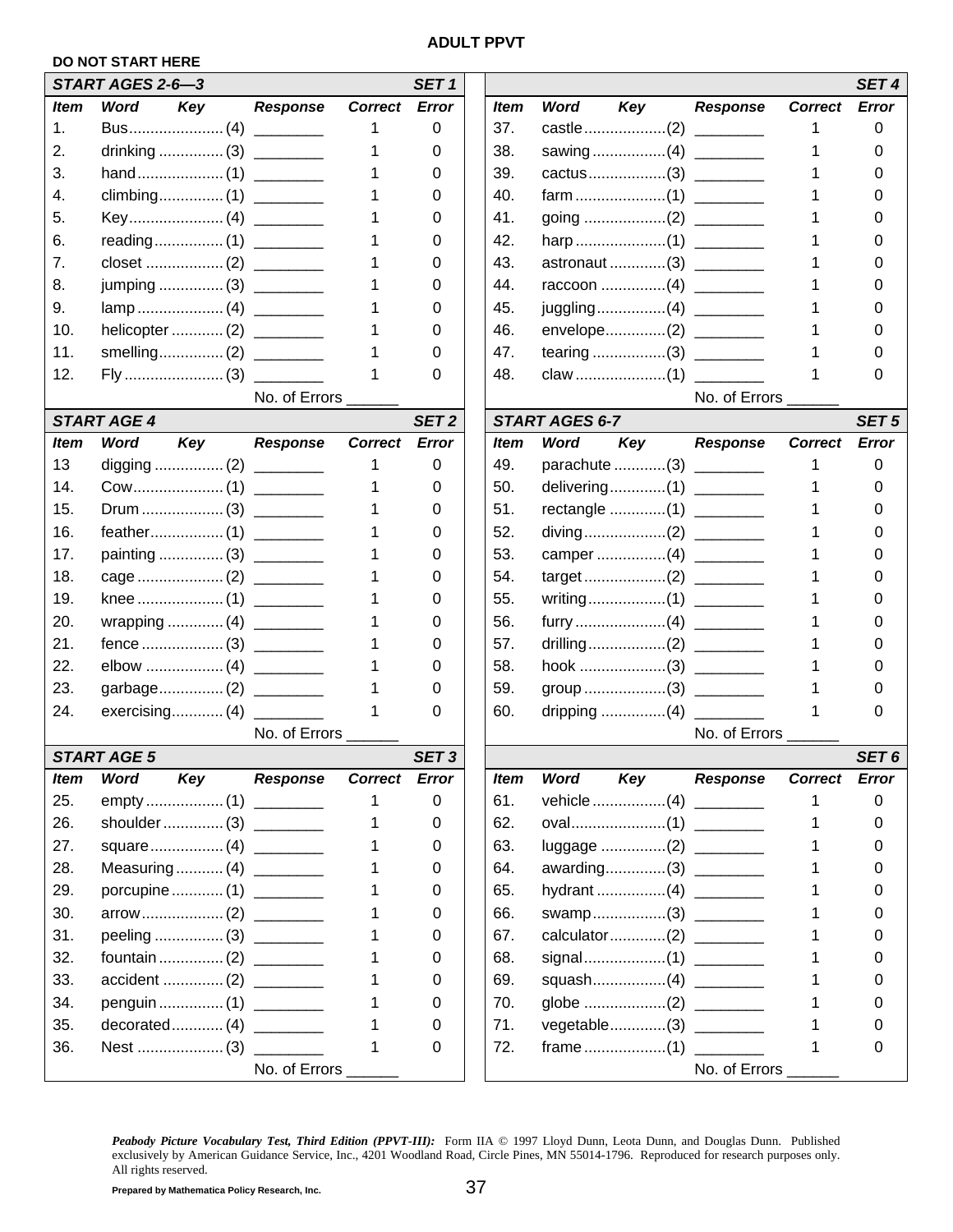#### **DO NOT START HERE**

|             | <b>START AGES 8-9</b> |                                   |                | SET <sub>7</sub> |             | <b>START AGES 12-16</b> |                   |                                   |                | <b>SET 10</b> |
|-------------|-----------------------|-----------------------------------|----------------|------------------|-------------|-------------------------|-------------------|-----------------------------------|----------------|---------------|
| Item        | Word<br>Key           | <b>Response</b>                   | <b>Correct</b> | Error            | ltem        | Word                    | Key               | <b>Response</b>                   | <b>Correct</b> | Error         |
| 73.         |                       |                                   |                | 0                | 109.        |                         |                   |                                   | 1              | 0             |
| 74.         |                       |                                   |                | 0                | 110.        |                         |                   |                                   |                | 0             |
| 75.         | Vase(3)               |                                   |                | 0                | 111.        |                         |                   |                                   |                | 0             |
| 76.         |                       |                                   |                | 0                | 112.        |                         |                   |                                   |                | O             |
| 77.         |                       |                                   |                | 0                | 113.        |                         |                   |                                   |                | O             |
| 78.         |                       |                                   |                | 0                | 114.        |                         |                   |                                   |                | O             |
| 79.         |                       |                                   |                | 0                | 115.        |                         |                   |                                   |                | 0             |
| 80.         |                       |                                   |                | 0                | 116.        |                         |                   |                                   |                | O             |
| 82.         |                       |                                   |                | 0                | 117.        |                         |                   |                                   |                | O             |
| 82.         |                       |                                   |                | 0                | 118.        |                         |                   |                                   |                |               |
| 83.         |                       |                                   |                | 0                | 119.        |                         |                   |                                   |                |               |
| 84.         |                       |                                   |                | 0                | 120.        |                         |                   |                                   |                | 0             |
|             |                       | No. of Errors                     |                |                  |             |                         |                   | No. of Errors                     |                |               |
|             | START AGES 10-11      |                                   |                | SET8             |             |                         |                   |                                   |                | <b>SET 11</b> |
| <b>Item</b> | Word<br>Key           | <b>Response</b>                   | <b>Correct</b> | Error            | ltem        | Word                    | Key               | <b>Response</b>                   | <b>Correct</b> | Error         |
| 85.         |                       |                                   | 1              | 0                | 121.        |                         |                   |                                   | 1              | 0             |
| 86.         | Tambourine(4)         |                                   |                | 0                | 122.        |                         |                   |                                   |                | 0             |
| 87.         |                       | $\frac{1}{1}$                     |                | 0                | 123.        |                         | hazardous  (3)    | <b>Contract Contract Contract</b> |                | 0             |
| 88.         |                       |                                   |                | 0                | 124.        |                         |                   |                                   |                | U             |
| 89.         |                       |                                   |                | 0                | 125.        |                         |                   |                                   |                | O             |
| 90.         |                       |                                   |                | 0                | 126.        |                         |                   |                                   |                | O             |
| 91.         |                       |                                   |                | 0                | 127.        |                         |                   |                                   |                | 0             |
| 92.         | Exhausted(2)          | <b>Contract Contract Contract</b> |                | 0                | 128.        |                         |                   | <b>Contract Contract Contract</b> |                | O             |
| 93.         | Pitcher(3)            |                                   |                | 0                | 129.        |                         |                   |                                   |                | U             |
| 94.         |                       |                                   |                | 0                | 130         |                         |                   |                                   |                | O             |
| 95.         | Polluting(3)          |                                   |                | 0                | 131.        |                         |                   |                                   |                | O             |
| 96.         |                       |                                   |                | 0                | 132.        |                         |                   |                                   |                | 0             |
|             |                       | No. of Errors ______              |                |                  |             |                         |                   | No. of Errors ______              |                |               |
|             |                       |                                   |                | SET <sub>9</sub> |             |                         |                   |                                   |                | <b>SET 12</b> |
| Item        | Key<br>Word           | <b>Response</b>                   | <b>Correct</b> | <b>Error</b>     | <b>Item</b> | <b>Word</b>             | Key               | <b>Response</b>                   | <b>Correct</b> | Error         |
| 97.         |                       |                                   |                | 0                | 133.        |                         | blazing (3)       |                                   |                | 0             |
| 98.         |                       | $\overline{\phantom{a}}$          |                | 0                | 134.        |                         | mammal  (2)       | <u> 1989 - Jan Jawa</u>           | 1              | 0             |
| 99.         |                       | <u> 1999 - Jan Jawa</u>           |                | 0                | 135.        |                         | reprimanding  (1) |                                   |                | 0             |
| 100.        |                       | <b>Contract Contract</b>          |                | 0                | 136.        |                         |                   |                                   |                | 0             |
| 101.        |                       |                                   |                | 0                | 137.        |                         |                   |                                   |                | 0             |
| 102.        |                       |                                   |                | 0                | 138.        |                         |                   |                                   |                | 0             |
| 103.        | Tubular(3)            | <b>Contract Contract Contract</b> |                | 0                | 139.        |                         | consuming $(4)$   | <b>Contract Contract</b>          |                | 0             |
| 104.        | Demolishing (4)       |                                   |                | 0                | 140.        |                         |                   |                                   |                | 0             |
| 105.        |                       | <b>Contract Contract</b>          |                | 0                | 141.        |                         |                   |                                   |                | 0             |
| 106.        | Adjustable (2)        |                                   |                | 0                | 142.        |                         | constrained (3)   |                                   |                | 0             |
| 107.        |                       | <u> 1999 - Jan Jawa</u>           |                | 0                | 143.        |                         | pedestrian  (2)   | <b>Contract Contract</b>          |                | 0             |
| 108.        |                       |                                   |                | 0                | 144.        |                         |                   |                                   | 1              | 0             |
|             |                       | No. of Errors_                    |                |                  |             |                         |                   | No. of Errors __                  |                |               |
|             |                       |                                   |                |                  |             |                         |                   |                                   |                |               |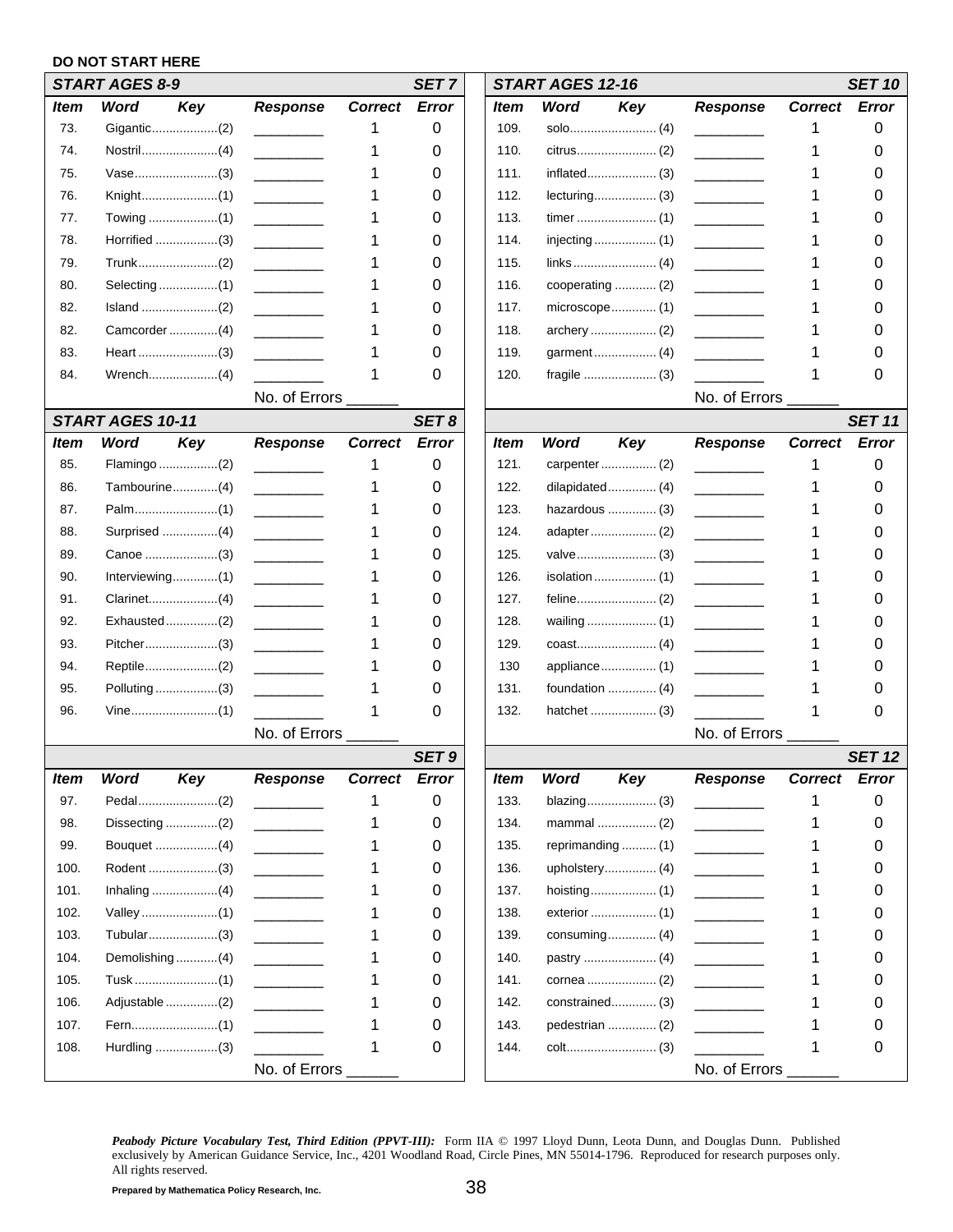#### **Basal Set Rules:**

<span id="page-40-0"></span>

| <b>AGES 17 Adult</b><br><b>SET 13</b><br><b>SET 15</b><br>Response<br>Correct Error<br>Correct Error<br>Word<br>Key<br>Key<br><b>Response</b><br>Word<br><b>Item</b><br><i>Item</i><br>169.<br>incandescent(4)<br>0<br>0<br><u> De Carlos de la pro</u><br>Syringe(4)<br>145.<br>[in kuhn DES uhnt]<br>170.<br>$\Omega$<br>O<br>146.<br>[PIL fuhr ing]<br>$Trajectories \dots \dots \dots \dots (1)$<br>171.<br>0<br>0<br>147.<br>[truh JEK tuh ree]<br>merchantile (3)<br>172.<br>0<br>148.<br>[MUR kuhn teel]<br>173.<br>0<br>O<br>149.<br>[DAYR ik]<br>$A$ scending (2)<br>174.<br>0<br>0<br>150.<br>[uh SEN ding]<br>175.<br>Monetary(3)<br>$\Omega$<br>151.<br>[MON uh tayr ee]<br>entomologist (2)<br>176.<br>$\Omega$<br>0<br>152.<br>[ent uh MOL uh juhst]<br>177.<br>0<br>O<br>153.<br>[GAF]<br>Quintet (3)<br>178<br>$\Omega$<br>154.<br>[kwin TET]<br>179.<br>$\Omega$<br>O<br>155.<br>[NAW ti kuhl]<br>180.<br>0<br>156.<br>[in CAR se rayt ing]<br>No. of Errors<br>No. of Errors |  |  |  |  |  |  |  |
|------------------------------------------------------------------------------------------------------------------------------------------------------------------------------------------------------------------------------------------------------------------------------------------------------------------------------------------------------------------------------------------------------------------------------------------------------------------------------------------------------------------------------------------------------------------------------------------------------------------------------------------------------------------------------------------------------------------------------------------------------------------------------------------------------------------------------------------------------------------------------------------------------------------------------------------------------------------------------------------------|--|--|--|--|--|--|--|
|                                                                                                                                                                                                                                                                                                                                                                                                                                                                                                                                                                                                                                                                                                                                                                                                                                                                                                                                                                                                |  |  |  |  |  |  |  |
|                                                                                                                                                                                                                                                                                                                                                                                                                                                                                                                                                                                                                                                                                                                                                                                                                                                                                                                                                                                                |  |  |  |  |  |  |  |
|                                                                                                                                                                                                                                                                                                                                                                                                                                                                                                                                                                                                                                                                                                                                                                                                                                                                                                                                                                                                |  |  |  |  |  |  |  |
|                                                                                                                                                                                                                                                                                                                                                                                                                                                                                                                                                                                                                                                                                                                                                                                                                                                                                                                                                                                                |  |  |  |  |  |  |  |
|                                                                                                                                                                                                                                                                                                                                                                                                                                                                                                                                                                                                                                                                                                                                                                                                                                                                                                                                                                                                |  |  |  |  |  |  |  |
|                                                                                                                                                                                                                                                                                                                                                                                                                                                                                                                                                                                                                                                                                                                                                                                                                                                                                                                                                                                                |  |  |  |  |  |  |  |
|                                                                                                                                                                                                                                                                                                                                                                                                                                                                                                                                                                                                                                                                                                                                                                                                                                                                                                                                                                                                |  |  |  |  |  |  |  |
|                                                                                                                                                                                                                                                                                                                                                                                                                                                                                                                                                                                                                                                                                                                                                                                                                                                                                                                                                                                                |  |  |  |  |  |  |  |
|                                                                                                                                                                                                                                                                                                                                                                                                                                                                                                                                                                                                                                                                                                                                                                                                                                                                                                                                                                                                |  |  |  |  |  |  |  |
|                                                                                                                                                                                                                                                                                                                                                                                                                                                                                                                                                                                                                                                                                                                                                                                                                                                                                                                                                                                                |  |  |  |  |  |  |  |
|                                                                                                                                                                                                                                                                                                                                                                                                                                                                                                                                                                                                                                                                                                                                                                                                                                                                                                                                                                                                |  |  |  |  |  |  |  |
|                                                                                                                                                                                                                                                                                                                                                                                                                                                                                                                                                                                                                                                                                                                                                                                                                                                                                                                                                                                                |  |  |  |  |  |  |  |
|                                                                                                                                                                                                                                                                                                                                                                                                                                                                                                                                                                                                                                                                                                                                                                                                                                                                                                                                                                                                |  |  |  |  |  |  |  |
|                                                                                                                                                                                                                                                                                                                                                                                                                                                                                                                                                                                                                                                                                                                                                                                                                                                                                                                                                                                                |  |  |  |  |  |  |  |
|                                                                                                                                                                                                                                                                                                                                                                                                                                                                                                                                                                                                                                                                                                                                                                                                                                                                                                                                                                                                |  |  |  |  |  |  |  |

|                                                                | <i>Item</i> | Word | Response                                                                              |  |   |  |
|----------------------------------------------------------------|-------------|------|---------------------------------------------------------------------------------------|--|---|--|
| <b>Basal Set Rules:</b>                                        | 157.        |      |                                                                                       |  | 0 |  |
|                                                                | 158.        |      | <b>SET 14</b><br>Key<br><b>Correct Error</b><br>disappointed  (4)<br>perpendicular(3) |  |   |  |
| If "2" or more wrong in first set                              | 159.        |      |                                                                                       |  |   |  |
| (Set 13), go back and administer                               | 160.        |      |                                                                                       |  |   |  |
| Set 12. Keep going back by<br>sets until "None" or "1" errors. | 161.        |      |                                                                                       |  |   |  |
|                                                                | 162.        |      |                                                                                       |  |   |  |
| <b>Ceiling Set Rule:</b>                                       | 163.        |      |                                                                                       |  |   |  |
|                                                                | 164.        |      |                                                                                       |  |   |  |
| After you establish a basal, if                                | 165.        |      |                                                                                       |  |   |  |
| "8" or more wrong in a set,                                    | 166.        |      |                                                                                       |  |   |  |
| STOP at the END of the set.                                    | 167.        |      |                                                                                       |  |   |  |
|                                                                | 168.        |      |                                                                                       |  |   |  |
|                                                                |             |      | No. of Errors                                                                         |  |   |  |

| Item | Word<br>Key       | <b>Response</b> | <b>Correct Error</b> |          | <b>Item</b> | Word<br>Key                                              | <b>Response</b> | <b>Correct</b> | <b>Error</b> |
|------|-------------------|-----------------|----------------------|----------|-------------|----------------------------------------------------------|-----------------|----------------|--------------|
| 145. | Syringe(4)        |                 |                      | $\Omega$ | 169.        | incandescent(4)<br>[in kuhn DES uhnt]                    |                 |                | 0            |
| 146. | Transparent(3)    |                 |                      | 0        | 170.        | [PIL fuhr ing]                                           |                 |                |              |
| 147. |                   |                 |                      | $\Omega$ | 171.        | $Trajectories \dots (1)$<br>[truh JEK tuh ree]           |                 |                |              |
| 148. | Replenishing (3)  |                 |                      | 0        | 172.        | merchantile $\dots\dots\dots\dots(3)$<br>[MUR kuhn teel] |                 |                |              |
| 149. | Abrasive(1)       |                 |                      | 0        | 173.        | [DAYR ik]                                                |                 |                | O            |
| 150. | parallelogram (3) |                 |                      | 0        | 174.        | Ascending(2)<br>[uh SEN ding]                            |                 |                |              |
| 151. | Cascade(4)        |                 |                      | 0        | 175.        | Monetary(3)<br>[MON uh tayr ee]                          |                 |                |              |
| 152. |                   |                 |                      | 0        | 176.        | entomologist (2)<br>[ent uh MOL uh juhst]                |                 |                |              |
| 153. | Detonation(2)     |                 |                      | 0        | 177.        | [GAF]                                                    |                 |                |              |
| 154. | pillar (2)        |                 |                      | 0        | 178         | Quintet (3)<br>[kwin TET]                                |                 |                |              |
| 155. |                   |                 |                      | 0        | 179.        | [NAW ti kuhl]                                            |                 |                |              |
| 156. | Aquatic(4)        |                 |                      | 0        | 180.        | [in CAR se rayt ing]                                     |                 |                |              |
|      |                   | No. of Errors   |                      |          |             |                                                          | No. of Errors   |                |              |
|      |                   |                 |                      |          |             |                                                          |                 |                |              |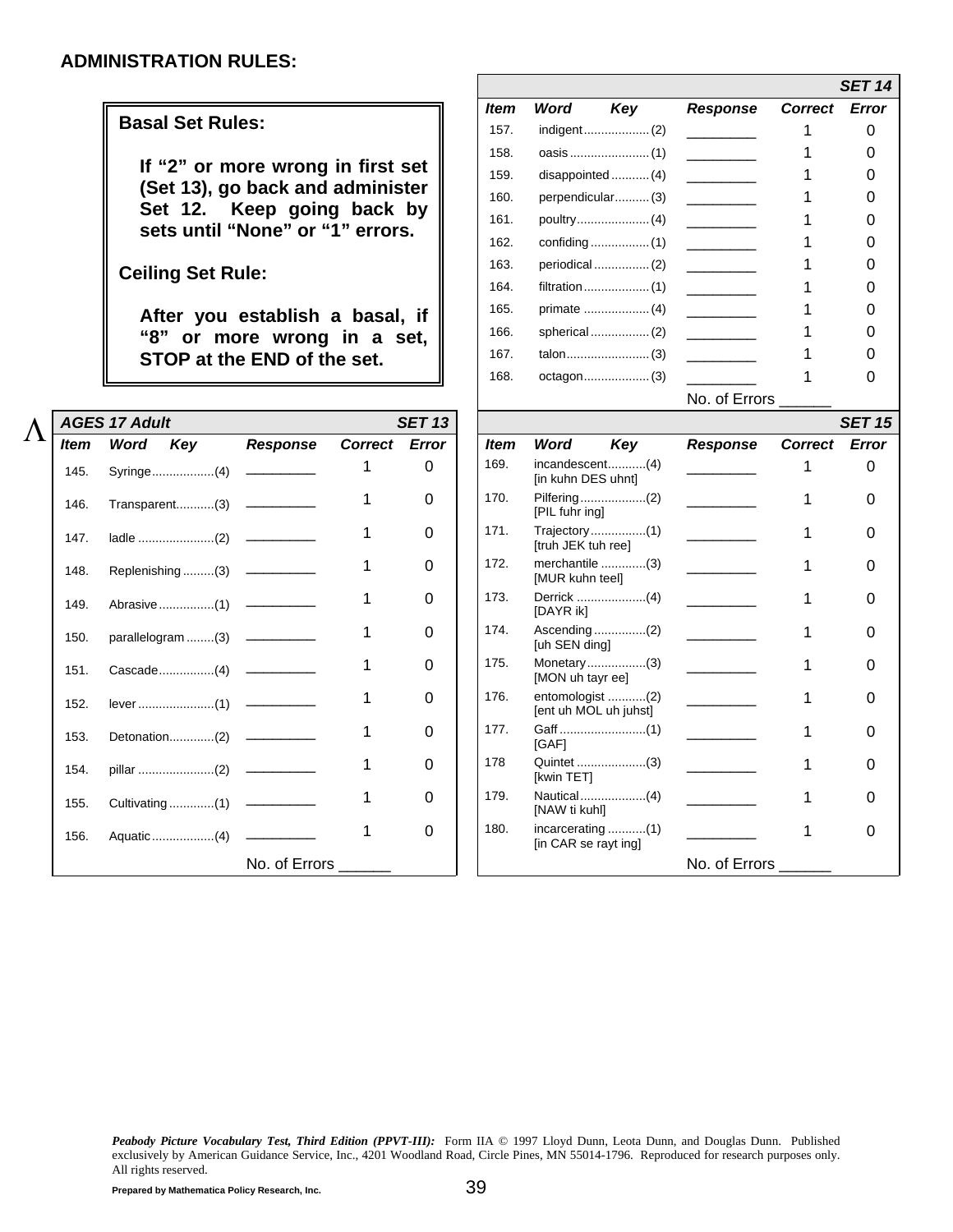|             |                                     |                 |               | <b>SET 16</b> |             |                                                                     |                 |                | <b>SET 17</b> |
|-------------|-------------------------------------|-----------------|---------------|---------------|-------------|---------------------------------------------------------------------|-----------------|----------------|---------------|
| <b>Item</b> | Word<br>Key                         | <b>Response</b> | Correct Error |               | <b>Item</b> | Word<br>Key                                                         | <b>Response</b> | <b>Correct</b> | Error         |
| 181.        | coniferous (4)<br>[koh NIF uh ruhs] |                 |               | 0             | 193.        | [im BAWST]                                                          |                 |                |               |
| 182.        | wildebeest  (1)<br>[WIL duh beest]  |                 |               | 0             | 194.        | perambulating(2)<br>[puh RAM byuh layt ing]                         |                 |                |               |
| 183.        | [KAS tuhr]                          |                 |               | 0             | 195.        | [AYR uh buhl]                                                       |                 |                |               |
| 184.        | [ri POHZ ing]                       |                 |               | 0             | 196.        | $importunity \dots \dots \dots \dots (1)$<br>[im puhr TOO nuht ee]] |                 |                |               |
| 185.        | [kon VEKS]                          |                 |               | 0             | 197.        | [SEN uh taf]                                                        |                 |                |               |
| 186.        | gourmand  (3)<br>[GUUR mond]        |                 |               | 0             | 198.        | [ton SOHR ee uhl]                                                   |                 |                |               |
| 187.        | dromedary  (2)<br>[DROM uh dayr ee] |                 |               | 0             | 199.        | [NID uf fuh kayt ing]                                               |                 |                |               |
| 188.        | [duh VUHRJ ing]                     |                 |               | 0             | 200.        | terpsichorean(1)<br>[tuhr sik uh REE uh]                            |                 |                |               |
| 189.        | [in SUHRT uh tude]                  |                 |               | 0             | 201.        | [KAYRN]                                                             |                 |                |               |
| 190.        | [kwiy ES uhnt]                      |                 |               | 0             | 202         | [OS kyuh layt ing]                                                  |                 |                |               |
| 191.        | $\{1\}$<br>[HOHN ing]               |                 |               | 0             | 203.        | [VI tree uhs]                                                       |                 |                |               |
| 192.        | [KYOO puh luh]                      |                 |               | 0             | 204.        | [luu GOO bree uhs]                                                  |                 |                |               |
|             |                                     | No. of Errors   |               |               |             |                                                                     | No. of Errors   |                |               |

**INTERVIEWER: IF HEIGHT/WEIGHT ACTIVITY IS NOT COMPLETE, RETURN TO A2 AND COMPLETE THIS ACTIVITY.** 

> **IF CHILD ACTIVITIES, PPVT, WOODCOCK-JOHNSON LETTER-WORD RECOGNITION TEST, AND ATTENTION SUSTAINED TASK ARE NOT COMPLETE, RETURN TO B6 AND COMPLETE THESE ACTIVITIES.**

**I HAVE READ THIS COMPLETED QUESTIONNAIRE AND CERTIFY THAT ALL QUESTIONS REQUIRING ANSWERS HAVE BEEN APPROPRIATELY FILLED IN, AND THAT THIS INTERVIEW HAS BEEN ADMINISTERED TO THE DESIGNATED SAMPLE MEMBER.** 

**INTERVIEWER SIGNATURE** 

|  | <b>ID NUMBER</b> |  |
|--|------------------|--|

**DATE**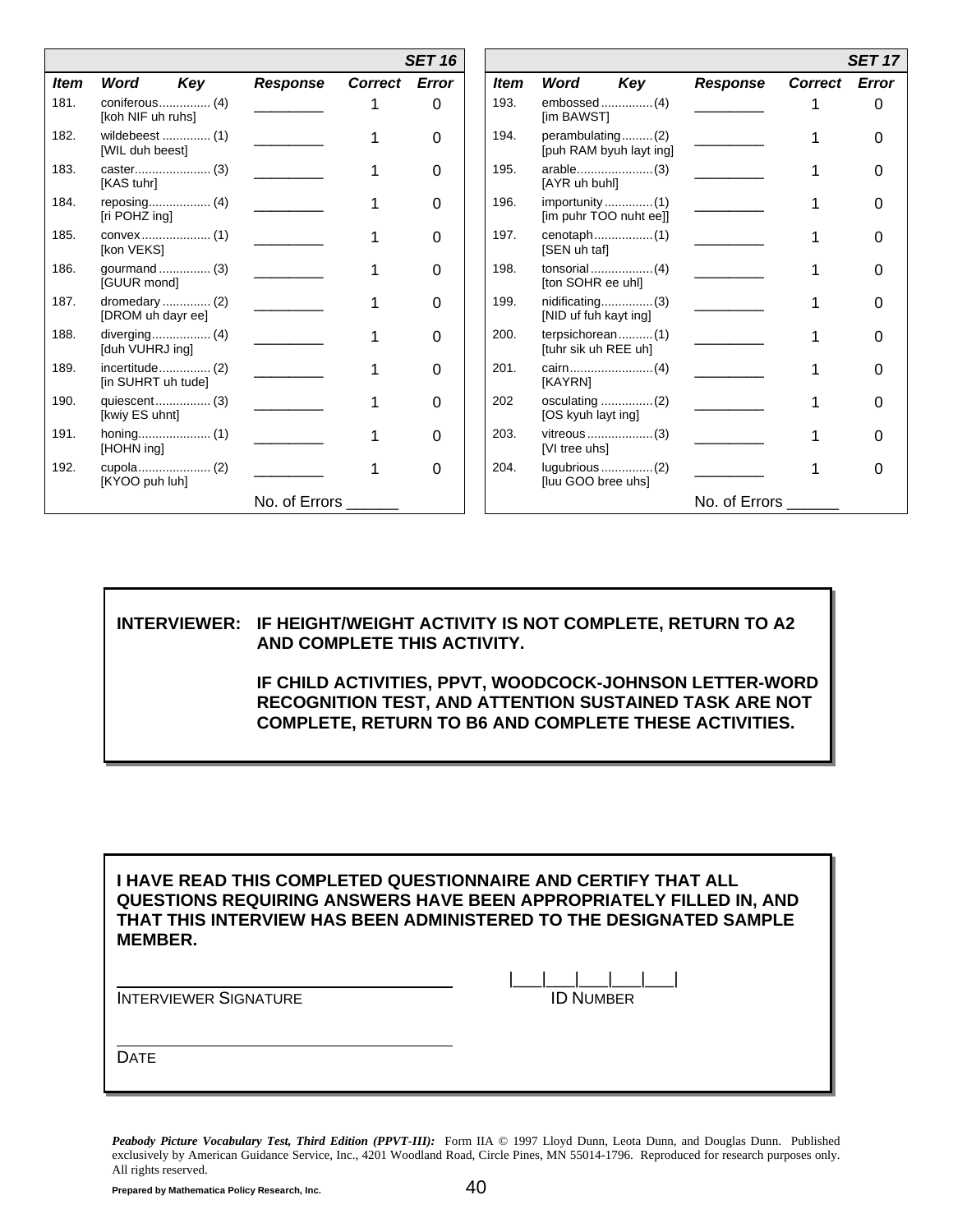### **MPR DOCUMENTATION PURPOSES ONLY:**

P:\Que\2005 Fragile Family\2005 Activity Booklet\2005 Activity Booklet-Version 5 q4.doc

(REV—3/17/05) 2/3/2009 3:48 PM

### **2005 Fragile Family – 8858-720**

Lynne reviewed format for Cheryl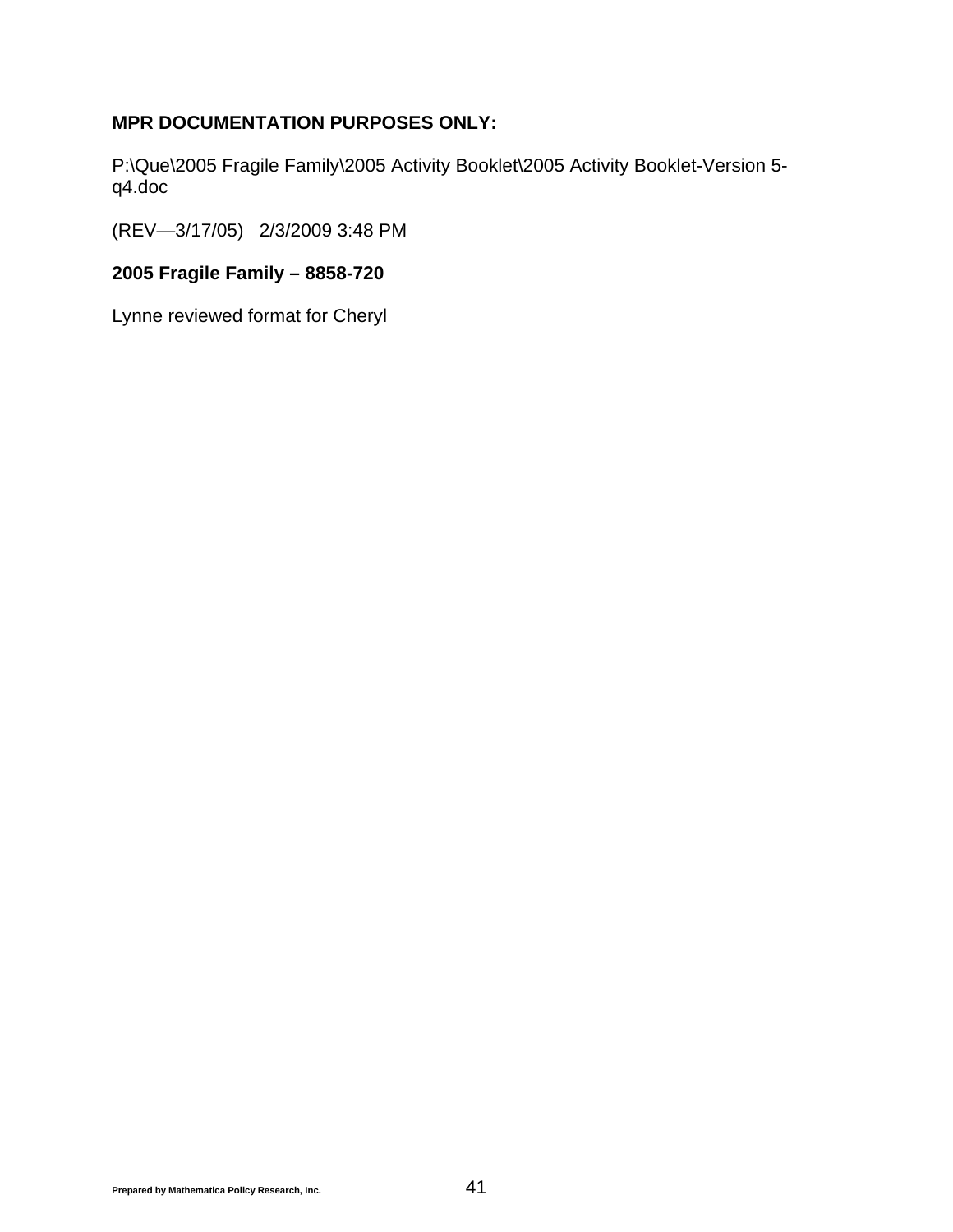# Appendix: Fragile Families and Child Wellbeing Study Additional Year 5 In-Home Documentation

Child Care/Employment Calendar Activity Book Excerpts 2 Memo on Child Care/Employment Calendar Data 10

*Bendheim-Thoman Center for Research on Child Wellbeing* Wallace Hall Princeton University Princeton, NJ 08644 [http://crcw.princeton.edu](http://crcw.princeton.edu/)

#### *Columbia Population Research Center*

1255 Amsterdam Avenue, Room 715 Columbia University New York, NY 10027 [http://cupop.columbia.edu](http://cupop.columbia.edu/)

Prepared by the staff at the Bendheim-Thoman Center for Research on Child Wellbeing (CRCW), Princeton University. For more information about Fragile Families, please visit our web site at fragilefamilies.princeton.edu or email ffdata@princeton.edu.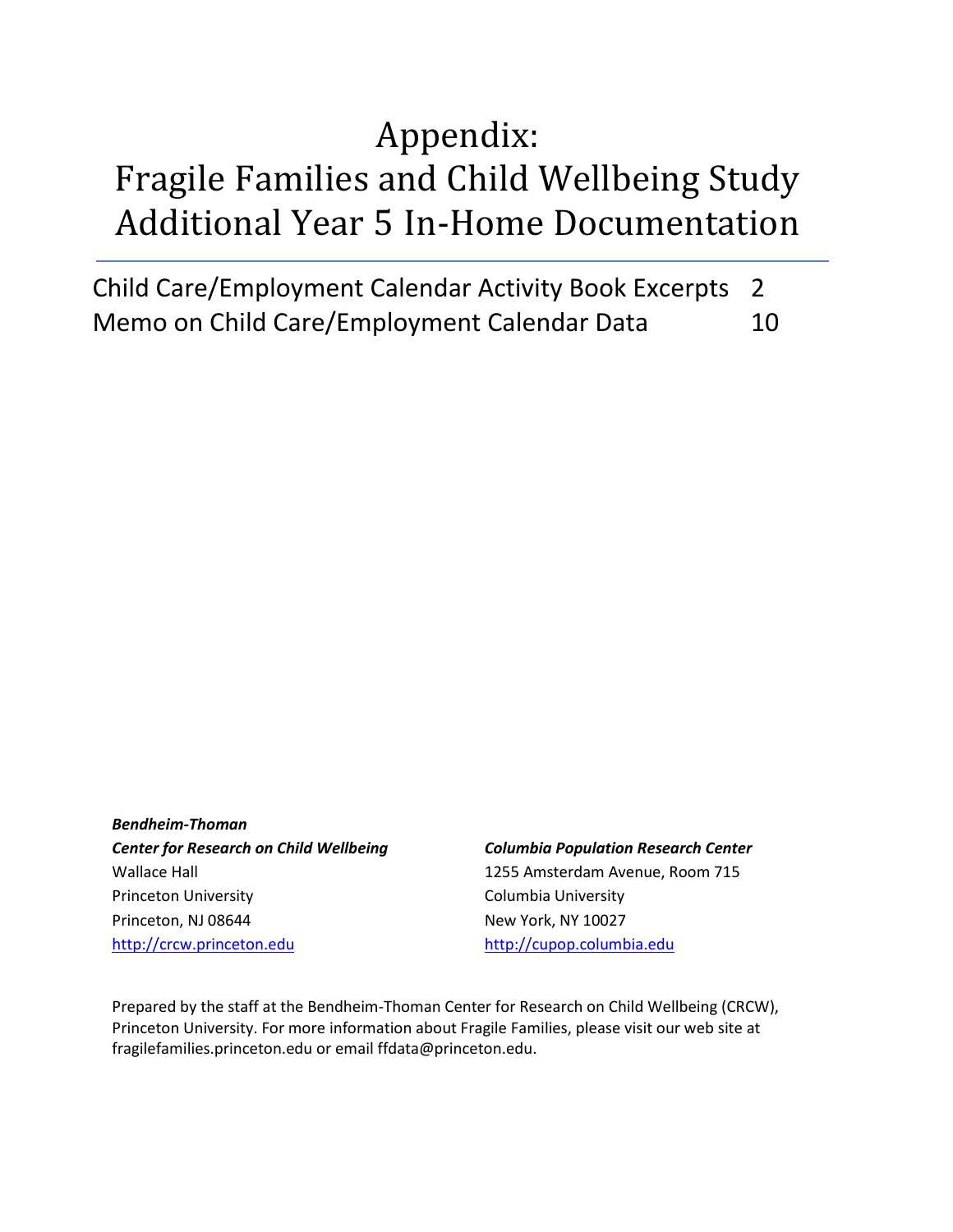## IN-HOME

## LONGITUDINAL STUDY OF PRE-SCHOOL AGED CHILDREN

**5-Year Wave ACTIVITY BOOKLET Section: Employment History and Child Care Calendars** 

Conducted by:

Mathematica Policy Research, Inc. P.O. Box 2393 Princeton, NJ 08543-2393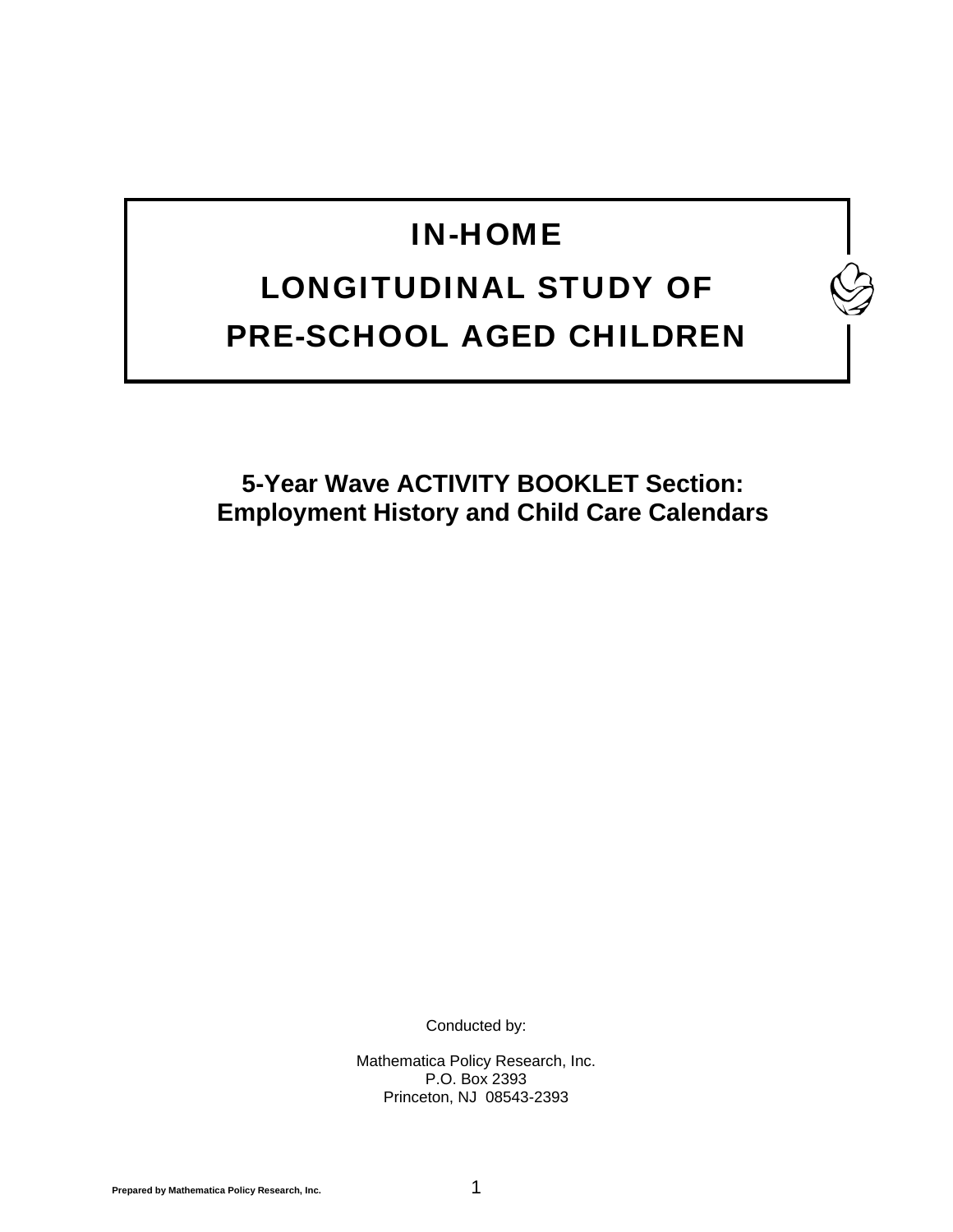## ACTIVITY E: CALENDARS

**INTERVIEWER: PLEASE BE SURE TO HAVE THE CHILD CARE AND EMPLOYMENT HISTORY CALENDAR AND A PENCIL FOR THE RESPONDENT READY BEFORE STARTING. CHECK CONTACT SHEET. DID RESPONDENT COMPLETE CALENDAR LAST WAVE?** YES ........................................01 **GO TO E1**  NO ..........................................00 DON'T KNOW.........................d **GO TO E1A**

E1. We'd like to get some information about what you've been doing since (CHILD's) third birthday. I will be recording your answers on this calendar. **SHOW CHILD CARE AND EMPLOYMENT HISTORY CALENDAR.** To help remind you, we will put (CHILD's) age at various years on the calendar. Let's start with that.

 When was (CHILD's) third birthday? **RECORD DATE OF 3rd BIRTHDAY AT TOP OF CALENDAR.** So child was three years old in (YEAR), four in (YEAR), and five in [YEAR]. **RECORD THE AGE IN EACH QUARTER ON THE TOP LINE OF THE CALENDAR ABOVE THE APPROPRIATE YEAR.**

#### **GO TO E2**

E1A. We'd like to get some information about what you've been doing since the birth of (CHILD). I will be recording your answers on this calendar. **SHOW CHILD CARE AND EMPLOYMENT HISTORY CALENDAR.** To help remind you, we will put (CHILD'S) age at various years on the calendar. Let's start with that.

When was (CHILD) born? **RECORD DATE OF BIRTH AT TOP OF CALENDAR.**

 So (CHILD) was one year old in (YEAR), two in (YEAR), and three in (YEAR). **RECORD THE AGE IN EACH QUARTER ON THE TOP LINE OF THE CALENDAR ABOVE THE APPROPRIATE YEAR. CONTINUE TO E2.**

#### EMPLOYMENT

E2. Now, let's talk about employment.

 Since (CHILD) was (born/three) have you worked in a paid job for at least 2 weeks in a row?

YES<sup>-></sup> CONTINUE

NO  $\rightarrow$  SKIP TO CHILD CARE SECTION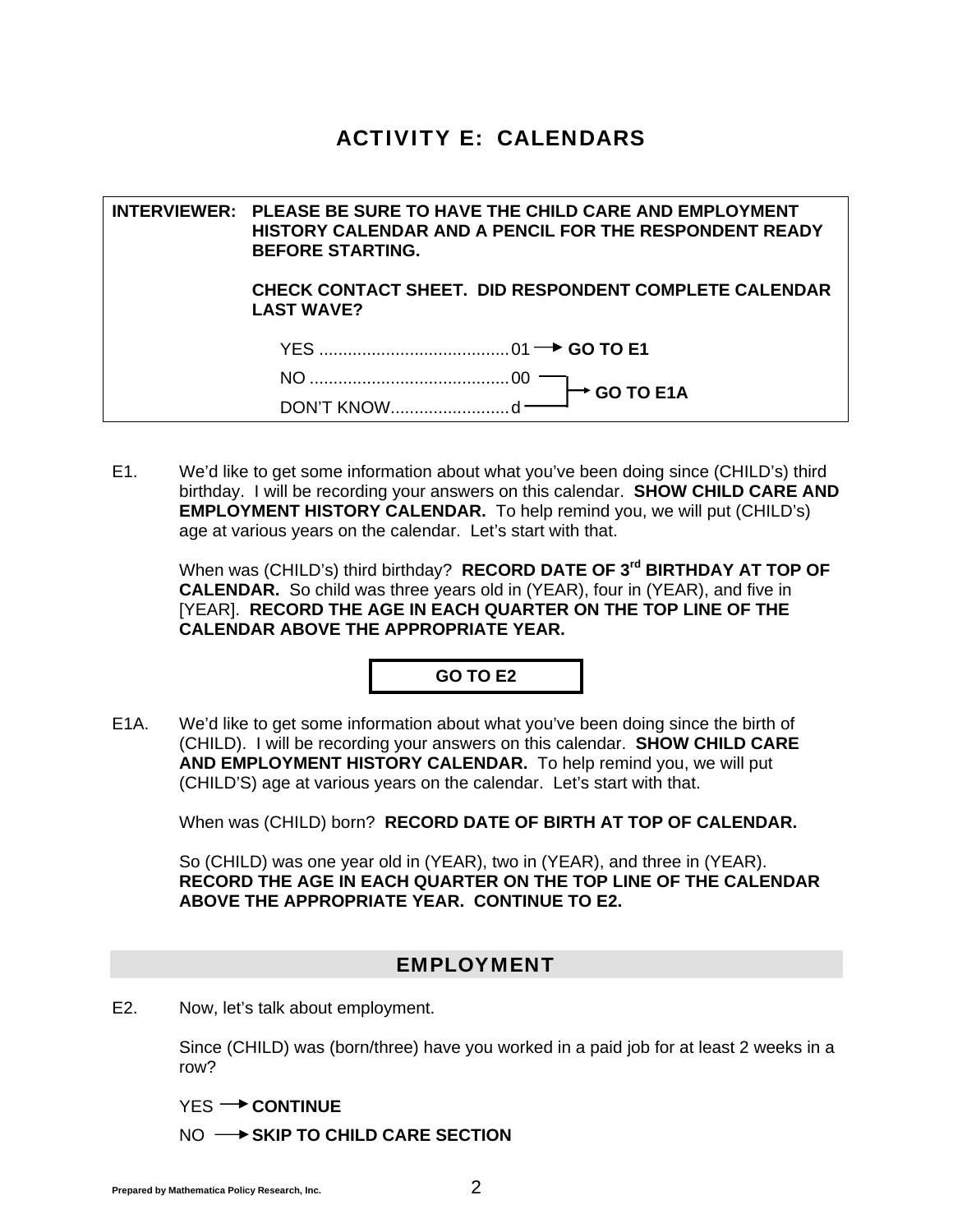E3. I'd like to record on this calendar information about each paid job you've had for at least two weeks since (CHILD) was (born/three). When did your first job start after the (birth of/third birthday of) (CHILD)?

#### **RECORD "1" IN THE QUARTER WHEN THE FIRST JOB STARTED.**

E4. Are you still working in this job?

#### YES **-- DRAW AN ARROW FROM THE NUMBER INDICATING WHEN THE JOB STARTED TO THE CURRENT QUARTER. SKIP TO E6**

#### NO  $\rightarrow$  **CONTINUE**

E5. When did this job end?

**RECORD "1" (OR 2, 3, ETC. FOR SUBSEQUENT JOBS) IN THE QUARTER WHEN THE JOB ENDED AND CONNECT IT WITH THE NUMBER INDICATING WHEN THE JOB STARTED BY DRAWING A LINE.** 

E6. When you started this job, how many hours did you usually work per week, including regular overtime hours?

#### **RECORD HOURS PER WEEK IN THE QUARTER THAT JOB STARTED (UNDER THE NUMBER).**

E7. At any time during this job, did the number of hours that you worked significantly change? For example, did you ever switch from full- to part-time or part- to full-time? Or, were your hours ever reduced or increased? Or, did you ever stop working for a period of time?

YES **+4SK:** When did that happen and how many hours did you work? **RECORD HOURS PER WEEK IN THE QUARTER WHEN THE CHANGE IN HOURS BEGAN.** 

- NO → SKIP TO E9
- E8. Were there any other changes in your hours?
	- YES  $\rightarrow$  **ASK:** When did that happen and how many hours did you work? **RECORD HOURS PER WEEK IN THE QUARTER WHEN THE CHANGE IN HOURS BEGAN. REPEAT THIS QUESTION.**
	- $NO \rightarrow$  **CONTINUE**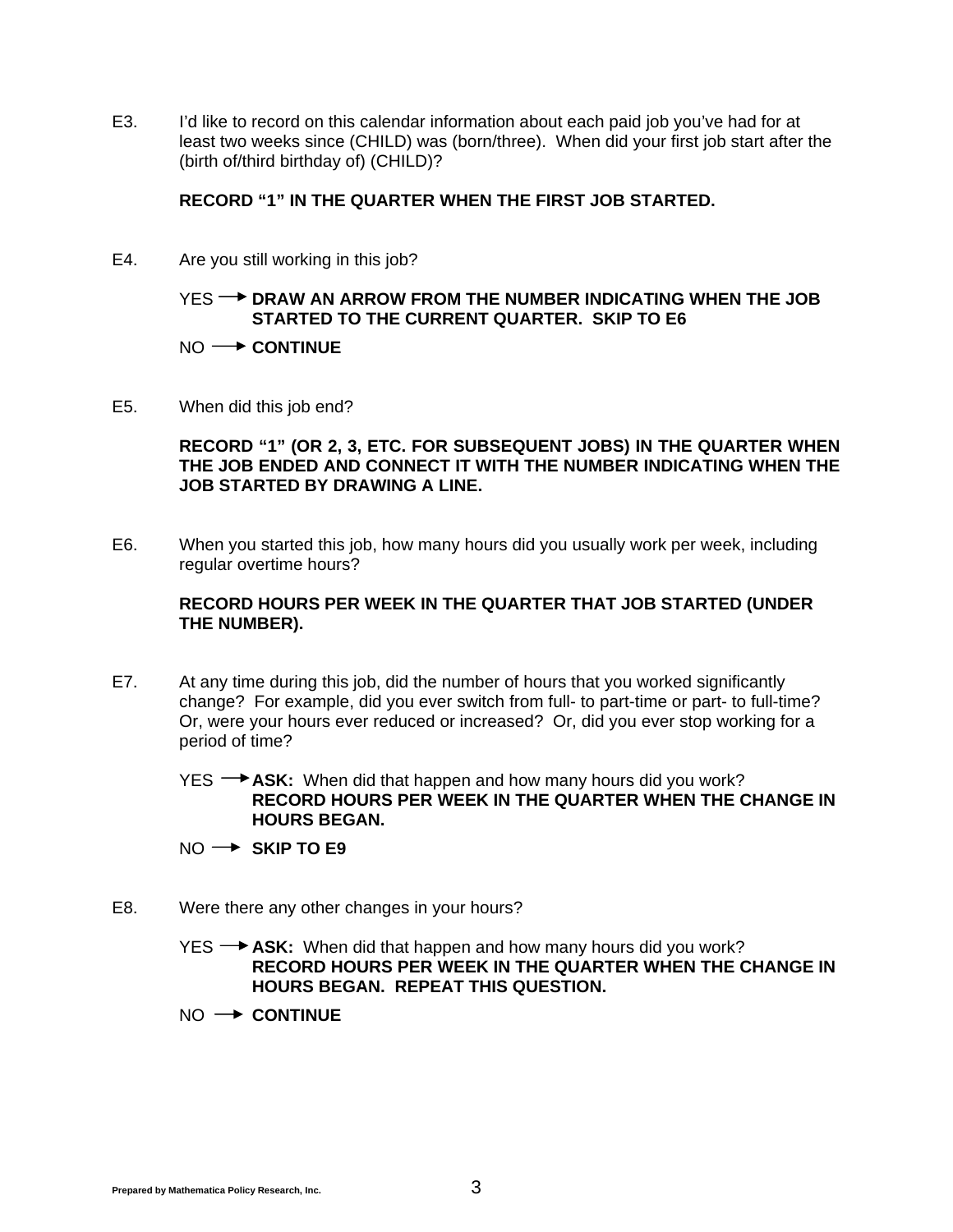E9. Thinking again about the hours you typically worked each day when you started this job, did you work…? **READ EACH OF THE FOLLOWING BELOW. FOR EACH ONE, IF RESPONDENT ANSWERS YES, RECORD THE LETTER IN THE QUARTER THAT JOB STARTED (UNDER THE HOURS PER WEEK).**

D=Days  $(7$  a.m. to  $7$  p.m.) E=Evenings (7 p.m. to 11 p.m.) N=Nights (11 p.m. to 7 a.m.) R=Rotating shift

E10. At any time during this job, did the hours you typically worked each day significantly change? For example, did you ever go from working nights to days, etc.?

### YES → Did you work...? **READ THE CHOICES IN THE BOX IN E9. FOR EACH ONE, IF RESPONDENT ANSWERS YES, RECORD THE LETTER IN THE CALENDAR QUARTER WHEN NEW SHIFT STARTED (UNDER THE LINE).**

 $NO \rightarrow$  SKIP TO E12

E11. Were there any other changes in your daily work time or shifts?

YES <sup>→</sup> Did you work…? **READ THE CHOICES IN THE BOX IN E9 IF NECESSARY. RECORD EACH LETTER IN APPROPRIATE QUARTER IN CALENDAR. REPEAT THIS QUESTION.**

#### NO  $\rightarrow$  **CONTINUE**

E12. If you had to take a leave from this job because of the birth of a child or other family medical reasons, would you be guaranteed a job when you returned to work?

#### **RECORD "YES" OR "NO" UNDER SHIFT HOURS IN THE QUARTER WHEN THE JOB STARTED.**

E13. Have you had any other jobs since (CHILD) was (born/three)?

 YES When did you start that job? **RECORD 2 (OR 3, 4, ETC. FOR SUBSEQUENT JOBS) IN APPROPRIATE QUARTER WHEN THE JOB STARTED. REPEAT E4-E13.**

- NO  $\rightarrow$  **CONTINUE**
- E14. If you could do what you wanted to do, ideally, how many hours in total would you like to work each week?

\_\_\_\_\_\_\_ HOURS PER WEEK

**Prepared by Mathematica Policy Research, Inc.** 4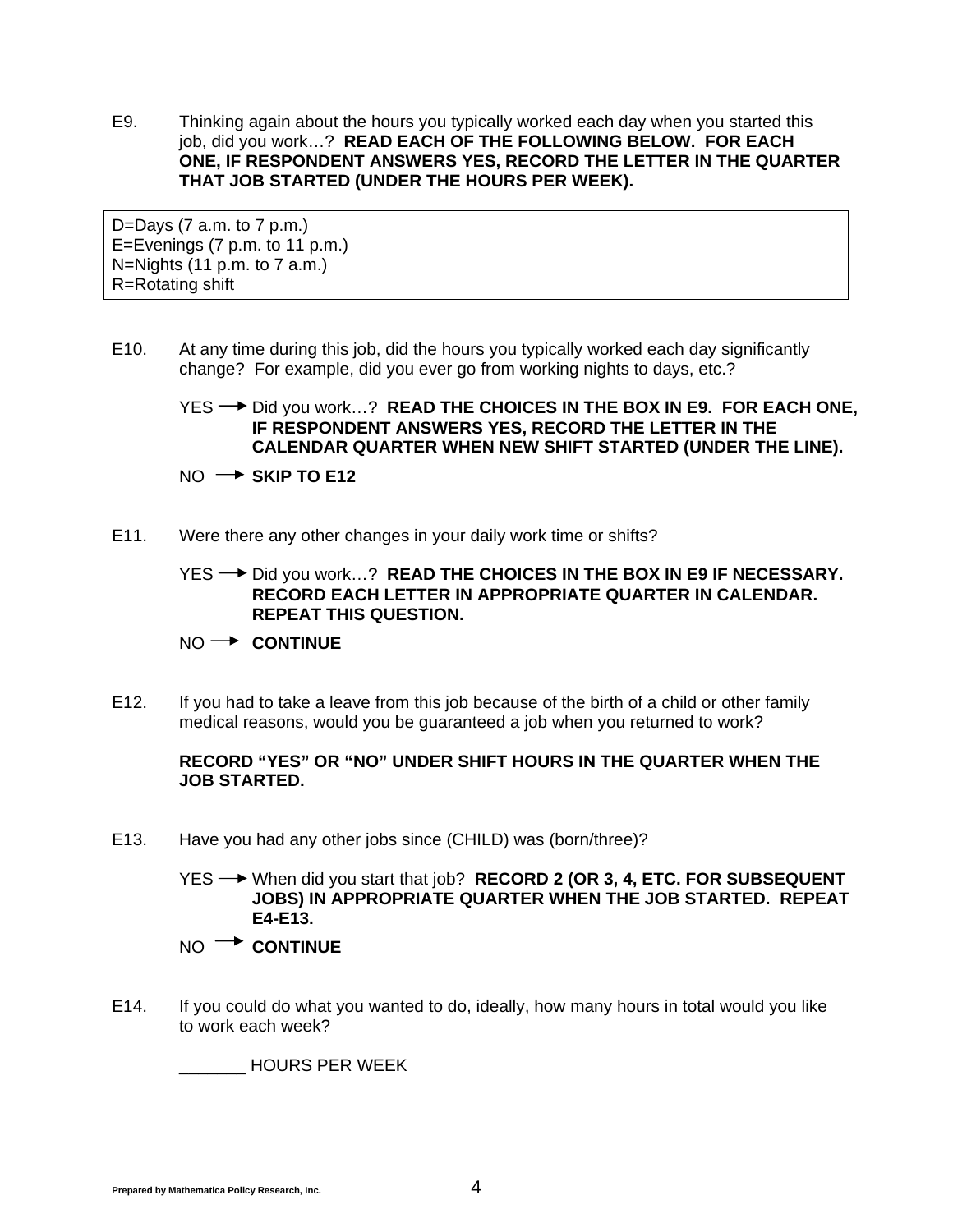### CHILD CARE/KINDERGARTEN

Now I'd like to talk about any child care arrangements you've made for (CHILD), including time (CHILD) was/is in preschool and Kindergarten.

E15. Has your child ever been cared for on a regular basis by someone other than yourself? By regular, I mean at least once a week for one month or more.

#### YES<sup>-></sup> CONTINUE

#### NO  $\rightarrow$  SKIP TO E26B

E16. On this calendar, I'd like to record each child care arrangement you've made since (CHILD) was (born/three). When was the first time your child was cared for by someone else on a regular basis?

#### **RECORD "1" IN THE QUARTER WHEN FIRST CHILD CARE ARRANGEMENT STARTED.**

E17. Who cared for child?

**RECORD APPROPRIATE LETTER(S) BELOW NUMBER "1" (OR 2, 3, ETC. FOR SUBSEQUENT ARRANGEMENTS).** 

**(NOTE: IF RESPONDENT GIVES MORE THAN ONE CAREGIVER, BE SURE THE RESPONDENT IS ANSWERING FOR ONE CHILD CARE ARRANGEMENT AT A TIME. IF MORE THAN ONE CAREGIVER WITHIN A CHILD CARE ARRANGEMENT, PROBE FOR THE PRIMARY CAREGIVER FOR THAT ARRANGEMENT. ONLY ONE SELECTION SHOULD BE MADE FOR EACH CAREGIVER TYPE.)** 

F=CHILD'S FATHER S=CHILD'S SIBLING MP=MOTHER'S PARTNER OR BOYFRIEND MG=CHILD'S MATERNAL GRANDPARENT MR=OTHER RELATIVE ON MOTHER'S SIDE PG=CHILD'S PATERNAL GRANDPARENT PR=OTHER RELATIVE ON FATHER'S SIDE FP=FATHER'S PARTNER OR GIRLFRIEND MPR=MOTHER'S PARTNER'S RELATIVE FPR=FATHER'S PARTNER'S RELATIVE FN=NON-RELATED FRIEND OR NEIGHBOR CP=NON-RELATED CENTER/FAMILY DAY CARE PROVIDER K=KINDERGARTEN A=OTHER NON-RELATED ADULT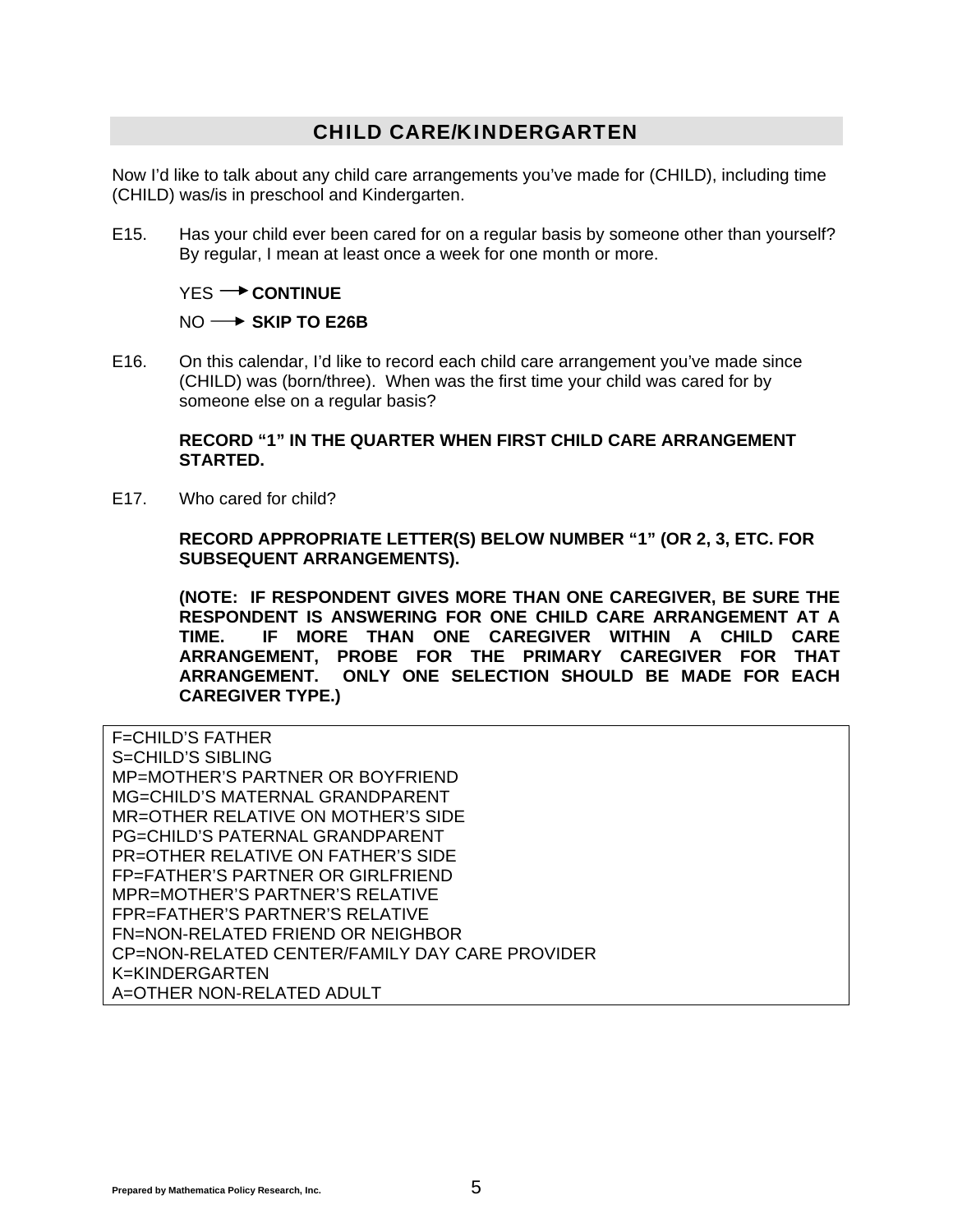E18. Where did (CAREGIVER) care for child?

#### **PLACE A COMMA AFTER THE LETTER(S) FOR WHO CARED FOR CHILD, THEN RECORD APPROPRIATE LETTERS BELOW TO INDICATE LOCATION.**

CH=CHILD'S HOME SH=SOMEONE ELSE'S HOME DC=DAY CARE CENTER/NURSERY SCHOOL HS=HEAD START EHS=EARLY HEAD START KPU=KINDERGARTEN IN PUBLIC SCHOOL KPR=KINDERGARTEN IN PRIVATE SCHOOL KPA=KINDERGARTEN IN PAROCHIAL (RELIGIOUS) SCHOOL O1=OTHER (SPECIFY: \_\_\_\_\_\_\_\_\_\_\_\_\_\_\_\_\_\_\_) O2=OTHER (SPECIFY: \_\_\_\_\_\_\_\_ O3=OTHER (SPECIFY: \_\_\_\_\_\_

E19. Is your child still [cared for by (CAREGIVER)/attending this school]?

#### YES **-- DRAW AN ARROW FROM THE NUMBER INDICATING WHEN THE ARRANGEMENT STARTED TO THE CURRENT QUARTER. SKIP TO E21**

#### NO  $\rightarrow$  **CONTINUE**

E20. When did your child stop [using this child care arrangement/attending this school]?

#### **RECORD "1" (OR 2, 3, ETC. FOR SUBSEQUENT ARRANGEMENTS) IN THE QUARTER WHEN THE ARRANGEMENT ENDED AND CONNECT IT WITH THE NUMBER INDICATING WHEN THE ARRANGEMENT STARTED BY DRAWING A LINE.**

E21. When your child started [using this child care arrangement/attending this school], how many hours per week on average did (she/he) spend there?

#### **RECORD HOURS PER WEEK IN THE QUARTER WHEN THE ARRANGEMENT STARTED (UNDER THE LETTERS FOR WHO AND WHERE).**

- E22. At any time, did the number of hours that your child spent in this arrangement significantly change? For example, did (he/she) ever switch from full- to part-time care or part- to full-time care? Or, were the hours ever reduced or increased? Or, did you ever stop the arrangement for a period of time?
	- YES **-- P RECORD HOURS PER WEEK IN THE QUARTER WHEN CHANGE OF HOURS BEGAN.**
	- $NO \rightarrow$  SKIP TO E24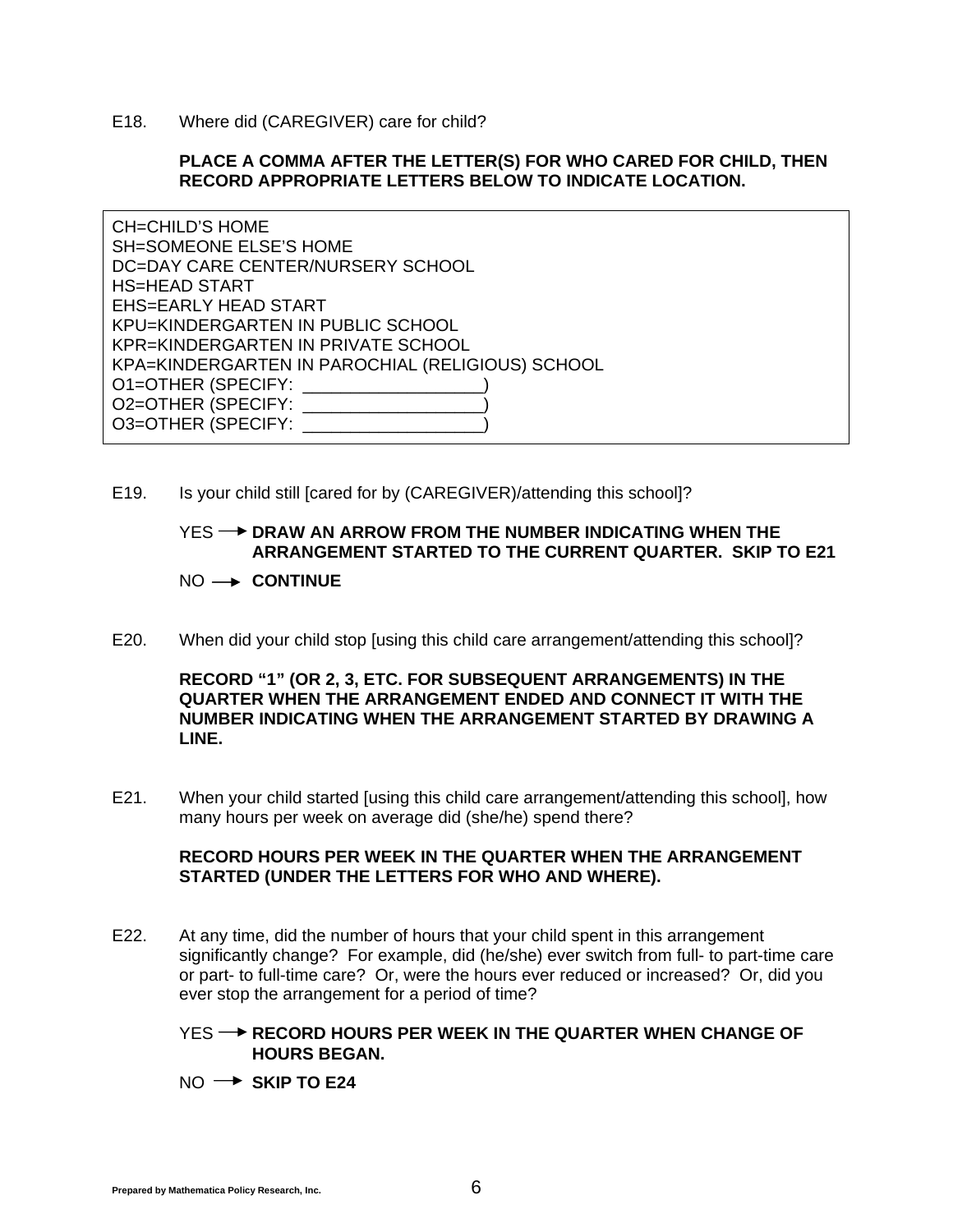E23. Were there any other changes in his/her hours?

#### **YES → RECORD HOURS PER WEEK IN THE CHANGE OF HOURS BEGAN. REPEAT THIS QUESTION**

#### $NO \rightarrow$  **CONTINUE**

E24. (Do/Did) you receive any vouchers or scholarships for this arrangement?

**RECORD "YES" OR "NO" UNDER HOURS PER WEEK IN START QUARTER.** 

- E25. Has your child been cared for in any other arrangements since (he/she) was (born/three)? Remember that your child may have been using more than one arrangement at the same time. I want to know about all of these arrangements, even if they overlapped.
	- YES When did the next arrangement start? **RECORD "2" (OR 2, 3, ETC. FOR SUBSEQUENT ARRANGEMENTS) IN THE QUARTER WHEN ARRANGEMENT BEGAN. REPEAT E17-E25**
	- $NO \rightarrow$  **CONTINUE**

#### E26A. **IS (CHILD) CURRENTLY ATTENDING KINDERGARTEN?**

YES **-- GO TO E27 AND ASK FOR KINDERGARTEN CONTACT INFORMATION** NO  $\longrightarrow$  **CONTINUE** 

E26B. **ASK PARENT:** Do you plan to enter (CHILD) in Kindergarten next year?

YES **-> GO TO E27 AND ASK FOR KINDERGARTEN CONTACT INFORMATION** NO  $\rightarrow$  **CONTINUE** 

E26C. **WAS THE CHILD IN KINDERGARTEN DURING THE PREVIOUS SCHOOL YEAR?** YES **-- GO TO E27 AND ASK FOR KINDERGARTEN CONTACT INFORMATION** 

NO **→ END**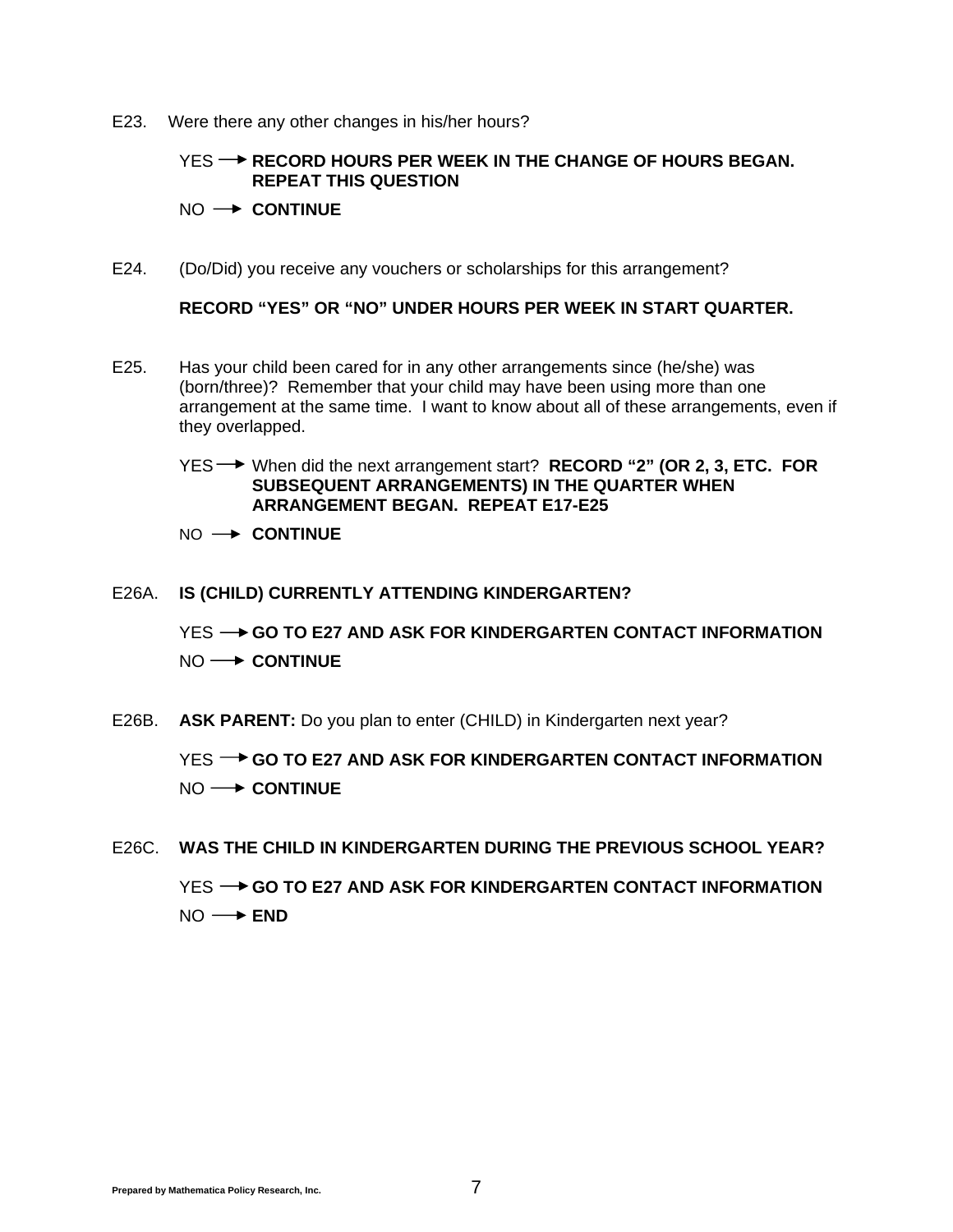### CALENDAR CODES

#### **WORK SHIFTS:**

D=Days  $(7$  a.m. to  $7$  p.m.) E=Evenings (7 p.m. to 11 p.m.) N=Nights (11 p.m. to 7 a.m.) R=Rotating shift

#### **CAREGIVER TYPE:**

F=CHILD'S FATHER S=CHILD'S SIBLING MP=MOTHER'S PARTNER OR BOYFRIEND MG=CHILD'S MATERNAL GRANDPARENT MR=OTHER RELATIVE ON MOTHER'S SIDE PG=CHILD'S PATERNAL GRANDPARENT PR=OTHER RELATIVE ON FATHER'S SIDE FP=FATHER'S PARTNER OR GIRLFRIEND MPR=MOTHER'S PARTNER'S RELATIVE FPR=FATHER'S PARTNER'S RELATIVE FN=NON-RELATED FRIEND OR NEIGHBOR CP=NON-RELATED CENTER/FAMILY DAY CARE PROVIDER K=KINDERGARTEN A=OTHER NON-RELATED ADULT **(NOTE: FOR CHILD CARE AND EMPLOYMENT HISTORY CALENDAR CODE ONLY ONE CAREGIVER, OR THE PRIMARILY CAREGIVER.** 

#### **CHILD CARE LOCATION:**

CH=CHILD'S HOME SH=SOMEONE ELSE'S HOME DC=DAY CARE CENTER/NURSERY SCHOOL HS=HEAD START EHS=EARLY HEAD START KPU=KINDERGARTEN IN PUBLIC SCHOOL KPR=KINDERGARTEN IN PRIVATE SCHOOL KPA=KINDERGARTEN IN PAROCHIAL (RELIGIOUS) SCHOOL O1=OTHER **(SPECIFY IN ACTIVITY BOOK)** O2=OTHER **(SPECIFY IN ACTIVITY BOOK)** O3=OTHER **(SPECIFY IN ACTIVITY BOOK)**

#### **LIVING ARRANGEMENT:**

BF=BIOLOGICAL FATHER S=SPOUSE P=PARTNER A=ALONE R=RELATIVE I=DORMITORY, BARRACKS, CORRECTIONAL FACILITY, OR OTHER INSTITUTION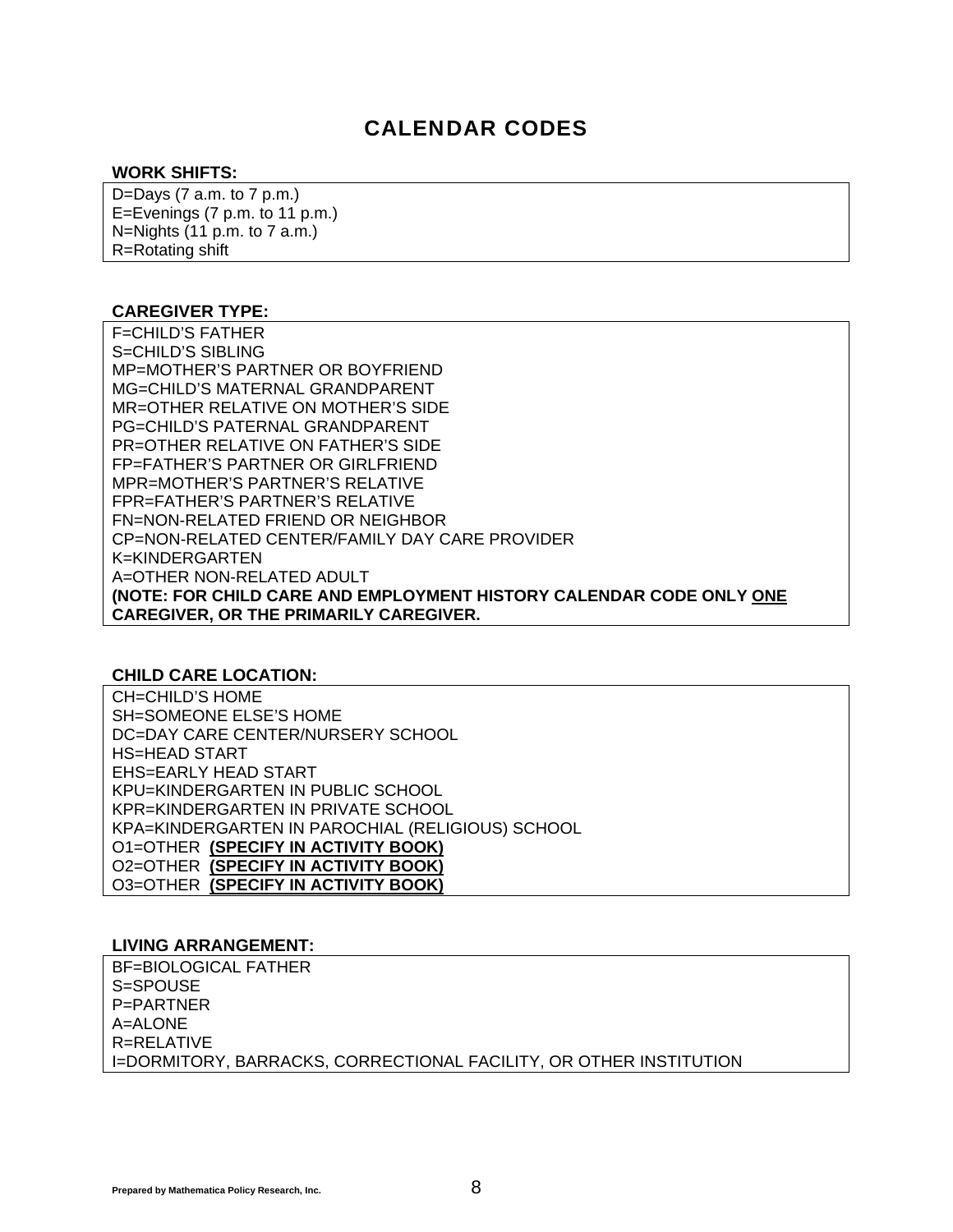This memo describes the two data files that contain employment and child care calendar data collected during the 3-year and 5-year in-home components of the Fragile Families and Child Wellbeing Study. These calendars detailed the history of jobs and child care arrangements that respondents have had prior to their follow-up interviews.

Only sample members who participated in the In-Home Activities in either wave of data collection (and met the criteria regarding the "focal" child's child care arrangements and/or respondent's paid work) will have data in these file. Furthermore, the calendar activities were not completed for sample members in the first two cities.

#### *Brief Overview of Files' Contents*

There are two data files; one contains the 3-year child care and employment calendar data and the other the 5-year child care and employment calendar data. In both files, the data are stored in one single record per family with the "idnum" variable uniquely identifying a family in the Study sample. Variables from each of the two waves are distinguished with the prefix "cc" (for child care variables) or "emp" (for the employment variables) followed by a "3" or "4," depending on whether the data was collected at the 3-year (denoted as "3") or 5-year (denoted as "4") follow-up interview. Within each wave, nearly all families who completed a calendar have both child care and employment calendar data.

The 3-year child care and employment calendar data file contains information for 2,055 respondents, while the 5-year child care and employment data file contains information for 2,013 respondents. Approximately 1,400 respondents completed child care and employment calendars during both the 3-year and 5-year wave of data collection. The two sections below describe the data that were collected in the employment and child care calendars and available at each wave and how they are stored in both the 3-year and 5-year wave's data files.

Please note, however, there are approximately 1,200 respondents who completed the inhome activities or the telephone survey at the 3-year wave but do not have child care or employment calendar data for the corresponding follow-up. Similarly, there are approximately 1,000 respondents who completed in-home activities or the telephone at the 5-year wave but do not have corresponding child care or employment calendar data.

Also note that the coding conventions used in these files are similar to the core files: (-2)  $=$  Don't Know,  $(-3)$  = Missing, and  $(-6)$  = Skipped, and  $(-9)$  = Not in Wave. However, because dates are stored in a numeric format in these files, any missing date information will be stored as "." and will not be distinguished with a  $(-2)$ ,  $(-3)$ ,  $(-6)$ , or  $(-9)$ .

#### **I. Employment Calendar Data**

In order to complete an employment history calendar at the 3-year wave of data collection, a respondent had to work in a paid job for at least two weeks since the "focal" child was born. The respondent is instructed to start by describing characteristics of the first job following the birth of their child and, then, each subsequent job. At the 5-year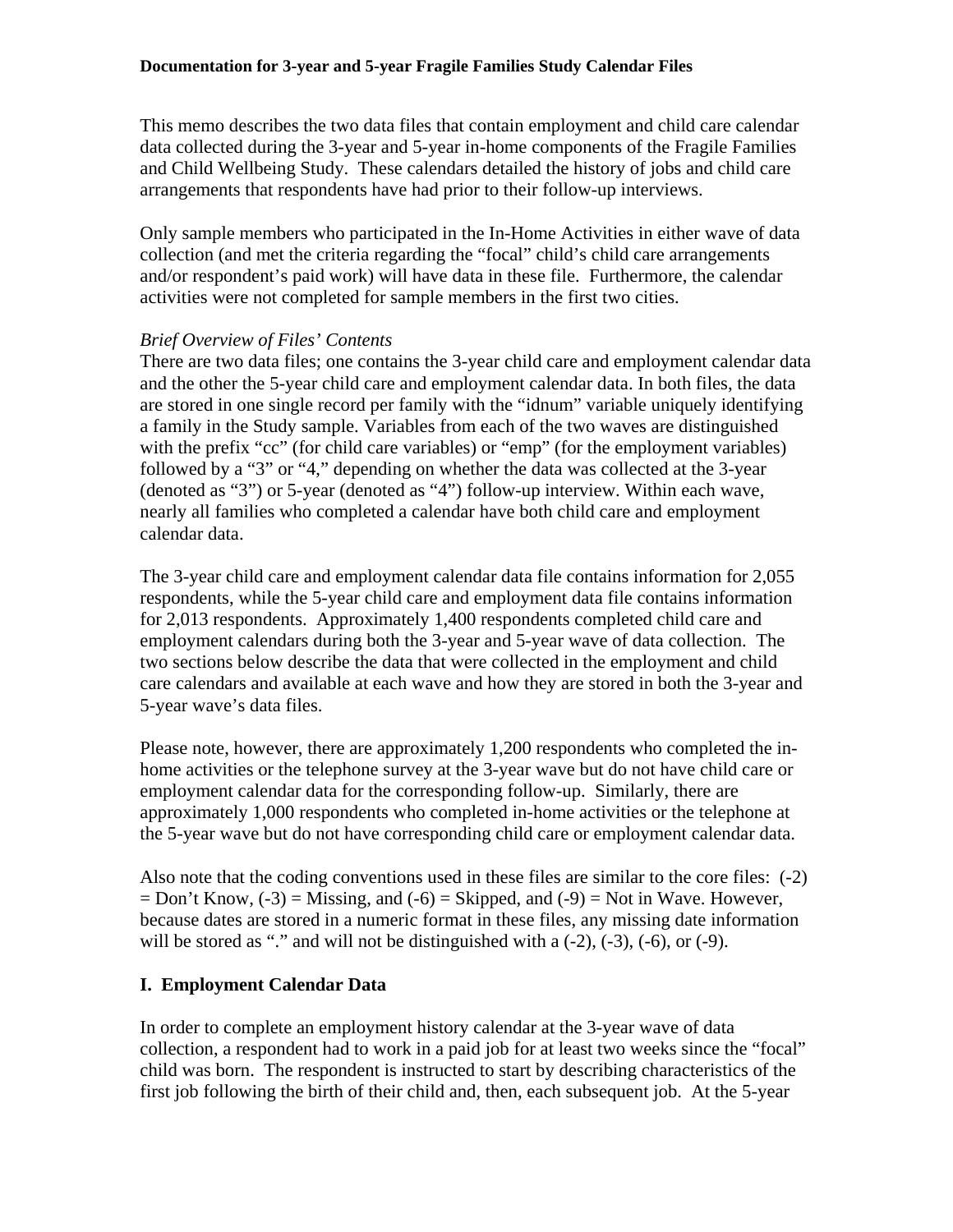wave of data collection, the respondent is instructed to start by describing any paid jobs they've held for at least 2 weeks since either the "focal" child's third birthday (if they had participated in the prior wave's interview) *or* the "focal" child's birth (if they had not participated in the prior wave's interview).

The 3-year and 5-year calendar files contain a similar set of variables related to the respondent's employment history. The employment calendars collected information on the length of time the respondent spent in each job and the hours and shifts worked. Data users should refer to questions F2 through F14 in the 3-year In-Home Activity Book and questions E2 through E14 in the 5-year In-Home Activity Book for the exact wording of the survey questions at each wave.

Please note that the employment history variables in these file do not correspond precisely to the questions in the Employment History Calendar sections of the 3-year and 5-year In-Home Activity Book. For example:

- At each wave, the first question asked is whether the respondent "worked in a paid job for at least two weeks in a row." Those who responded "no" to this question will have a "0" in the variable for the total number of jobs and then no subsequent values in the variables which store substantive information about particular jobs. Those who responded "yes" to this question will have a value of "1" or greater for the total number of jobs. These respondents will have been asked for substantive information on each job based on how many times they continued to say that they had additional jobs at the end of the section.
- This file does not contain the variable that was asked at each wave regarding the "ideal" number of total hours the respondent would like to work each week.

#### *Basic Identification Variables for the File*

At each wave, the employment calendar collected a short set of basic descriptive and identification variables, including the date of the interview (emp*WAVE*intmonth and emp*WAVE*intyear), the total number of jobs the respondent has had (emp*WAVE*\_totjob), and the id (idnum) that uniquely identifies a family and can be used to merge this file to other Fragile Families Study data files.

#### *Descriptive Variables for Each Job*

The employment calendars also collected descriptive information on up to 10 jobs that the respondent had had by the time of the interview. The employment calendar may also contain supplemental information that denotes when significant changes in hours and/or work shifts for a particular job occurred.

| Table 1. Employment History Calendar Data                                                                                                 |               |               |  |  |  |  |  |  |
|-------------------------------------------------------------------------------------------------------------------------------------------|---------------|---------------|--|--|--|--|--|--|
| <b>Notes on Variable Naming Convention:</b>                                                                                               |               |               |  |  |  |  |  |  |
| WAVE = "3" or "4" depending on the wave the calendar was completed in; $N = "1", "2",$ through "0" ("0" denotes the 10 <sup>th</sup> job) |               |               |  |  |  |  |  |  |
| depending on which job the responses refer to; $X = "1"$ through "5" depending on which significant shift or hour change within a job is  |               |               |  |  |  |  |  |  |
| being referred to                                                                                                                         |               |               |  |  |  |  |  |  |
| <b>Variable Description</b>                                                                                                               | Variable Name | Variable Type |  |  |  |  |  |  |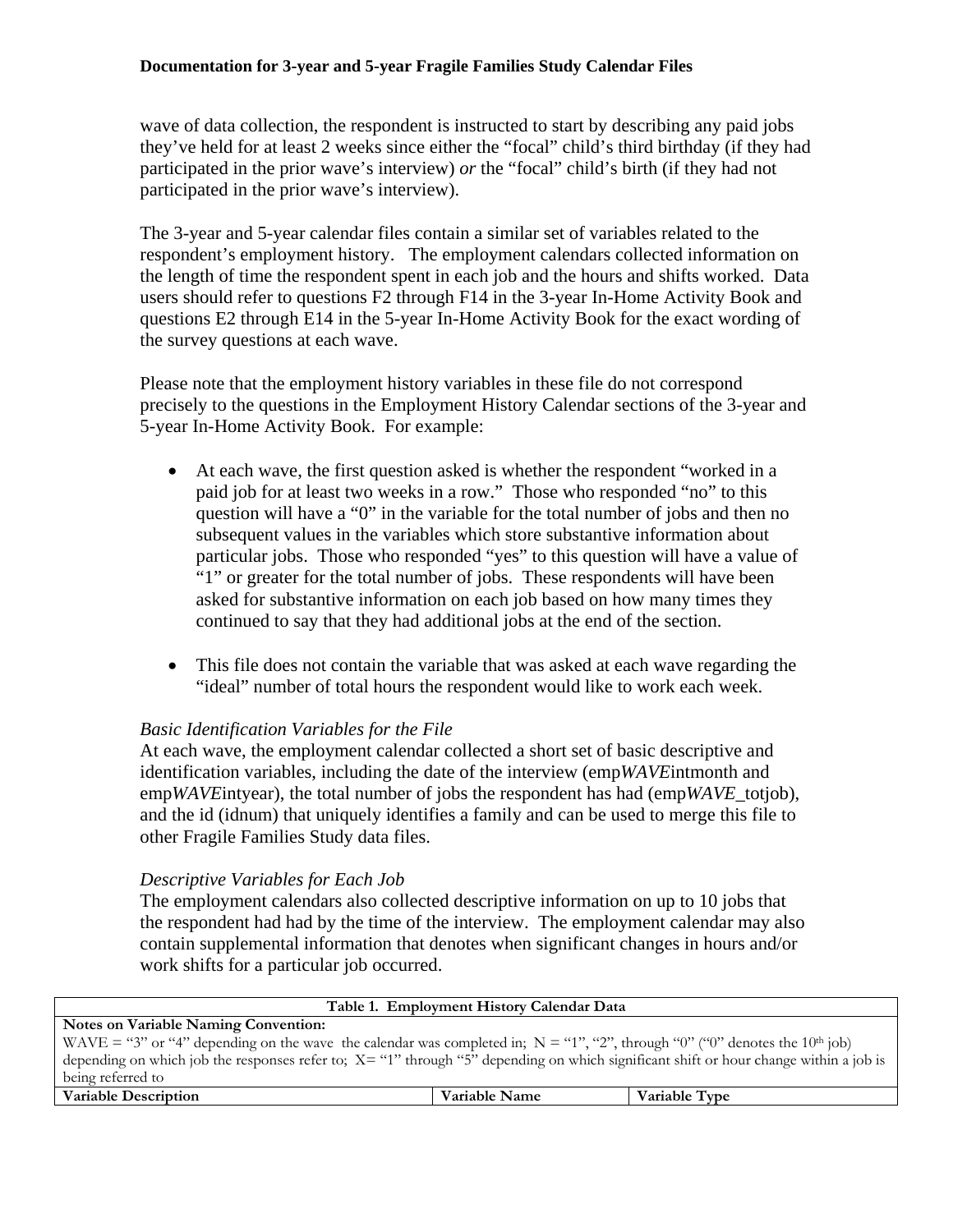#### **Documentation for 3-year and 5-year Fragile Families Study Calendar Files**

| Job N: Start Date                                                                                                 | $empWAVE_statq_N$   | Date; first day of 1 <sup>st</sup> /2 <sup>nd</sup> /3 <sup>rd</sup> /4 <sup>th</sup> quarter |
|-------------------------------------------------------------------------------------------------------------------|---------------------|-----------------------------------------------------------------------------------------------|
|                                                                                                                   |                     | of year in which job started                                                                  |
| Job N: End Date                                                                                                   | empWAVE_endq_N      | Date; first day of 1 <sup>st</sup> /2 <sup>nd</sup> /3 <sup>rd</sup> /4 <sup>th</sup> quarter |
|                                                                                                                   |                     | of year in which job ended                                                                    |
| Job N: Hours Worked Per Week                                                                                      | $empWAVE_hrwk_N$    | Continuous; hours worked per week Job                                                         |
|                                                                                                                   |                     | N                                                                                             |
| Job N: Shift is a Day                                                                                             | empWAVE_shday_N     | Binary; refers to type of shift for Job $N$                                                   |
| Job N: Shift is an Evening                                                                                        | empWAVE_sheve_N     |                                                                                               |
| Job N: Shift is Night                                                                                             | empWAVE_shrot_N     |                                                                                               |
| Job N: Shift is Swing                                                                                             | $empWAVE\_shswi_N$  |                                                                                               |
| Job N: Has Protected Leave                                                                                        | empWAVE_leave_N     | Binary; refers to leave for Job $N$                                                           |
| Job N: Had Change in Hours                                                                                        | empWAVE_ch_N        | Binary; indicates any significant change in<br>HOURS for Job N                                |
| Job N: Number of Hour Changes                                                                                     | empWAVE_chnum_N     | Categorical; number of HOUR changes<br>for Job $N$                                            |
| Variables Completed Depending on # of Hour Changes                                                                |                     |                                                                                               |
| Job N: Quarter of 1 <sup>st</sup> /2 <sup>nd</sup> /3 <sup>rd</sup> /4 <sup>th</sup> /5 <sup>th</sup> Hour Change | empWAVE_chqX_N      | Date; first day of 1st/2nd/3rd/4th quarter                                                    |
|                                                                                                                   |                     | of year in which HOUR change occurred                                                         |
| Job N: Hr/Wk of 1 <sup>st</sup> /2 <sup>nd</sup> /3 <sup>rd</sup> /4 <sup>th</sup> /5 <sup>th</sup> Hour Change   | empWAVE_chhrX_N     | Continuous; hours worked per week Job                                                         |
|                                                                                                                   |                     | $N$ after change                                                                              |
| Job N: Had Change in Shift                                                                                        | empWAVE_cs_N        | Binary; indicates change in SHIFT for                                                         |
|                                                                                                                   |                     | $\text{Job }N$                                                                                |
| Job N: Number of Shift Changes                                                                                    | empWAVE_csnum_N     | Categorical; number of SHIFT changes                                                          |
|                                                                                                                   |                     | for Job $N$                                                                                   |
| Variables Completed Depending on # of Shift Changes                                                               |                     |                                                                                               |
| Job N: Quarter of 1st/2nd/3rd/4th/5th Shift Change                                                                | $empWAVE\_csqX_N$   | Date; first day of 1 <sup>st</sup> /2 <sup>nd</sup> /3 <sup>rd</sup> /4 <sup>th</sup> quarter |
|                                                                                                                   |                     | of year in which SHIFT change occurred                                                        |
| Job N: 1st/2nd/3rd/4th/5th Shift Change is Day                                                                    | $empWAVE\_csdayX_N$ | Binary; refers to type of SHIFT change                                                        |
| Job N: 1st/2nd/3rd/4th/5th Shift Change is Evening                                                                | empWAVE_cseveX_N    | for Job $N$                                                                                   |
| Job N: 1 <sup>st</sup> /2 <sup>nd</sup> /3 <sup>rd</sup> /4 <sup>th</sup> /5 <sup>th</sup> Shift Change is Night  | empWAVE_csrotX_N    |                                                                                               |
| Job N: 1st/2nd/3rd/4th/5th Shift Change is Swing                                                                  | $empWAVE\_coswiX_N$ |                                                                                               |

#### **I. Child Care Calendar Data**

In order to complete a Child Care Calendar at the 3-year wave of data collection, the "focal" child had to ever have been cared for by someone other than the respondent parent on a regular basis. The respondent is instructed to start by describing characteristics of the first child care arrangement the "focal" child was in and, then, each subsequent child care arrangement. At the 5-year wave of data collection, the respondent is instructed to start by describing any child care arrangements the "focal" child has had since either the "focal" child's third birthday (if they had participated in the prior wave's interview) *or* the "focal" child's birth (if they had not participated in the prior wave's interview).

The 3-year and 5-year calendar files contain a similar set of variables related to the respondent's previous child care arrangements. The child care calendars collected information on type, hours, duration of child care arrangements that the "focal" child has been in. Data users should refer to questions F15 through F25 in the 3-year In-Home Activity Book and questions E15 through E25 in the 5-year In-Home Activity Book for the exact wording of the survey questions at each wave.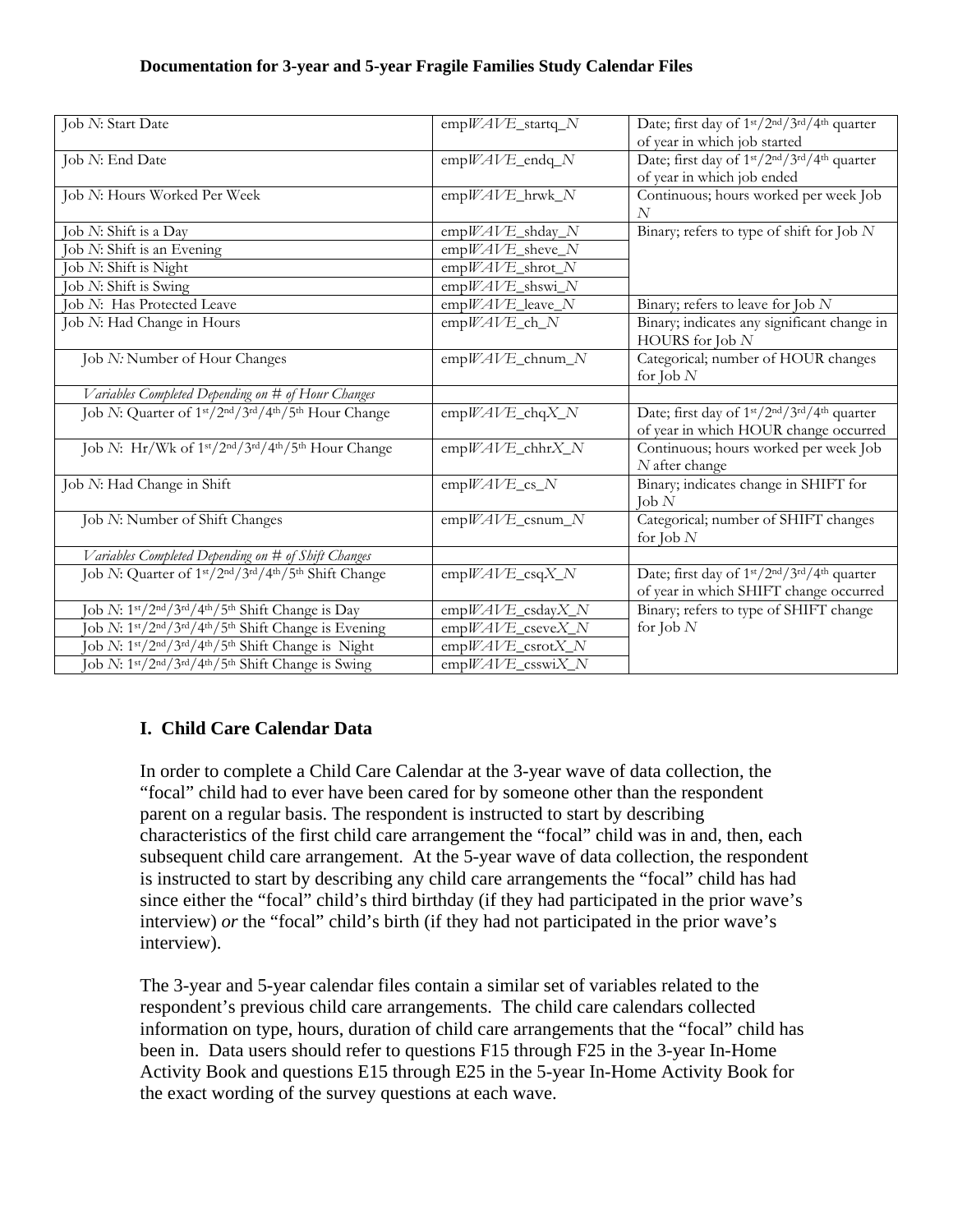Please note that the child care arrangement variables in these files do not correspond precisely to the questions in the Child Care Calendar sections of the 3-year and 5-year In-Home Activity Book. For example:

- At each wave, the first question asked is whether the "focal" child had ever been cared for on a regular basis by someone other than the respondent. Those who responded "no" to this question will have a "0" in the variable for the total number of child care arrangements and then no subsequent values in the variables which store substantive information about particular arrangements. Those who responded "yes" to this question will have a value of "1" or greater for the total number of arrangements. These respondents will have been asked for substantive information on each arrangement based on how many times they continued to say that they had additional arrangements at the end of the section.
- This file does not contain variables that directly correspond to final two questions in the Child Care Calendar sections (F26/F27 in the 3-year wave and E26/E27 in the 5-year wave); these questions were created to lead interviewers through a script inviting the respondent to participate in the Child Care Provider or Kindergarten Survey.

#### *Basic Identification Variables for the File*

At each wave, the child care calendar collected a short set of basic descriptive and identification variables, including the date of the interview (cc*WAVE*intmonth and cc*WAVE*intyear), the total number of arrangements the respondent has had for the "focal" child (cc*WAVE*\_totarr), and the id (idnum) that uniquely identifies a family and can be used to merge this file to other Fragile Families Study data files.

#### *Descriptive Variables for Each Child Care Arrangement*

The child care calendars also collected descriptive information on up to 10 child care arrangements that the respondent had had by the time of the interview. The child care calendars may also contain supplemental information that denotes when significant changes in hours the "focal" child spends in a particular arrangement occurred.

| Table 2. Child Care Calendar Data                                                                                                               |                    |                                                                                               |  |  |
|-------------------------------------------------------------------------------------------------------------------------------------------------|--------------------|-----------------------------------------------------------------------------------------------|--|--|
| <b>Notes on Variable Naming Convention:</b>                                                                                                     |                    |                                                                                               |  |  |
| WAVE = "3" or "4" depending on the wave the calendar was completed in; $N = "1", "2",$ through "0" ("0" denotes the 10 <sup>th</sup> child care |                    |                                                                                               |  |  |
| arrangement) depending on which arrangement the responses refer to; $X =$ "1" through "5" depending on which significant hour change            |                    |                                                                                               |  |  |
| within an arrangement is being referred to                                                                                                      |                    |                                                                                               |  |  |
| <b>Variable Description</b>                                                                                                                     | Variable Name      | Variable Type                                                                                 |  |  |
| Arrangement N: Start Date                                                                                                                       | $ccWAVE_cstartq_N$ | Date; first day of 1st/2nd/3rd/4th quarter                                                    |  |  |
|                                                                                                                                                 |                    | of year in which arrangement started                                                          |  |  |
| Arrangement N: End Date                                                                                                                         | $ccWAVE\_cendq_N$  | Date; first day of 1 <sup>st</sup> /2 <sup>nd</sup> /3 <sup>rd</sup> /4 <sup>th</sup> quarter |  |  |
|                                                                                                                                                 |                    | of year in which arrangement ended                                                            |  |  |
| Arrangement N: Hours Worked Per Week                                                                                                            | ccWAVE_chrwk_N     | Continuous; hours worked per week                                                             |  |  |
|                                                                                                                                                 |                    | "focal" child in arrangement $N$                                                              |  |  |
| Arrangement N: Type of Provider                                                                                                                 | $ccWAVE\_prov_N$   | Categorical: type of provider - additional                                                    |  |  |
|                                                                                                                                                 |                    | documentation in instrument                                                                   |  |  |
| Arrangement N: Location of Provider                                                                                                             | $ccWAVE$ provlo N  | Categorical: location of provider-                                                            |  |  |